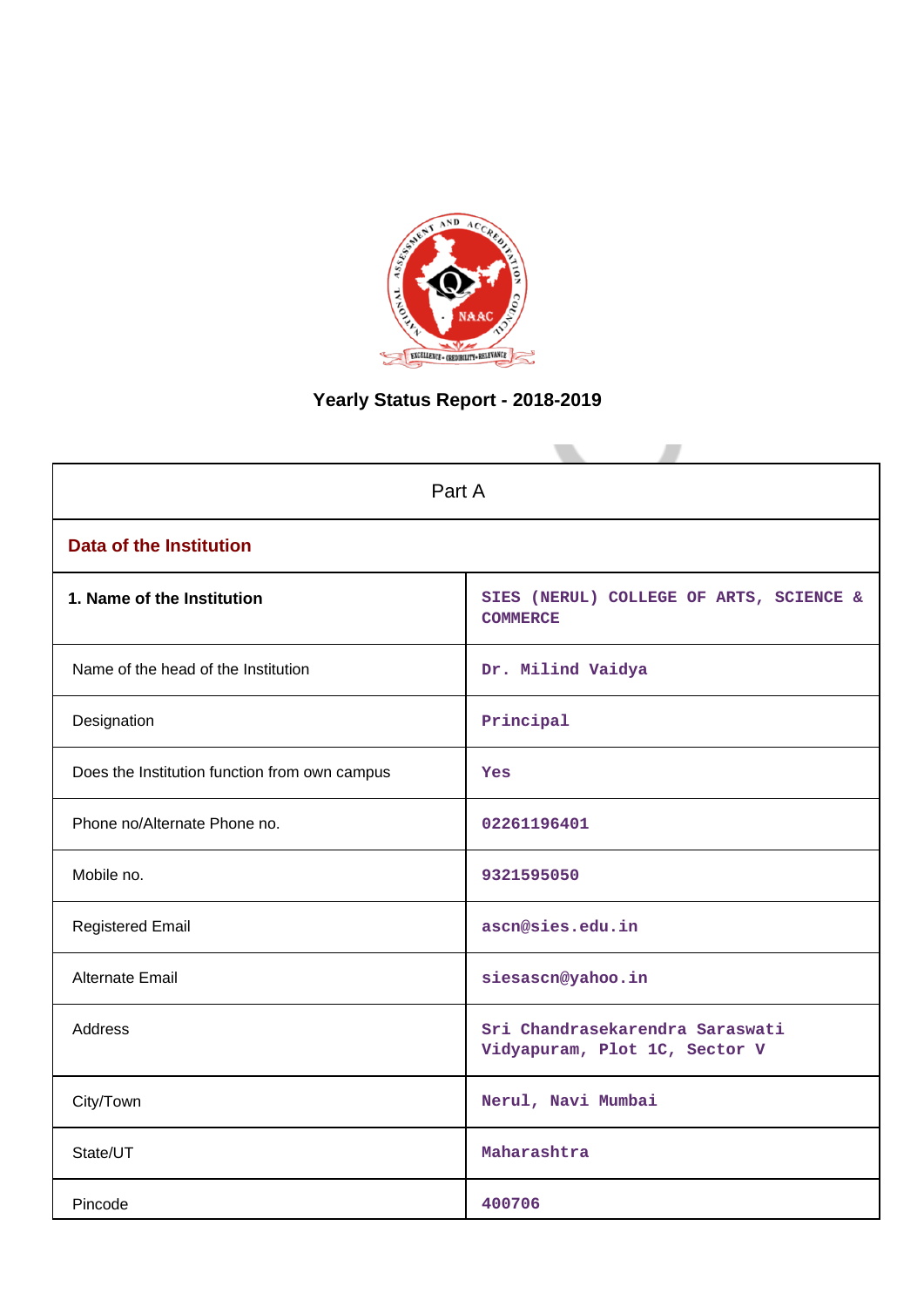| 2. Institutional Status                                                   |                                                |             |                                                                   |                                              |             |  |
|---------------------------------------------------------------------------|------------------------------------------------|-------------|-------------------------------------------------------------------|----------------------------------------------|-------------|--|
| Affiliated / Constituent                                                  |                                                |             | Affiliated                                                        |                                              |             |  |
| Type of Institution                                                       |                                                |             | Co-education                                                      |                                              |             |  |
| Location                                                                  |                                                |             | Urban                                                             |                                              |             |  |
| <b>Financial Status</b>                                                   |                                                |             | private                                                           |                                              |             |  |
| Name of the IQAC co-ordinator/Director                                    |                                                |             | Dr. Koel Roychoudhury                                             |                                              |             |  |
| Phone no/Alternate Phone no.                                              |                                                |             | 02261196408                                                       |                                              |             |  |
| Mobile no.                                                                |                                                |             | 9820230340                                                        |                                              |             |  |
| <b>Registered Email</b>                                                   |                                                |             | ascn@sies.edu.in                                                  |                                              |             |  |
| Alternate Email                                                           |                                                |             | siesascn@yahoo.in                                                 |                                              |             |  |
| 3. Website Address                                                        |                                                |             |                                                                   |                                              |             |  |
|                                                                           | Web-link of the AQAR: (Previous Academic Year) |             |                                                                   | http://www.siesascn.edu.in/igac/agar.ph<br>p |             |  |
| 4. Whether Academic Calendar prepared during<br>the year                  |                                                |             | Yes                                                               |                                              |             |  |
| if yes, whether it is uploaded in the institutional website:<br>Weblink:  |                                                |             | http://www.siesascn.edu.in/academics/up<br>loads/ExamCalander.pdf |                                              |             |  |
| <b>5. Accrediation Details</b>                                            |                                                |             |                                                                   |                                              |             |  |
| Cycle                                                                     | Grade                                          | <b>CGPA</b> | Year of                                                           | Validity                                     |             |  |
|                                                                           |                                                |             | Accrediation                                                      | Period From                                  | Period To   |  |
| 1                                                                         | в                                              | 2.80        | 2009                                                              | 31-Dec-2009                                  | 30-Dec-2014 |  |
| $\overline{\mathbf{2}}$                                                   | А                                              | 3.10        | 2015                                                              | 15-Nov-2015                                  | 14-Nov-2020 |  |
|                                                                           | 6. Date of Establishment of IQAC               |             |                                                                   | $04 - Jan - 2010$                            |             |  |
| 7. Internal Quality Assurance System                                      |                                                |             |                                                                   |                                              |             |  |
| Quality initiatives by IQAC during the year for promoting quality culture |                                                |             |                                                                   |                                              |             |  |
|                                                                           | Item /Title of the quality initiative by       |             | Date & Duration                                                   | Number of participants/ beneficiaries        |             |  |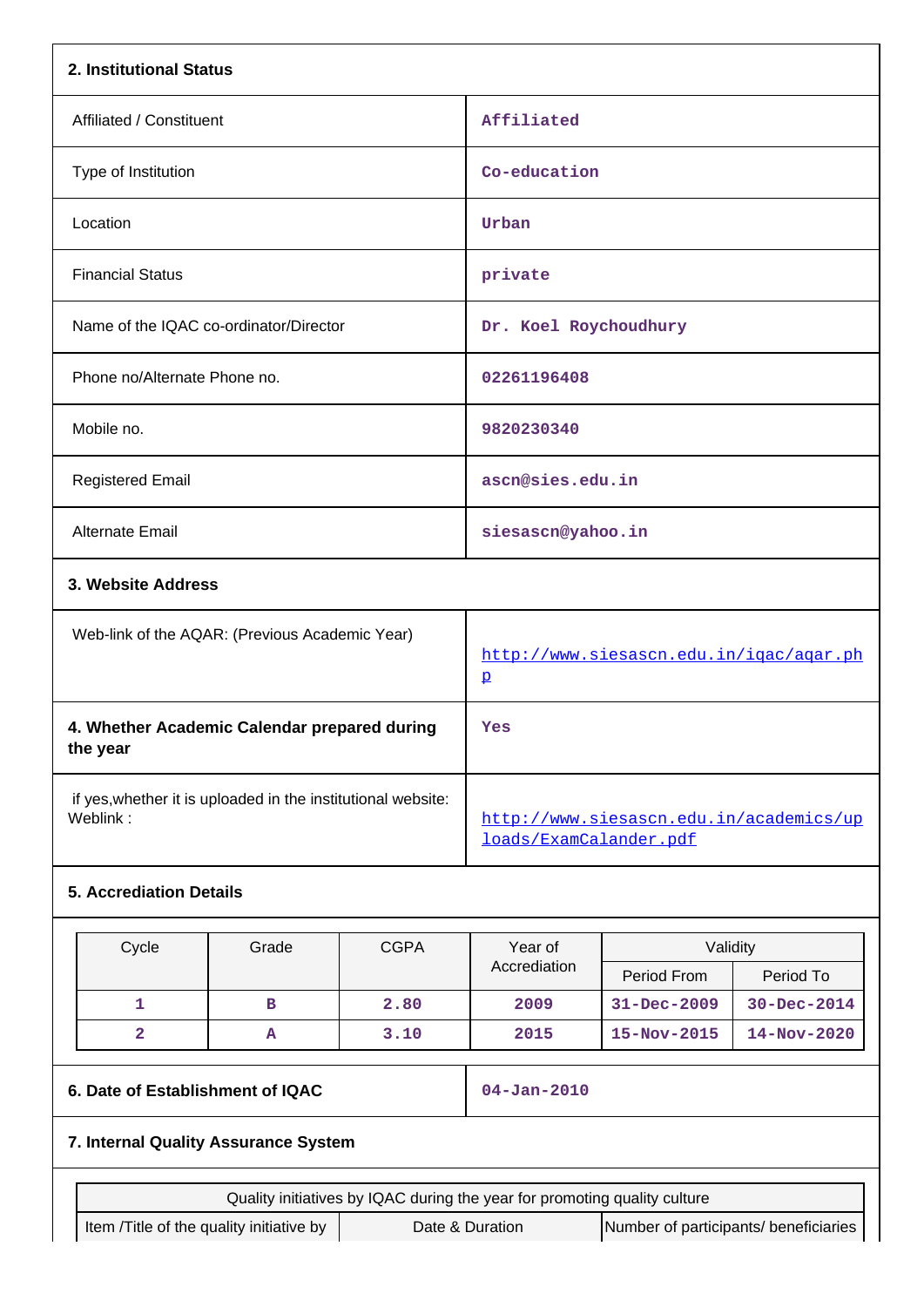| <b>IQAC</b>                                                                                                                                                          |        |                        |  |                                                            |    |                                |        |
|----------------------------------------------------------------------------------------------------------------------------------------------------------------------|--------|------------------------|--|------------------------------------------------------------|----|--------------------------------|--------|
| Spandan- NON TEACHING                                                                                                                                                |        |                        |  | $13 - \text{Feb} - 2018$<br>1                              |    |                                | 26     |
| SYLLABUS REVISION<br>WORKSHOP for Subjects<br>(CMA, Computer Systems &<br>Applications, MHRM,<br>Export Marketing).                                                  |        |                        |  | $16 - Jul - 2018$<br>1                                     |    |                                | 30     |
| <b>SPANISH LANGUAGE</b><br>Certificate course                                                                                                                        |        |                        |  | $19 - Aug - 2018$<br>15                                    |    |                                | 47     |
| A workshop on Program<br>outcomes, Program<br>specific outcomes and<br>course outcomes<br>pertaining to the New<br><b>NAAC</b> Guidelines<br>introduced in July 2017 |        |                        |  | 29-Aug-2018<br>1                                           |    |                                | 24     |
| IQAC Symposium On Best<br>Practices                                                                                                                                  |        |                        |  | 08-Sep-2018<br>1                                           |    |                                | 10     |
| ISO Audit                                                                                                                                                            |        |                        |  | 25-Sep-2018<br>3                                           |    | 52                             |        |
| 13th National Conference<br>on World Wetland Day<br>2019.                                                                                                            |        | $02 - Feb - 2019$<br>1 |  |                                                            | 56 |                                |        |
| International Conference<br>on Neoteric Trends in<br>Commerce, Management and<br>Extension                                                                           |        | 09-Feb-2019<br>1       |  |                                                            |    | 50                             |        |
| Students Satisfaction<br>Survey                                                                                                                                      |        |                        |  | 08-Apr-2019<br>5                                           |    |                                | 1050   |
| NET/SET Guidance Lectures                                                                                                                                            |        |                        |  | $27 - Jun - 2019$<br>1                                     |    |                                | 10     |
|                                                                                                                                                                      |        |                        |  | View File                                                  |    |                                |        |
| 8. Provide the list of Special Status conferred by Central/ State Government-<br>UGC/CSIR/DST/DBT/ICMR/TEQIP/World Bank/CPE of UGC etc.                              |        |                        |  |                                                            |    |                                |        |
| Institution/Departmen<br>t/Faculty                                                                                                                                   | Scheme |                        |  | <b>Funding Agency</b>                                      |    | Year of award with<br>duration | Amount |
|                                                                                                                                                                      |        |                        |  | No Data Entered/Not Applicable!!!<br>No Files Uploaded !!! |    |                                |        |
| 9. Whether composition of IQAC as per latest<br>Yes<br><b>NAAC</b> guidelines:                                                                                       |        |                        |  |                                                            |    |                                |        |
| Upload latest notification of formation of IQAC                                                                                                                      |        |                        |  | View File                                                  |    |                                |        |

**4**

| 10. Number of IQAC meetings held during the |  |
|---------------------------------------------|--|
| year :                                      |  |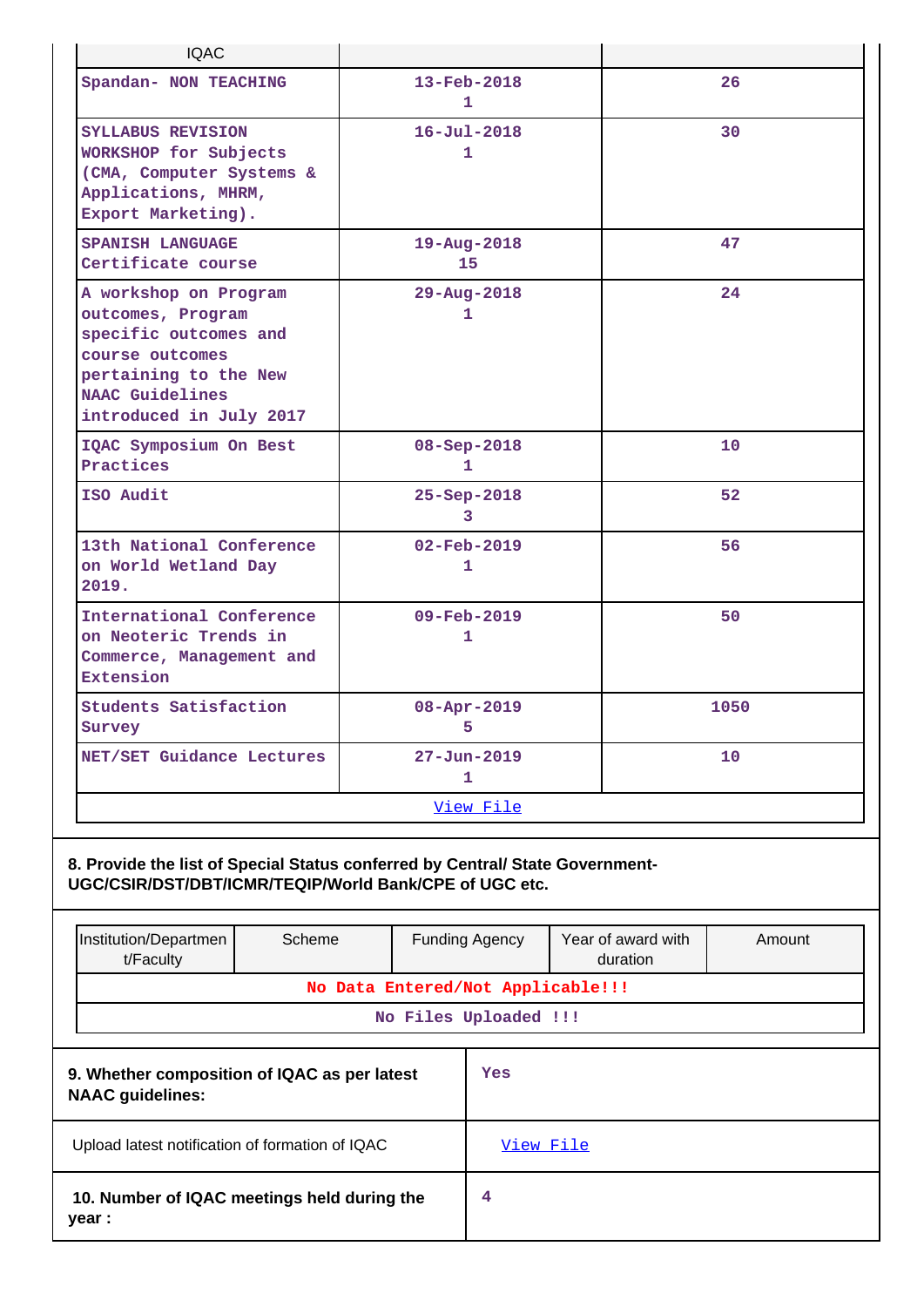| The minutes of IQAC meeting and compliances to the<br>decisions have been uploaded on the institutional<br>website | Yes       |
|--------------------------------------------------------------------------------------------------------------------|-----------|
| Upload the minutes of meeting and action taken report                                                              | View File |
| 11. Whether IQAC received funding from any of<br>the funding agency to support its activities<br>during the year?  | No        |

# **12. Significant contributions made by IQAC during the current year(maximum five bullets)**

**1. International Conference 2. Syllabus Revision Workshops (TYBCom) 3. Best Practice Symposium 4. ISR with Kotak Education Foundation 5.. E Content Development Workshop for Effective Teaching**

## [View File](https://assessmentonline.naac.gov.in/public/Postacc/Contribution/1533_Contribution.xlsx)

**13. Plan of action chalked out by the IQAC in the beginning of the academic year towards Quality Enhancement and outcome achieved by the end of the academic year**

| Plan of Action                               | Achivements/Outcomes                                                                                                                                                                                                                                                                                                                                                                                                                                                                                                                                                                                                                                                                                                                                                                                                                                                                                                                                                                                                                                                                                                                                                                                                                      |  |  |
|----------------------------------------------|-------------------------------------------------------------------------------------------------------------------------------------------------------------------------------------------------------------------------------------------------------------------------------------------------------------------------------------------------------------------------------------------------------------------------------------------------------------------------------------------------------------------------------------------------------------------------------------------------------------------------------------------------------------------------------------------------------------------------------------------------------------------------------------------------------------------------------------------------------------------------------------------------------------------------------------------------------------------------------------------------------------------------------------------------------------------------------------------------------------------------------------------------------------------------------------------------------------------------------------------|--|--|
| Promotion of quality enhancement<br>measures | A workshop on Program outcomes, Program<br>specific outcomes and course outcomes<br>pertaining to the New NAAC Guidelines<br>introduced in July 2017 was organised<br>on 29th August, 2018. IQAC had<br>organized a workshop on Best practices<br>adopted by Degree Colleges for Quality<br>enhancement . Internal Quality<br>Assurance Cell (IQAC) cell coordinators<br>of different colleges from Navi Mumbai<br>and Mumbai attended the event. This<br>Symposium mainly focused on the best<br>practices adopted by Degree Colleges<br>for enhancement of various qualities in<br>the students studying in their<br>respective colleges. A session on Soft<br>Skills Training and Kinesis was<br>conducted on the 16th February 2019 by<br>the B.Com department in association<br>with IQAC for selected teaching and non-<br>teaching staff. The facilitator for the<br>same was Ms Ashwini Chube, Motivational<br>Speaker, Trainer and Founder of Unicorn<br>Insight . Information was disseminated<br>regarding the industry-specific soft<br>skills and kinesis that the ever<br>competitive industry demands. IQAC<br>organised an interactive session by an<br>international faculty Dr. Peter<br>Cunningham from Nelson Mandela |  |  |
|                                              |                                                                                                                                                                                                                                                                                                                                                                                                                                                                                                                                                                                                                                                                                                                                                                                                                                                                                                                                                                                                                                                                                                                                                                                                                                           |  |  |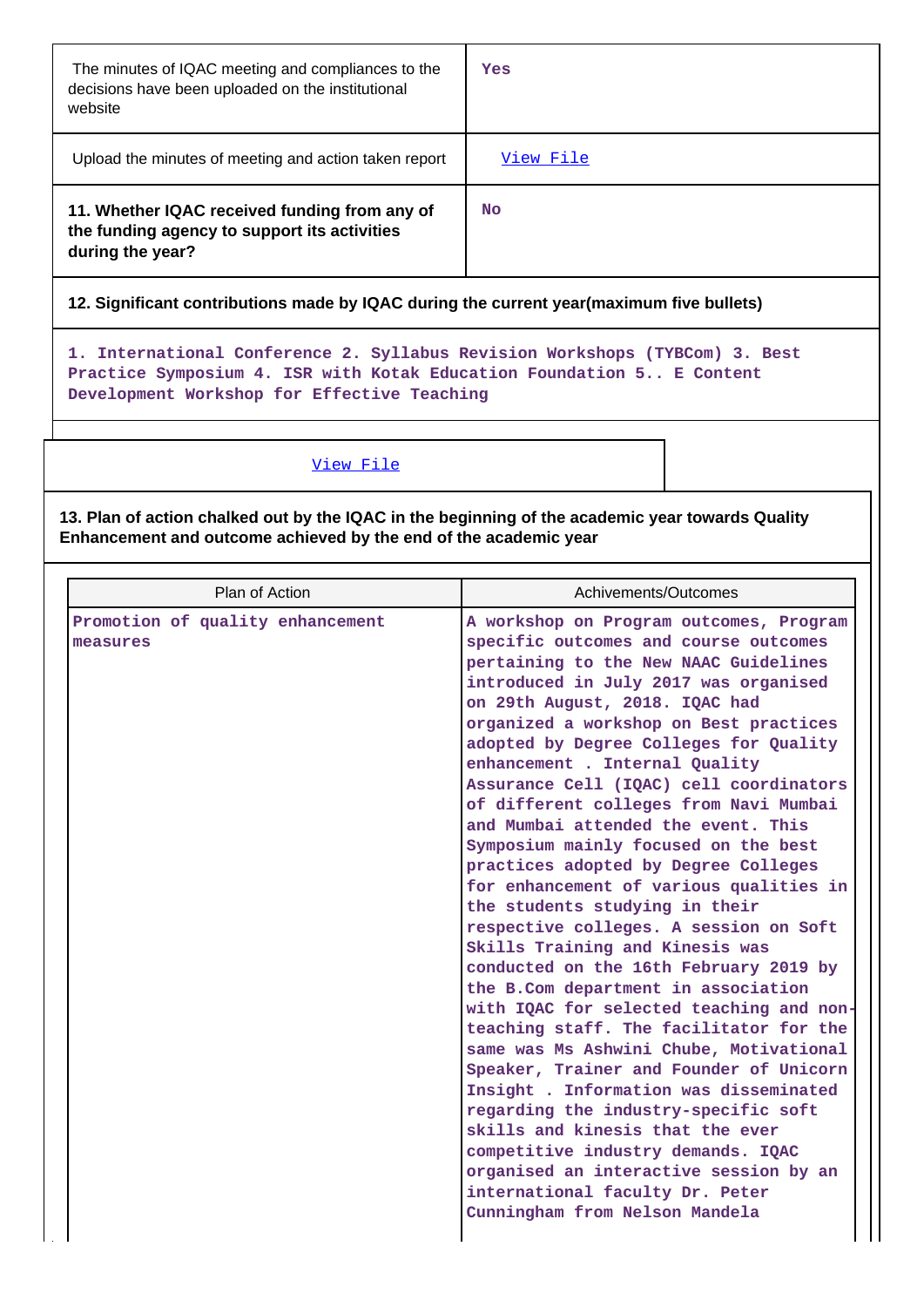|                                                     | University, South Africa on 2nd March<br>2019. The workshop on E- Content<br>Development for Effective Teaching was<br>organized on 2nd April, 2019. The<br>objective of FDP was to familiarize the<br>teaching faculty with newer techniques<br>in creating, editing and uploading<br>videos with commonly accessible free<br>open source and enhance teaching<br>learning process.                                                                                                                                                                                                                                                                                                                                                                                                                                                                                                                                                  |
|-----------------------------------------------------|---------------------------------------------------------------------------------------------------------------------------------------------------------------------------------------------------------------------------------------------------------------------------------------------------------------------------------------------------------------------------------------------------------------------------------------------------------------------------------------------------------------------------------------------------------------------------------------------------------------------------------------------------------------------------------------------------------------------------------------------------------------------------------------------------------------------------------------------------------------------------------------------------------------------------------------|
| Promotion of research among faculty and<br>students | The Department of Environmental Science<br>organized 13th National Conference on<br>World Wetland Day 2019 in collaboration<br>with Paryavaran Dakshata Mandal and<br>Association of Teachers in Biological<br>Sciences. On 2nd February, 2019<br>International Conference on Neoteric<br>Trends in Commerce, Management and<br>Extension - IMPRESSION 2019(9th<br>February, 2019) ANVESHAN( 25th March,<br>2019) Research and Entrepreneur<br>Committee of SIESASC under the aegis of<br>IQAC organised An Intercollegiate<br>Student Research Conference on 25th<br>March 2019 "ANVESHAN". Theme of the<br>Conference was: Innovations in Business<br>, Management, Technology and<br>Environment "A National<br>Conference "Emerging Trends in Computer<br>Science and Information Technology"<br>EMISHA 2019 was organised on 9th March<br>2019 at SIES (Nerul) College of Arts,<br>Science & Commerce, by BSC.IT and<br>BSC.CS." |
| Skil enrichment programs                            | IQAC AND B.COM (ACCOUNTING & FINANCE)<br>organized seminar on TIPS FOR INTERVIEW<br>PREPARATION for the students of Third<br>year of various streams on 10th October<br>2018. BMS -Session on Personal branding<br>on 29th September, 2018.A career<br>guidance seminar was organized for the<br>TY students on 5th February. The<br>speakers for the same were Dr. A.K.<br>Sengupta and Mr. Anil Joshi from Higher<br>Education Forum. Mock trading workshop<br>for BFM students by BIAP agency on<br>5thOctber. Workshop on IOT for students<br>for BSC.CS on 1st and 2nd March, 2019                                                                                                                                                                                                                                                                                                                                               |
| Institutional Social responsibility                 | Creation of ISR Cell in the College<br>Each one Teach one initiative of ISR<br>cell with Kotak Mahindra Foundation<br>School wall painting activity of<br>students in Chembur Welfare School The<br>release of the first ISR Magazine MITR<br>MAQSAD a social initiative by BCOM and<br>BAF dept. PNS training program by<br>students and staff of MSC. IT and MSC.CS                                                                                                                                                                                                                                                                                                                                                                                                                                                                                                                                                                 |

J,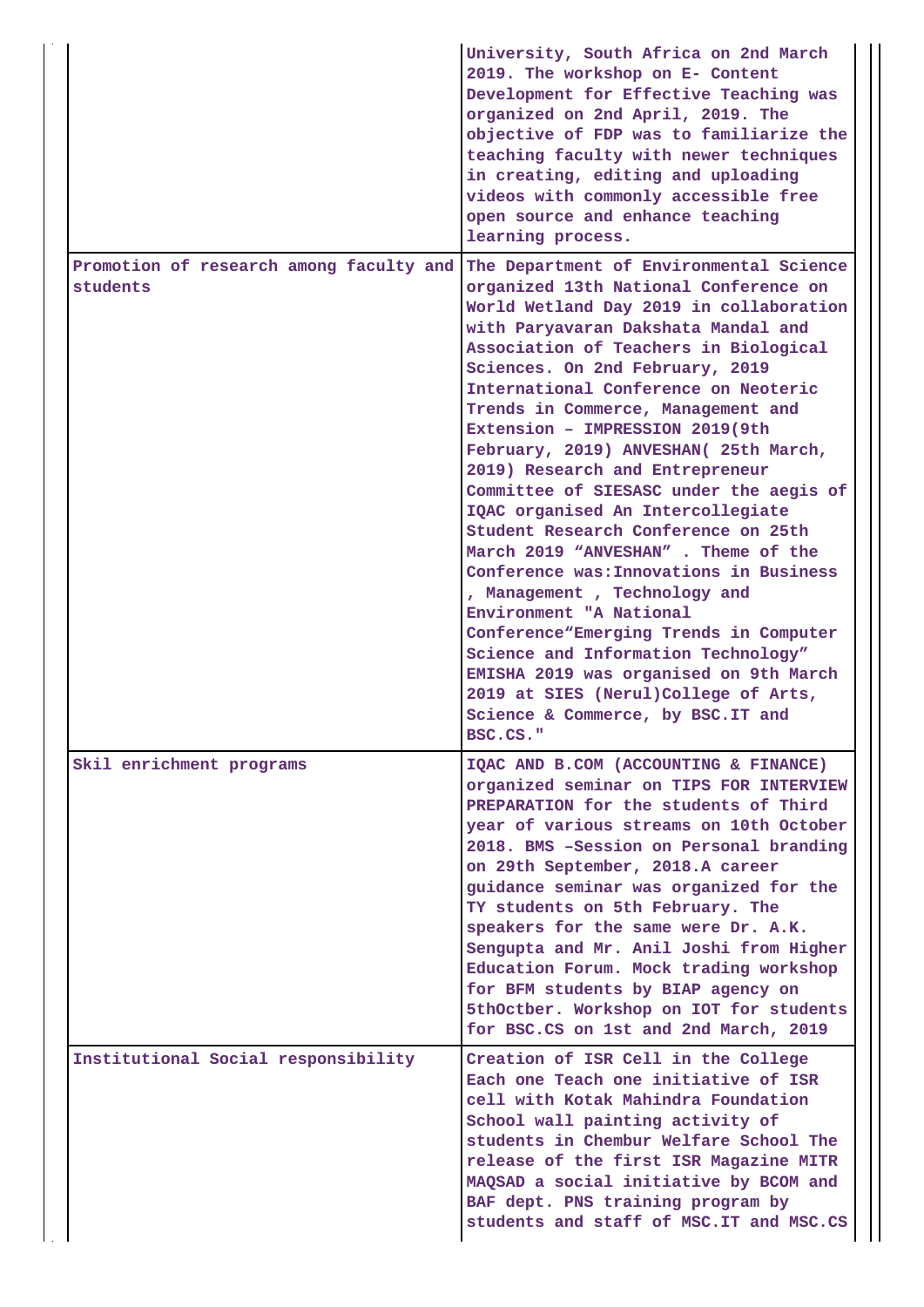|                                                                                                                      |                                                                                                     | BFM students went to NMMC school to<br>talk about Financial awareness on 16th<br>April.                                                                                                                                                                                                                  |  |
|----------------------------------------------------------------------------------------------------------------------|-----------------------------------------------------------------------------------------------------|----------------------------------------------------------------------------------------------------------------------------------------------------------------------------------------------------------------------------------------------------------------------------------------------------------|--|
|                                                                                                                      | Syllabus revision                                                                                   | First TYBCOM syllabus revision workshop<br>on 16th July with the University Mumbai<br>(BOS-ACCOUNTANCY/COMMERCE) in the<br>subject of IAPM, MHRM, Export marketing<br>and Computer Applications. Second<br>TYBCOM syllabus revision workshop on<br>held on 27th October for Indirect Tax<br>Semester VI. |  |
|                                                                                                                      |                                                                                                     | View File                                                                                                                                                                                                                                                                                                |  |
|                                                                                                                      | 14. Whether AQAR was placed before statutory<br>body?                                               | Yes                                                                                                                                                                                                                                                                                                      |  |
|                                                                                                                      | Name of Statutory Body                                                                              | <b>Meeting Date</b>                                                                                                                                                                                                                                                                                      |  |
|                                                                                                                      | College Development Cell (CDC)                                                                      | $06 - Jan - 2018$                                                                                                                                                                                                                                                                                        |  |
| 15. Whether NAAC/or any other accredited<br>body(s) visited IQAC or interacted with it to<br>assess the functioning? |                                                                                                     | <b>No</b>                                                                                                                                                                                                                                                                                                |  |
|                                                                                                                      | 16. Whether institutional data submitted to<br><b>AISHE:</b>                                        | Yes                                                                                                                                                                                                                                                                                                      |  |
|                                                                                                                      | Year of Submission                                                                                  | 2019                                                                                                                                                                                                                                                                                                     |  |
|                                                                                                                      | Date of Submission                                                                                  | $17 - Jan - 2019$                                                                                                                                                                                                                                                                                        |  |
|                                                                                                                      | 17. Does the Institution have Management<br><b>Information System?</b>                              | Yes                                                                                                                                                                                                                                                                                                      |  |
|                                                                                                                      | If yes, give a brief descripiton and a list of modules<br>currently operational (maximum 500 words) | Management supported the various<br>initiatives undertaken by the IQAC by<br>providing necessary infrastructure and<br>sanctioning the budgetary requirements.                                                                                                                                           |  |

**Part B** 

# **CRITERION I – CURRICULAR ASPECTS**

## **1.1 – Curriculum Planning and Implementation**

 1.1.1 – Institution has the mechanism for well planned curriculum delivery and documentation. Explain in 500 words

 **Facilitating teachers for effective curriculum delivery: Induction program for newly appointed teachers is conducted by IQAC and SIESASCN. Internal FDP are conducted to keep the staff abreast of the upcoming technologies, effective usage of ICT tools, evolving trends in curriculum transaction and examinations reforms. Faculty members are encouraged to attend Courses, Workshops, Seminars and Conferences . Principal holds department review meetings to identify the**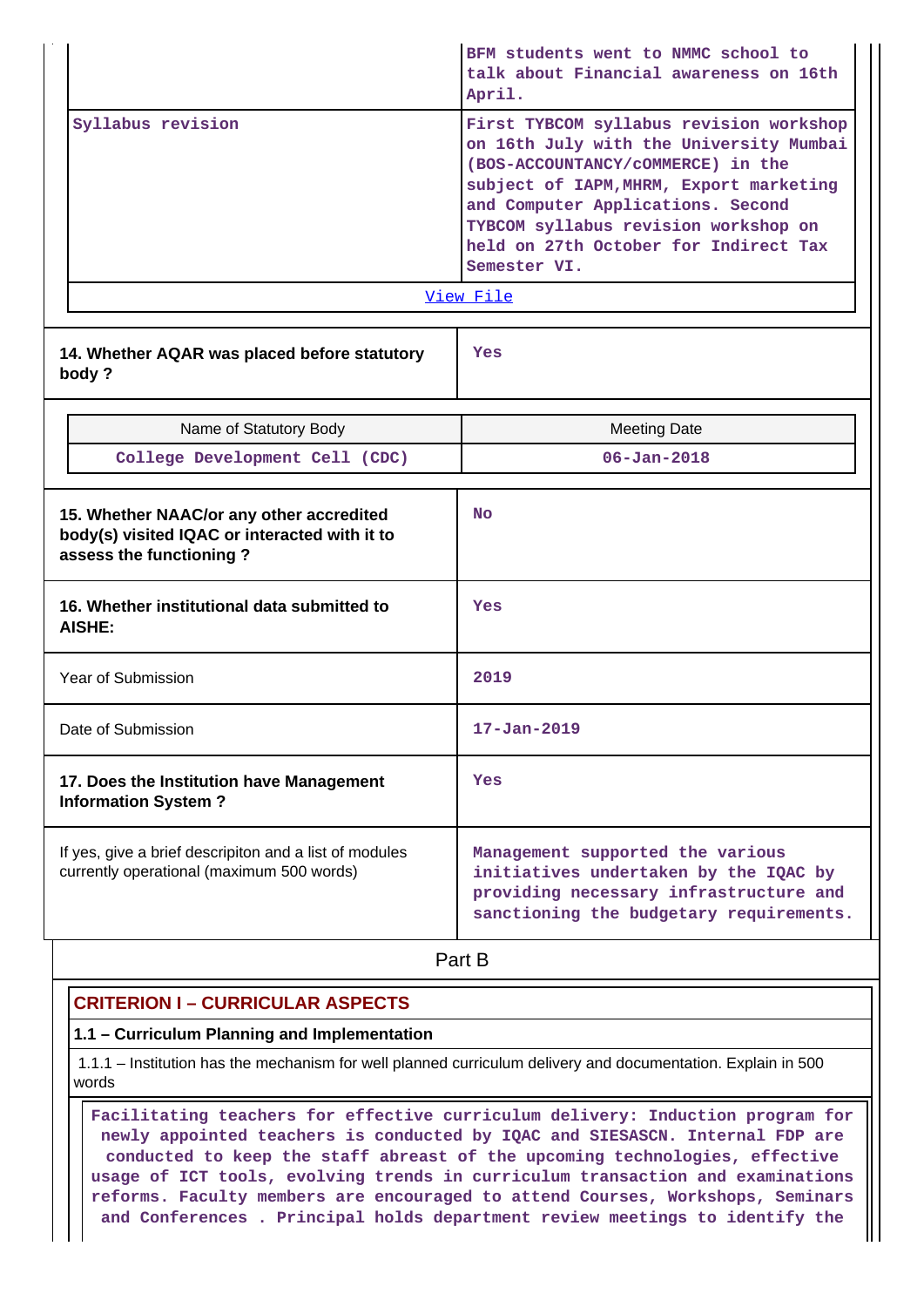**areas for improvement in performance. Teachers are informed about their workload and courses for next academic year. This helps them to prepare teaching plan. The teaching plans are reviewed periodically by the course coordinator. Student feedback has contributed towards effective curriculum delivery. Facilitating services for effective curriculum delivery: Classrooms: Spacious and well ventilated with all required facilities. Library: Wellequipped library with text books, reference books and e-resources. Laboratories: Well-equipped laboratories with adequate facilities Initiative for effective delivery of curriculum: 1. Workshop on E- Content Development for Effective Teaching ( 2nd April, 2019). The workshop was facilitated by Prof. Harshali Patil and attended by 28 teaching staff. Topics covered were: • Orientation of Online Video creation • Benefits of using videos for learners • Techniques for creation, editing and uploading videos 2. A Syllabus Revision Workshop (TYBCom)(BOS –COMMERCE ,ACCOUNTANCY) was organized on 16th July 2018 The Resource Persons were Chief Guest Dr. Kinnary Thakkar (CMA), Dr. Jayashree Shetty ( Computer Systems & Applications), Dr. Kishori Bhagat (MHRM), & Dr. Vilasini Patkar (Export Marketing). 3. A Syllabus Revision Workshop (TYBCom) for Indirect Tax Semester VI was organized on 27th October 2018 .The Resource Persons were Chief Guest Dr. Sanjay Sonawane (CA, HOD and Associate Professor Accountancy Sathaye College,Vile Parle) and Mr. Nahid Bhujwala (practisicing) Chattered Accountant Knowledge and skill enhancement "beyond the classroom": Department Association Activities - Annual academic fest, industrial visits, seminars, exhibitions, poster display and guest lectures. Conduct of remedial courses/ bridge courses/ subject specific PPT/ Intensive coaching and add on courses to cater to students requirements. Student mentoring to enhance curriculum delivery and outcomes. Based on semester wise result analysis of every course corrective measures are suggested by IQAC and remedial lectures are conducted if required. Bridge Course of Accounting, Mathematics, English and Economics: Need: Some students who are non-commerce, did not have Mathematics in 12th standard, Vernacular medium have to undergo such course. Design: A 10 hour course is designed by the College Result Improvement Committee. Efforts are taken to have linkages with several organizations to enrich and strengthen curriculum delivery: Linkages with Industry: Experts from industries are invited to deliver lecture. Students are encouraged to take up summer training/ internship and live projects in industries / Research Institutions. ADD-ON certificate course namely Spanish language, CAPITAL MARKET, HUMAN RESOURCE PROFESSIONAL, Android, Goods & Services Tax, Ethical Hacking, Bank PO/Bank Clerk Examination Conducted by IBPS/ SBI /RBI Interaction with University: Teachers are Chairperson/paper setter/Moderator/Examiner at university level. Students/teachers attend workshops conducted by university related to curriculum and research.**

| Certificate                                            | Diploma Courses | Dates of<br>Introduction | <b>Duration</b> | Focus on employ<br>ability/entreprene<br>urship | Skill<br>Development                      |
|--------------------------------------------------------|-----------------|--------------------------|-----------------|-------------------------------------------------|-------------------------------------------|
| <b>SPANISH</b><br><b>LANGUAGE</b>                      |                 | 19/08/2018               | 3               | employabilit<br>У                               | Skill Develo<br>pmentSkill<br>Development |
| <b>HUMAN</b><br><b>RESOURCE</b><br><b>PROFESSIONAL</b> |                 | 06/10/2018               | 3               | employabilit<br>У                               | Skill<br>Development                      |
| <b>CAPITAL</b><br><b>MARKET</b>                        |                 | 07/10/2018               | 3               | employabilit<br>У                               | Skill<br>Development                      |
| <b>ANDROID</b>                                         |                 | 17/10/2018               | 3               | employabilit<br>У                               | Skill<br>Development                      |

1.1.2 – Certificate/ Diploma Courses introduced during the academic year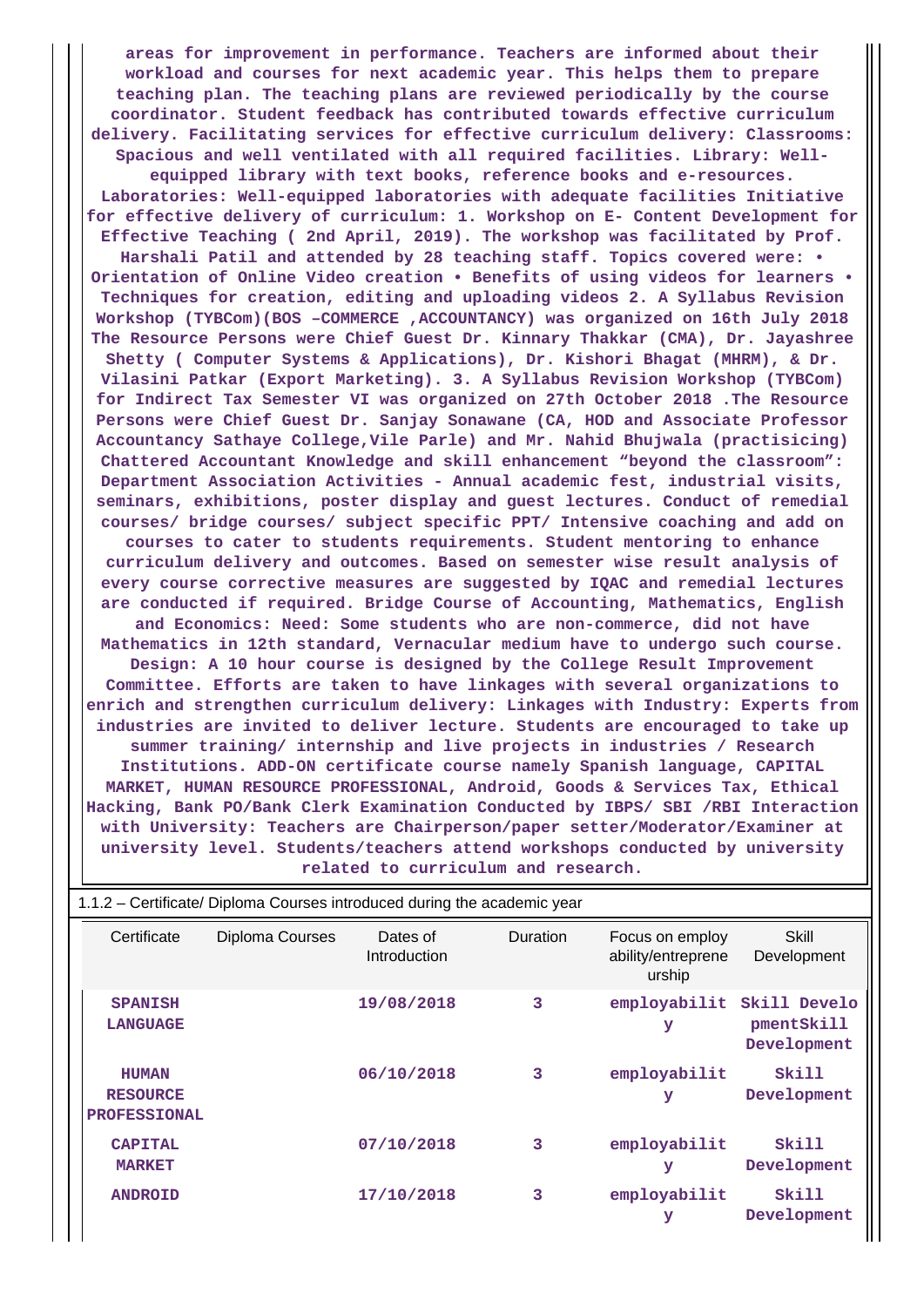| <b>GOODS</b><br><b>SERVICES TAX</b>                                                                                                                                      | 07/08/2018               | 3 | employabilit<br>У                                               | Skill<br>Development |  |  |  |
|--------------------------------------------------------------------------------------------------------------------------------------------------------------------------|--------------------------|---|-----------------------------------------------------------------|----------------------|--|--|--|
| <b>ETHICAL</b><br><b>HACKING</b>                                                                                                                                         | 01/10/2018               | 3 | employabilit<br>У                                               | Skill<br>Development |  |  |  |
| <b>BANK PO/BANK</b><br><b>CLERK</b><br><b>EXAMINATION</b><br><b>CONDUCTED BY</b><br>IBPS/ SBI<br>$/$ RBI                                                                 | 23/02/2019               | 3 | employabilit<br>У                                               | Skill<br>Development |  |  |  |
| 1.2 - Academic Flexibility                                                                                                                                               |                          |   |                                                                 |                      |  |  |  |
| 1.2.1 - New programmes/courses introduced during the academic year                                                                                                       |                          |   |                                                                 |                      |  |  |  |
| Programme/Course                                                                                                                                                         | Programme Specialization |   | Dates of Introduction                                           |                      |  |  |  |
| No Data Entered/Not Applicable !!!                                                                                                                                       |                          |   |                                                                 |                      |  |  |  |
|                                                                                                                                                                          | No file uploaded.        |   |                                                                 |                      |  |  |  |
| 1.2.2 - Programmes in which Choice Based Credit System (CBCS)/Elective course system implemented at the<br>affiliated Colleges (if applicable) during the academic year. |                          |   |                                                                 |                      |  |  |  |
| Name of programmes adopting<br><b>CBCS</b>                                                                                                                               | Programme Specialization |   | Date of implementation of<br><b>CBCS/Elective Course System</b> |                      |  |  |  |
| No Data Entered/Not Applicable !!!                                                                                                                                       |                          |   |                                                                 |                      |  |  |  |
| 1.2.3 - Students enrolled in Certificate/ Diploma Courses introduced during the year                                                                                     |                          |   |                                                                 |                      |  |  |  |
| Certificate<br>Diploma Course                                                                                                                                            |                          |   |                                                                 |                      |  |  |  |
| <b>Number of Students</b><br>1015<br>0                                                                                                                                   |                          |   |                                                                 |                      |  |  |  |
| 1.3 - Curriculum Enrichment                                                                                                                                              |                          |   |                                                                 |                      |  |  |  |
| 1.3.1 – Value-added courses imparting transferable and life skills offered during the year                                                                               |                          |   |                                                                 |                      |  |  |  |
| <b>Value Added Courses</b>                                                                                                                                               | Date of Introduction     |   | Number of Students Enrolled                                     |                      |  |  |  |
| TCS Campus to Corporate                                                                                                                                                  | 20/08/2018               |   | 59                                                              |                      |  |  |  |
|                                                                                                                                                                          | View File                |   |                                                                 |                      |  |  |  |
| 1.3.2 - Field Projects / Internships under taken during the year                                                                                                         |                          |   |                                                                 |                      |  |  |  |
| Project/Programme Title                                                                                                                                                  | Programme Specialization |   | No. of students enrolled for Field<br>Projects / Internships    |                      |  |  |  |
| <b>BCom</b>                                                                                                                                                              | T.Y.BFM                  |   | 59                                                              |                      |  |  |  |
| <b>BCom</b>                                                                                                                                                              | FY/SYBFM                 |   | 8                                                               |                      |  |  |  |
| <b>BSC</b>                                                                                                                                                               | T.Y.BSC.IT               |   | 100                                                             |                      |  |  |  |
| <b>BSC</b>                                                                                                                                                               | FY/SY BSC.IT             |   |                                                                 | 3                    |  |  |  |
| <b>BCom</b>                                                                                                                                                              | <b>BBI</b>               |   | 89                                                              |                      |  |  |  |
| <b>BCom</b>                                                                                                                                                              | <b>BAF</b>               |   | 222                                                             |                      |  |  |  |
| <b>BCom</b>                                                                                                                                                              | <b>SYBCOM</b>            |   |                                                                 | 3                    |  |  |  |
| <b>BMS</b>                                                                                                                                                               | SY/TY BMS                |   | 273                                                             |                      |  |  |  |
| <b>BA</b>                                                                                                                                                                | <b>FYBMM</b>             |   | 14                                                              |                      |  |  |  |
|                                                                                                                                                                          |                          |   |                                                                 |                      |  |  |  |
| MSC                                                                                                                                                                      | MSC IT                   |   | 20<br>38                                                        |                      |  |  |  |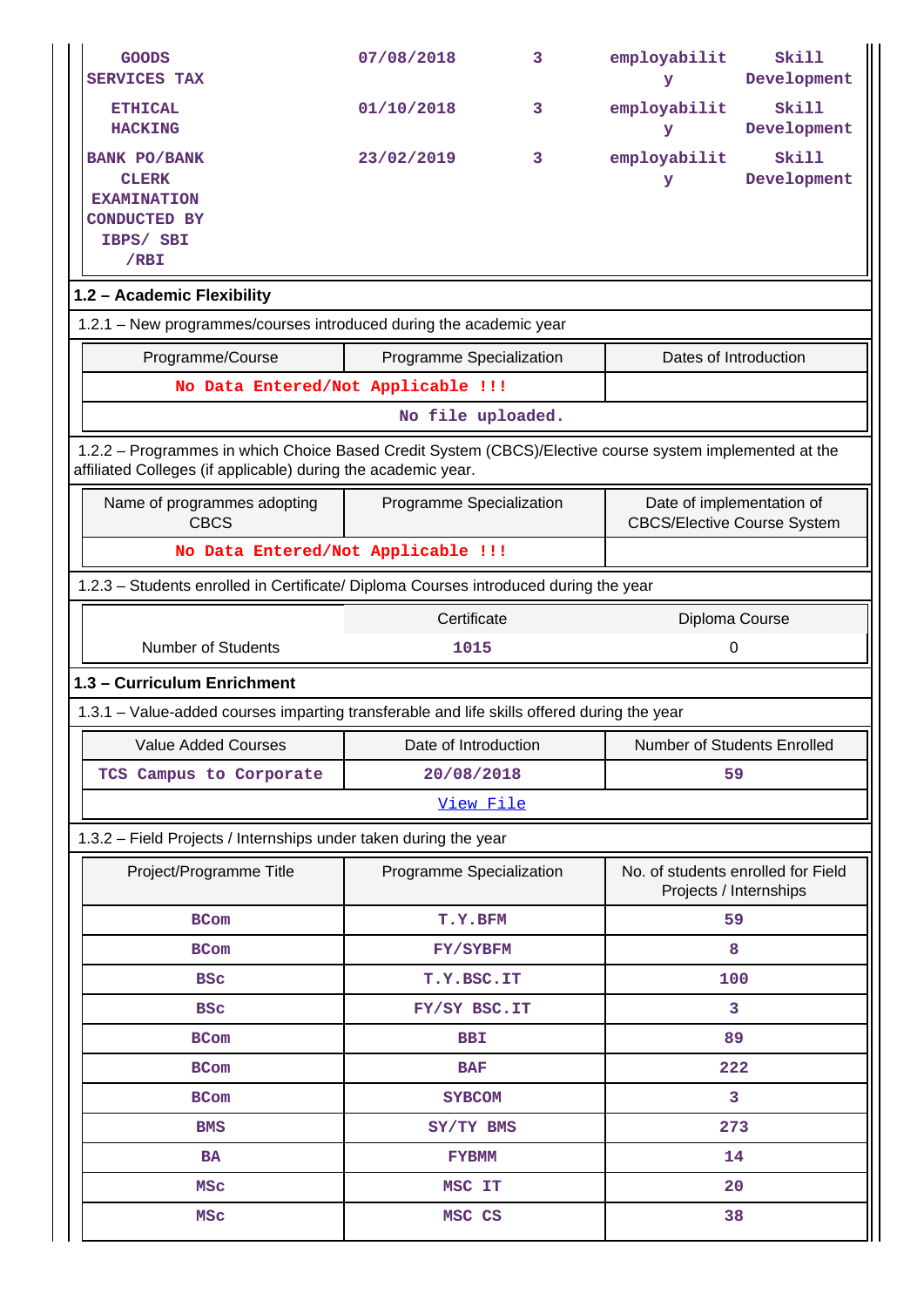| <b>MCom</b>                                                             | Mcom      | 7              |  |  |  |  |
|-------------------------------------------------------------------------|-----------|----------------|--|--|--|--|
| <b>MSC</b>                                                              | MSC EVS   | $\overline{4}$ |  |  |  |  |
|                                                                         | View File |                |  |  |  |  |
| 1.4 - Feedback System                                                   |           |                |  |  |  |  |
| 1.4.1 – Whether structured feedback received from all the stakeholders. |           |                |  |  |  |  |
| <b>Students</b>                                                         |           | Yes            |  |  |  |  |
| <b>Teachers</b>                                                         |           | Yes            |  |  |  |  |
| Employers                                                               |           | Yes            |  |  |  |  |
| Alumni                                                                  |           | Yes            |  |  |  |  |
| Parents                                                                 |           | Yes            |  |  |  |  |

 1.4.2 – How the feedback obtained is being analyzed and utilized for overall development of the institution? (maximum 500 words)

#### Feedback Obtained

**Students, Teachers, Parents, Employer and Alumni are the most important stakeholders of Higher Education systems. The interest and participation of all the stakeholders at all levels in both internal quality assurance and external quality assurance have to play a central role. Online feedback on current syllabus of the various programmes designed by the university of mumbai, was collected from students, teachers, parents and alumni from all twelve (8 UG 4 PG) courses through questionnaire, analysis and approved in IQAC meeting and put forward to College Development Cell (CDC).**

## **CRITERION II – TEACHING- LEARNING AND EVALUATION**

### **2.1 – Student Enrolment and Profile**

#### 2.1.1 – Demand Ratio during the year

| Name of the<br>Programme | Programme<br>Specialization             | Number of seats<br>available | Number of<br>Application received | <b>Students Enrolled</b> |
|--------------------------|-----------------------------------------|------------------------------|-----------------------------------|--------------------------|
| <b>BCom</b>              | <b>REGULAR</b>                          | 360                          | 765                               | 322                      |
| <b>BCom</b>              | <b>ACCOUNTING AND</b><br><b>FINANCE</b> | 120                          | 617                               | 114                      |
| <b>BCom</b>              | <b>BANKING AND</b><br><b>INSURANCE</b>  | 120                          | 215                               | 117                      |
| <b>BCom</b>              | <b>FINANCIAL</b><br><b>MARKET</b>       | 72                           | 129                               | 72                       |
| <b>BMS</b>               | <b>MANAGEMENT</b>                       | 198                          | 1054                              | 198                      |
| <b>BA</b>                | <b>MASS MEDIA</b>                       | 120                          | 338                               | 110                      |
| <b>BSC</b>               | <b>COMPUTER</b><br><b>SCIENCE</b>       | 60                           | 310                               | 63                       |
| <b>BSC</b>               | <b>INFORMATION</b><br><b>TECHNOLOGY</b> | 120                          | 486                               | 113                      |
| <b>MCom</b>              | <b>ADVANCE</b><br><b>ACCOUNTANCY</b>    | 60                           | 108                               | 60                       |
| <b>MSC</b>               | <b>COMPUTER</b><br><b>SCIENCE</b>       | 20                           | 40                                | 20                       |
| <b>MSC</b>               | <b>INFORMATION</b><br><b>TECHNOLOGY</b> | 20                           | 41                                | 20                       |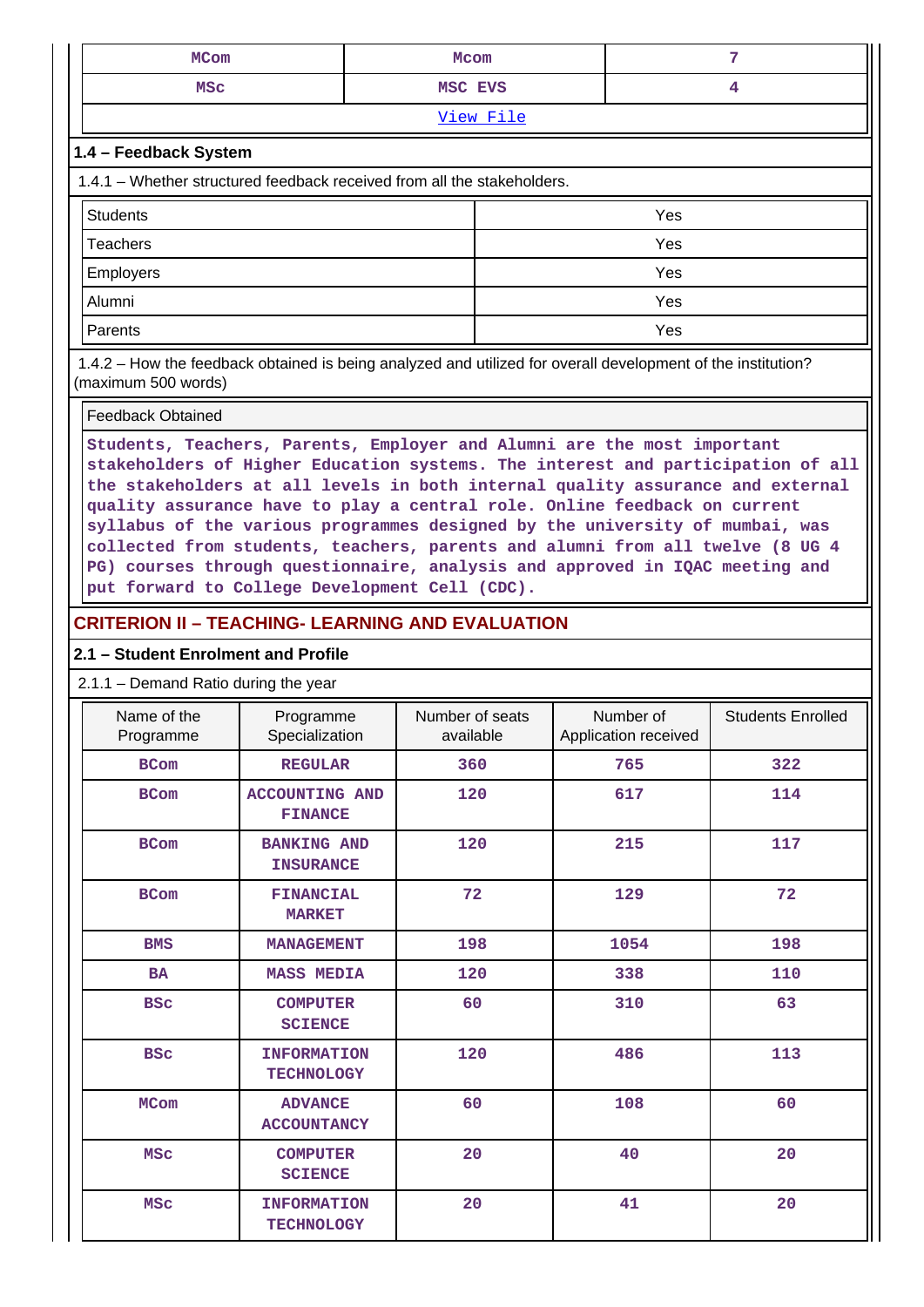| <b>MSC</b>                                                                                                                                                |                                                                                                                                                                                                                                                                                                                                                                                                                                                                                                                                                                                                                                                                                                                                                                                                                                                                                                                                                                                                                                                                                                                                                                                           | <b>ENVIRONMENT</b><br><b>SCIENCE</b> |                     | 20                                                                                  |                                                                                                  |             | 18                                          |  |                                                                                                                     |  | 20                                                          |
|-----------------------------------------------------------------------------------------------------------------------------------------------------------|-------------------------------------------------------------------------------------------------------------------------------------------------------------------------------------------------------------------------------------------------------------------------------------------------------------------------------------------------------------------------------------------------------------------------------------------------------------------------------------------------------------------------------------------------------------------------------------------------------------------------------------------------------------------------------------------------------------------------------------------------------------------------------------------------------------------------------------------------------------------------------------------------------------------------------------------------------------------------------------------------------------------------------------------------------------------------------------------------------------------------------------------------------------------------------------------|--------------------------------------|---------------------|-------------------------------------------------------------------------------------|--------------------------------------------------------------------------------------------------|-------------|---------------------------------------------|--|---------------------------------------------------------------------------------------------------------------------|--|-------------------------------------------------------------|
|                                                                                                                                                           | View File                                                                                                                                                                                                                                                                                                                                                                                                                                                                                                                                                                                                                                                                                                                                                                                                                                                                                                                                                                                                                                                                                                                                                                                 |                                      |                     |                                                                                     |                                                                                                  |             |                                             |  |                                                                                                                     |  |                                                             |
| 2.2 - Catering to Student Diversity                                                                                                                       |                                                                                                                                                                                                                                                                                                                                                                                                                                                                                                                                                                                                                                                                                                                                                                                                                                                                                                                                                                                                                                                                                                                                                                                           |                                      |                     |                                                                                     |                                                                                                  |             |                                             |  |                                                                                                                     |  |                                                             |
| 2.2.1 - Student - Full time teacher ratio (current year data)                                                                                             |                                                                                                                                                                                                                                                                                                                                                                                                                                                                                                                                                                                                                                                                                                                                                                                                                                                                                                                                                                                                                                                                                                                                                                                           |                                      |                     |                                                                                     |                                                                                                  |             |                                             |  |                                                                                                                     |  |                                                             |
| Year                                                                                                                                                      | Number of<br>students enrolled<br>in the institution<br>(UG)                                                                                                                                                                                                                                                                                                                                                                                                                                                                                                                                                                                                                                                                                                                                                                                                                                                                                                                                                                                                                                                                                                                              |                                      |                     | Number of<br>students enrolled<br>in the institution<br>(PG)                        | Number of<br>fulltime teachers<br>available in the<br>institution<br>teaching only UG<br>courses |             |                                             |  | Number of<br>fulltime teachers<br>available in the<br>institution<br>teaching only PG<br>courses                    |  | Number of<br>teachers<br>teaching both UG<br>and PG courses |
| 2018                                                                                                                                                      | 2990                                                                                                                                                                                                                                                                                                                                                                                                                                                                                                                                                                                                                                                                                                                                                                                                                                                                                                                                                                                                                                                                                                                                                                                      |                                      |                     | 213                                                                                 | 40                                                                                               |             | 15                                          |  | 50                                                                                                                  |  |                                                             |
| 2.3 - Teaching - Learning Process                                                                                                                         |                                                                                                                                                                                                                                                                                                                                                                                                                                                                                                                                                                                                                                                                                                                                                                                                                                                                                                                                                                                                                                                                                                                                                                                           |                                      |                     |                                                                                     |                                                                                                  |             |                                             |  |                                                                                                                     |  |                                                             |
| 2.3.1 – Percentage of teachers using ICT for effective teaching with Learning Management Systems (LMS), E-<br>learning resources etc. (current year data) |                                                                                                                                                                                                                                                                                                                                                                                                                                                                                                                                                                                                                                                                                                                                                                                                                                                                                                                                                                                                                                                                                                                                                                                           |                                      |                     |                                                                                     |                                                                                                  |             |                                             |  |                                                                                                                     |  |                                                             |
| Number of<br><b>Teachers on Roll</b>                                                                                                                      | Number of<br>Number of ICT<br>Numberof smart<br><b>ICT Toolsand</b><br>teachers using<br>enabled<br>classrooms<br>resources<br>ICT (LMS, e-<br>Classrooms<br>available<br>Resources)                                                                                                                                                                                                                                                                                                                                                                                                                                                                                                                                                                                                                                                                                                                                                                                                                                                                                                                                                                                                      |                                      |                     |                                                                                     | E-resources and<br>techniques used                                                               |             |                                             |  |                                                                                                                     |  |                                                             |
| 50                                                                                                                                                        | 50                                                                                                                                                                                                                                                                                                                                                                                                                                                                                                                                                                                                                                                                                                                                                                                                                                                                                                                                                                                                                                                                                                                                                                                        |                                      |                     | 52                                                                                  | 23                                                                                               |             | $\mathbf 0$                                 |  | $\overline{\mathbf{2}}$                                                                                             |  |                                                             |
| 2.3.2 - Students mentoring system available in the institution? Give details. (maximum 500 words)                                                         |                                                                                                                                                                                                                                                                                                                                                                                                                                                                                                                                                                                                                                                                                                                                                                                                                                                                                                                                                                                                                                                                                                                                                                                           |                                      |                     |                                                                                     |                                                                                                  |             |                                             |  |                                                                                                                     |  |                                                             |
|                                                                                                                                                           | SIES mentoring programs include a multifaceted approach to help student at all levels. During departmental<br>meetings students are divided and mentors are allocated keeping in mind the possibility of mentoring. Under this<br>program every mentor has to maintain a register of mentoring sessions. Every fortnight there is a meeting<br>between the mentors and students. The specific timings for the meetings are given. The teacher utilizes these<br>sessions to identify the issues raised by individual students. At times mentors guide the student about career,<br>competitive exams and higher education. It also help teacher to identify the weak students and assist them with<br>expert guidance. In case an additional counselling is required the Students are send to the inhouse counsellor.<br>The mentor ensures the mentee's wellbeing in all dimensions including their personal, professional and<br>academic well being. This ensures a holistic development and a system of trust between faculty and students.<br>Mentoring in SIES is given utmost importance as the college believes in continuous and consistent appraisal of<br>student performance. |                                      |                     |                                                                                     |                                                                                                  |             |                                             |  |                                                                                                                     |  |                                                             |
| Number of students enrolled in the                                                                                                                        | institution                                                                                                                                                                                                                                                                                                                                                                                                                                                                                                                                                                                                                                                                                                                                                                                                                                                                                                                                                                                                                                                                                                                                                                               |                                      |                     | Number of fulltime teachers                                                         |                                                                                                  |             |                                             |  | Mentor: Mentee Ratio                                                                                                |  |                                                             |
|                                                                                                                                                           | 3203                                                                                                                                                                                                                                                                                                                                                                                                                                                                                                                                                                                                                                                                                                                                                                                                                                                                                                                                                                                                                                                                                                                                                                                      |                                      |                     | 50                                                                                  |                                                                                                  |             |                                             |  | 1:30                                                                                                                |  |                                                             |
| 2.4 - Teacher Profile and Quality                                                                                                                         |                                                                                                                                                                                                                                                                                                                                                                                                                                                                                                                                                                                                                                                                                                                                                                                                                                                                                                                                                                                                                                                                                                                                                                                           |                                      |                     |                                                                                     |                                                                                                  |             |                                             |  |                                                                                                                     |  |                                                             |
| 2.4.1 - Number of full time teachers appointed during the year                                                                                            |                                                                                                                                                                                                                                                                                                                                                                                                                                                                                                                                                                                                                                                                                                                                                                                                                                                                                                                                                                                                                                                                                                                                                                                           |                                      |                     |                                                                                     |                                                                                                  |             |                                             |  |                                                                                                                     |  |                                                             |
| No. of sanctioned<br>positions                                                                                                                            |                                                                                                                                                                                                                                                                                                                                                                                                                                                                                                                                                                                                                                                                                                                                                                                                                                                                                                                                                                                                                                                                                                                                                                                           | No. of filled positions              |                     | Vacant positions                                                                    |                                                                                                  |             | Positions filled during<br>the current year |  | No. of faculty with<br>Ph.D                                                                                         |  |                                                             |
| 13                                                                                                                                                        |                                                                                                                                                                                                                                                                                                                                                                                                                                                                                                                                                                                                                                                                                                                                                                                                                                                                                                                                                                                                                                                                                                                                                                                           | 17                                   |                     | 0                                                                                   |                                                                                                  |             | 17                                          |  | 1                                                                                                                   |  |                                                             |
| International level from Government, recognised bodies during the year)                                                                                   |                                                                                                                                                                                                                                                                                                                                                                                                                                                                                                                                                                                                                                                                                                                                                                                                                                                                                                                                                                                                                                                                                                                                                                                           |                                      |                     |                                                                                     |                                                                                                  |             |                                             |  | 2.4.2 - Honours and recognition received by teachers (received awards, recognition, fellowships at State, National, |  |                                                             |
| Year of Award                                                                                                                                             |                                                                                                                                                                                                                                                                                                                                                                                                                                                                                                                                                                                                                                                                                                                                                                                                                                                                                                                                                                                                                                                                                                                                                                                           |                                      | international level | Name of full time teachers<br>receiving awards from<br>state level, national level, |                                                                                                  | Designation |                                             |  | Name of the award,<br>fellowship, received from<br>Government or recognized<br>bodies                               |  |                                                             |
| 2018                                                                                                                                                      |                                                                                                                                                                                                                                                                                                                                                                                                                                                                                                                                                                                                                                                                                                                                                                                                                                                                                                                                                                                                                                                                                                                                                                                           |                                      |                     | Dr. Milind Vaidya                                                                   |                                                                                                  | Principal   |                                             |  | Nominated as an<br>expert for                                                                                       |  |                                                             |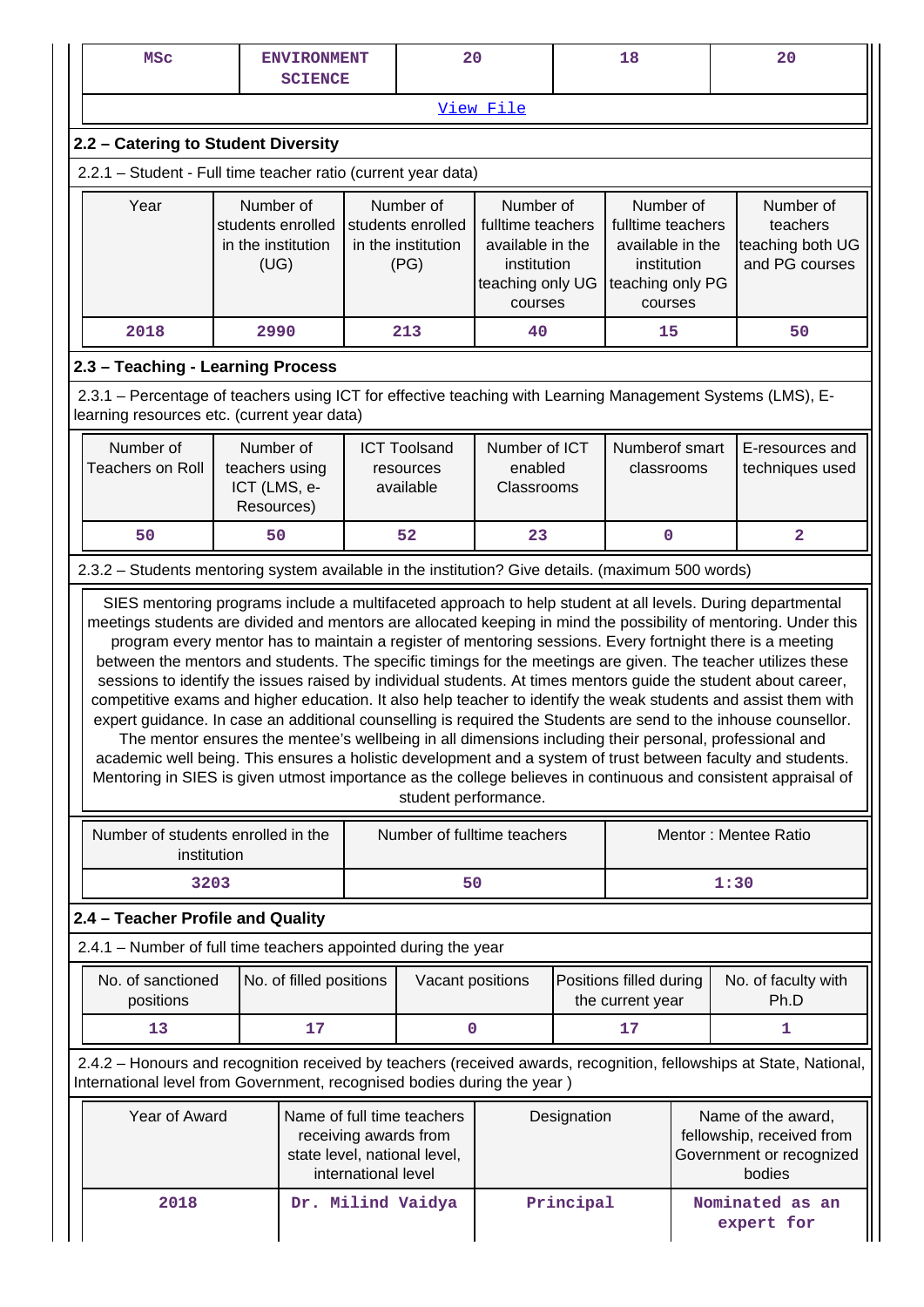|      |                             |                     | selection and<br>appointment for the<br>post of Principal<br>for Malini Kishor<br>Sanghvi College of<br>Commerce Economics<br>from the Academic<br>Year $2018 - 19$ on<br>1st December, 2018.                                                                                                |
|------|-----------------------------|---------------------|----------------------------------------------------------------------------------------------------------------------------------------------------------------------------------------------------------------------------------------------------------------------------------------------|
| 2019 | Dr. Milind Vaidya           | Principal           | Appointment of<br>Nominees on<br>Statutory bodies of<br>Autonomous College<br>Board of Studies<br>for Permanently<br>Unaided courses<br>Vice Chancellors<br>Nominee for<br>Bachelors in<br>Management Studies<br>and B.Com in<br>Actuarial Studies<br>on 30th Aril, 2019<br>in Podar College |
| 2018 | Dr Koel<br>RoyChoudhury     | Vice Principal      | Invited as<br>subject expert in<br>SIA College<br>Dombivili for<br>Interview panel on<br>21st, December,<br>2018.                                                                                                                                                                            |
| 2018 | Dr.Surekha Kohle            | Assistant Professor | Awarded PhD in<br>Computer Science<br>from Rashtrasant<br>Tukdoji Maharaj,<br>Nagpur in 9/7/2018.                                                                                                                                                                                            |
| 2018 | Dr. Priyadarshini<br>Poddar | Assistant Professor | One of the<br>convenor of<br>Syllabus revision<br>Core Committee of<br><b>BMM</b> Board of<br>Studies, Mumbai<br>University.                                                                                                                                                                 |
| 2018 | Dr. Vinit Joshi             | Assistant Professor | Best Paper Award<br>for research paper<br>titled"A Study of<br>Relationship<br>Analysis of<br>Financial Literacy<br>Among Students in<br>Panvel with Stream<br>of Education,<br>Gender Family<br>Income" presented<br>at<br>Interdisciplinary                                                |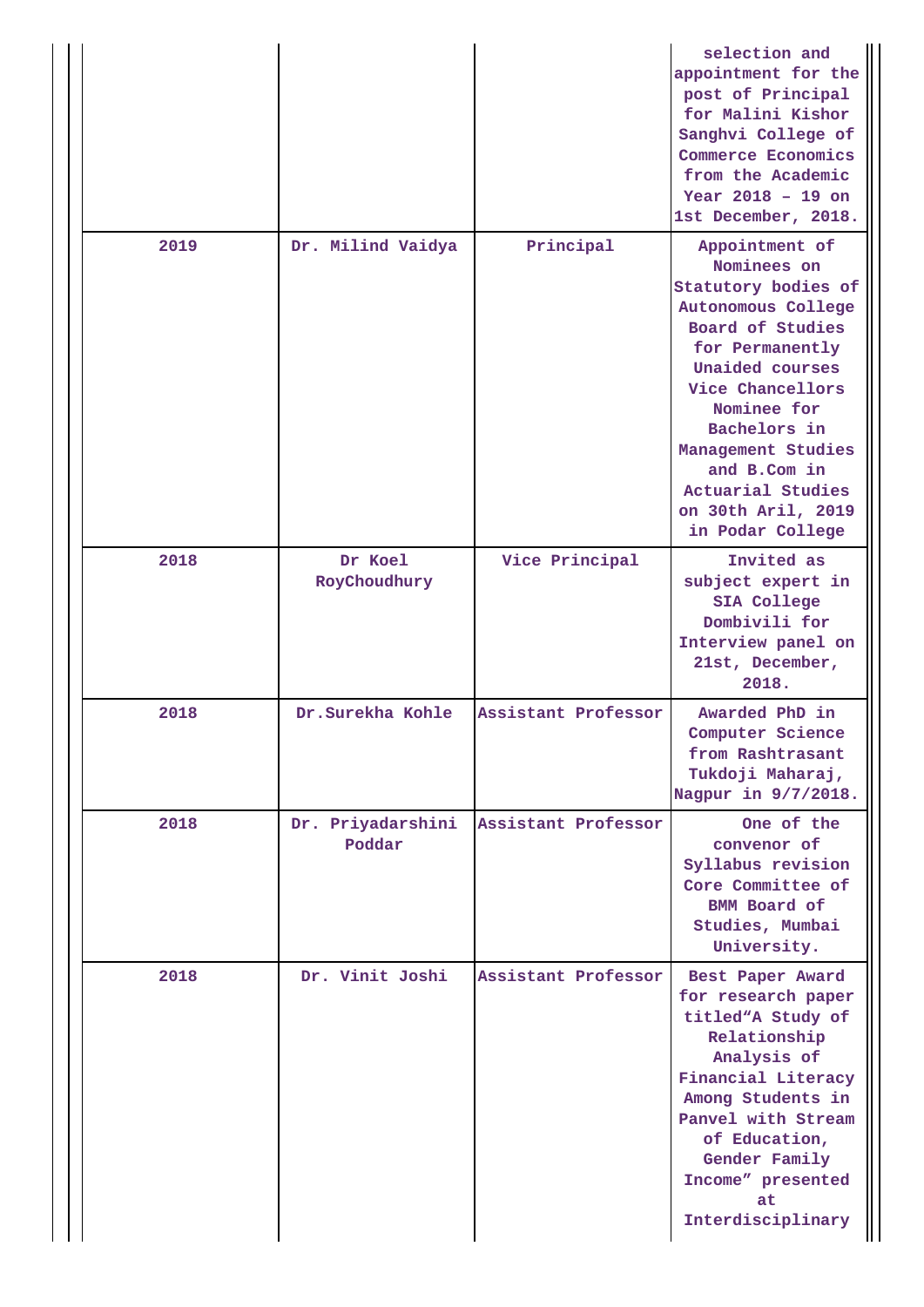|           |                 |                     | International<br>Conference on<br>Bridging the Gap:                                                                                 |  |  |  |  |  |
|-----------|-----------------|---------------------|-------------------------------------------------------------------------------------------------------------------------------------|--|--|--|--|--|
| 2018      | Dr. Vinit Joshi | Assistant Professor | Recognised as PhD<br>Research Guide in<br>Commerce and<br>Management at Shri<br>Jagdishprasad<br>Jhabarmal Tiberwala<br>University. |  |  |  |  |  |
| View File |                 |                     |                                                                                                                                     |  |  |  |  |  |

# **2.5 – Evaluation Process and Reforms**

 2.5.1 – Number of days from the date of semester-end/ year- end examination till the declaration of results during the year

| Programme Name | Programme Code | Semester/year                           | Last date of the last<br>semester-end/year-<br>end examination | Date of declaration of<br>results of semester-<br>end/ year- end<br>examination |
|----------------|----------------|-----------------------------------------|----------------------------------------------------------------|---------------------------------------------------------------------------------|
| <b>BCom</b>    | C0142          | <b>SEMESTER II</b><br><b>APRIL 2019</b> | 13/05/2019                                                     | 15/07/2019                                                                      |
| <b>BCom</b>    | C0144          | <b>SEMESTER IV</b><br><b>APRIL 2019</b> | 03/05/2019                                                     | 20/06/2019                                                                      |
| <b>BCom</b>    | <b>2C00146</b> | <b>SEMESTER VI</b><br><b>APRIL 2019</b> | 12/04/2019                                                     | 25/05/2019                                                                      |
| <b>BCom</b>    | C0442          | <b>SEMESTER II</b><br><b>APRIL 2019</b> | 12/04/2019                                                     | 29/05/2019                                                                      |
| <b>BCom</b>    | C0444          | SEMESTER IV<br><b>APRIL 2019</b>        | 04/05/2019                                                     | 06/06/2019                                                                      |
| <b>BCom</b>    | <b>2C00456</b> | <b>SEMESTER VI MAY</b><br>2019          | 09/05/2019                                                     | 27/06/2019                                                                      |
| <b>BCom</b>    | C0332          | <b>SEMESTER II</b><br><b>APRIL 2019</b> | 12/04/2019                                                     | 29/05/2019                                                                      |
| <b>BCom</b>    | C0334          | SEMESTER IV<br><b>APRIL 2019</b>        | 04/04/2019                                                     | 06/06/2019                                                                      |
| <b>BCom</b>    | <b>2C00346</b> | <b>SEMESTER VI MAY</b><br>2019          | 09/05/2019                                                     | 26/06/2019                                                                      |
| <b>BCom</b>    | C0232          | <b>SEMESTER II</b><br><b>APRIL 2019</b> | 12/04/2019                                                     | 29/05/2019                                                                      |
| <b>BCom</b>    | C0234          | SEMESTER IV<br><b>APRIL 2019</b>        | 04/04/2019                                                     | 06/06/2019                                                                      |
| <b>BCom</b>    | <b>2C00256</b> | SEMESTER VI MAY<br>2019                 | 09/05/2019                                                     | 17/06/2019                                                                      |
| BMS            | M0132          | <b>SEMESTER II</b><br><b>APRIL 2019</b> | 12/04/2019                                                     | 29/05/2019                                                                      |
| <b>BMS</b>     | <b>M0134</b>   | <b>SEMESTER IV</b><br><b>APRIL 2019</b> | 04/05/2019                                                     | 06/06/2019                                                                      |
| BMS            | 2M00156        | SEMESTER VI MAY<br>2019                 | 09/05/2019                                                     | 19/06/2019                                                                      |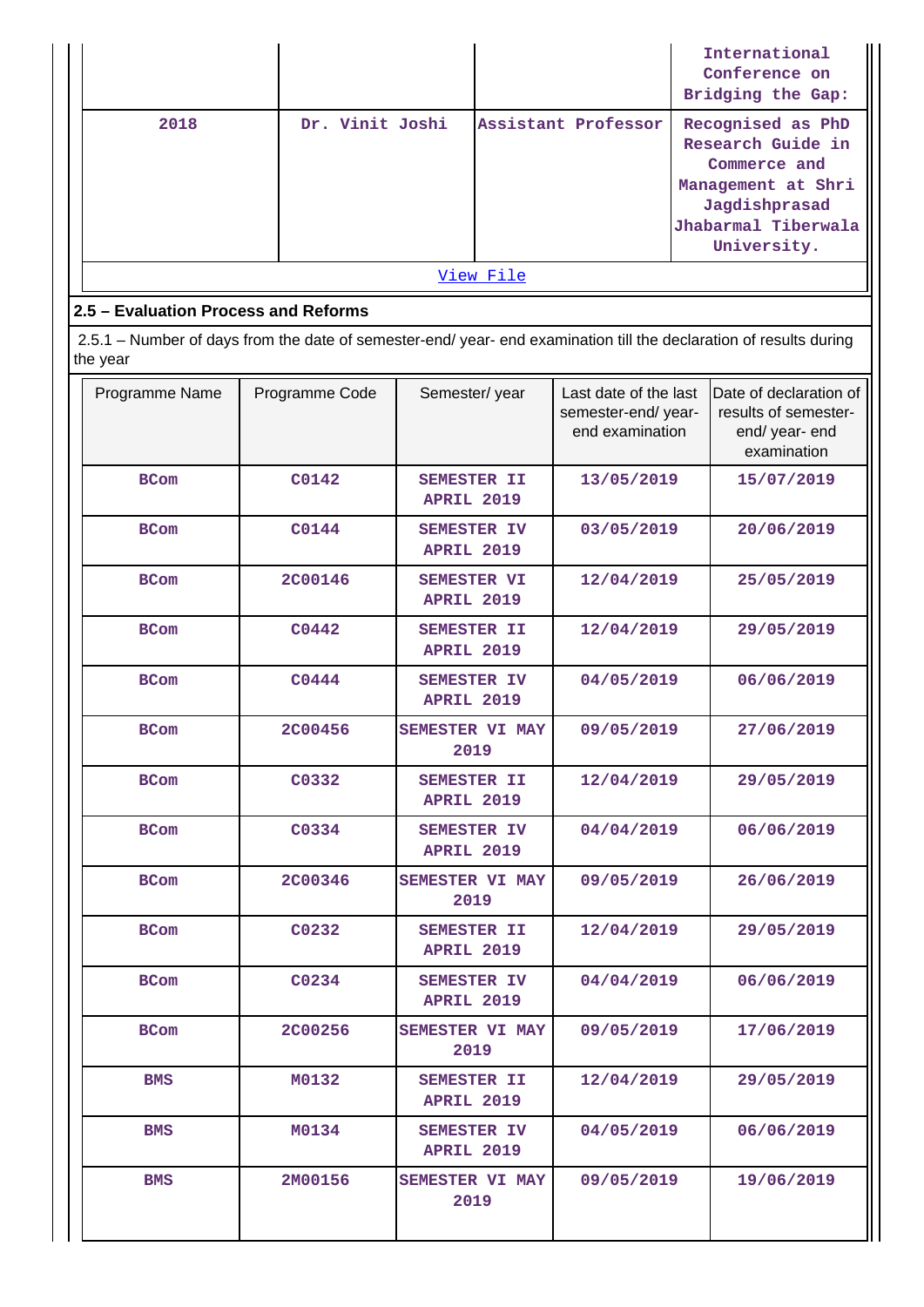| <b>BA</b>   | A0932          | <b>SEMESTER II</b><br><b>APRIL 2019</b> | 11/04/2019 | 29/05/2019 |  |  |  |  |
|-------------|----------------|-----------------------------------------|------------|------------|--|--|--|--|
| <b>BA</b>   | A0934          | SEMESTER IV<br><b>APRIL 2019</b>        | 02/05/2019 | 06/06/2019 |  |  |  |  |
| <b>BA</b>   | 4000156        | <b>SEMESTER VI</b><br><b>APRIL 2019</b> | 03/05/2019 | 06/07/2019 |  |  |  |  |
| <b>BSC</b>  | S0232          | <b>SEMESTER II</b><br><b>APRIL 2019</b> | 10/04/2019 | 29/05/2019 |  |  |  |  |
| <b>BSC</b>  | S0234          | SEMESTER IV<br><b>APRIL 2019</b>        | 27/04/2019 | 06/06/2019 |  |  |  |  |
| <b>BSC</b>  | 1800256        | SEMESTER VI MAY<br>2019                 | 11/05/2019 | 24/06/2019 |  |  |  |  |
| <b>BSC</b>  | S0132          | <b>SEMESTER II</b><br><b>APRIL 2019</b> | 12/04/2019 | 28/05/2019 |  |  |  |  |
| <b>BSC</b>  | <b>S0134</b>   | SEMESTER IV<br><b>APRIL 2019</b>        | 04/05/2019 | 06/06/2019 |  |  |  |  |
| <b>BSC</b>  | 1800156        | SEMESTER VI<br><b>APRIL 2019</b>        | 04/05/2019 | 19/06/2019 |  |  |  |  |
| <b>MSC</b>  | 1S01122        | <b>SEMESTER II MAY</b><br>2019          | 31/05/2019 | 31/08/2019 |  |  |  |  |
| <b>MSC</b>  | <b>IS01124</b> | <b>SEMESTER IV MAY</b><br>2019          | 03/06/2019 | 31/08/2019 |  |  |  |  |
| <b>MSC</b>  | 1S01122        | <b>SEMESTER II MAY</b><br>2019          | 31/05/2019 | 31/08/2019 |  |  |  |  |
| <b>MSC</b>  | <b>IS01124</b> | SEMESTER IV MAY<br>2019                 | 03/06/2019 | 31/08/2019 |  |  |  |  |
| <b>MCom</b> | <b>2C00532</b> | SEMESTER II MAY<br>2019                 | 03/06/2019 | 01/08/2019 |  |  |  |  |
| MCom        | <b>2C00534</b> | <b>SEMESTER IV MAY</b><br>2019          | 30/05/2019 | 13/08/2019 |  |  |  |  |
| <b>MSC</b>  | 1801122        | SEMESTER II MAY<br>2019                 | 31/05/2019 | 31/08/2019 |  |  |  |  |
| <b>MSC</b>  | <b>IS01124</b> | <b>SEMESTER IV MAY</b><br>2019          | 03/06/2019 | 31/08/2019 |  |  |  |  |
|             | View File      |                                         |            |            |  |  |  |  |

2.5.2 – Reforms initiated on Continuous Internal Evaluation(CIE) system at the institutional level (250 words)

 **AS PER UNIVERSITY RULES: We are affiliated to University of Mumbai and we follow the evaluation pattern framed by the University. To measure student achievements, the University of Mumbai has introduced the Choice Based Grading System which includes 25 marks for internal evaluation and 75 marks for external evaluation. The internal evaluation includes marks for class test (20mks) and attendance, behaviour, leadership and active participation in the classroom (5mks). For external evaluation we have a defined pattern framed by the University. INSTITUTIONAL INITIATIVE FOR QUALITY: College has introduced centralized internal evaluation from the year 201718 for all the under graduate. From the year 201819, the question paper format of internal evaluation (20 marks) was made uniform for all the under graduate courses. In addition to the above continuous evaluation method, we, as a quality initiative has introduced regular class test, assignments, project work, presentation,**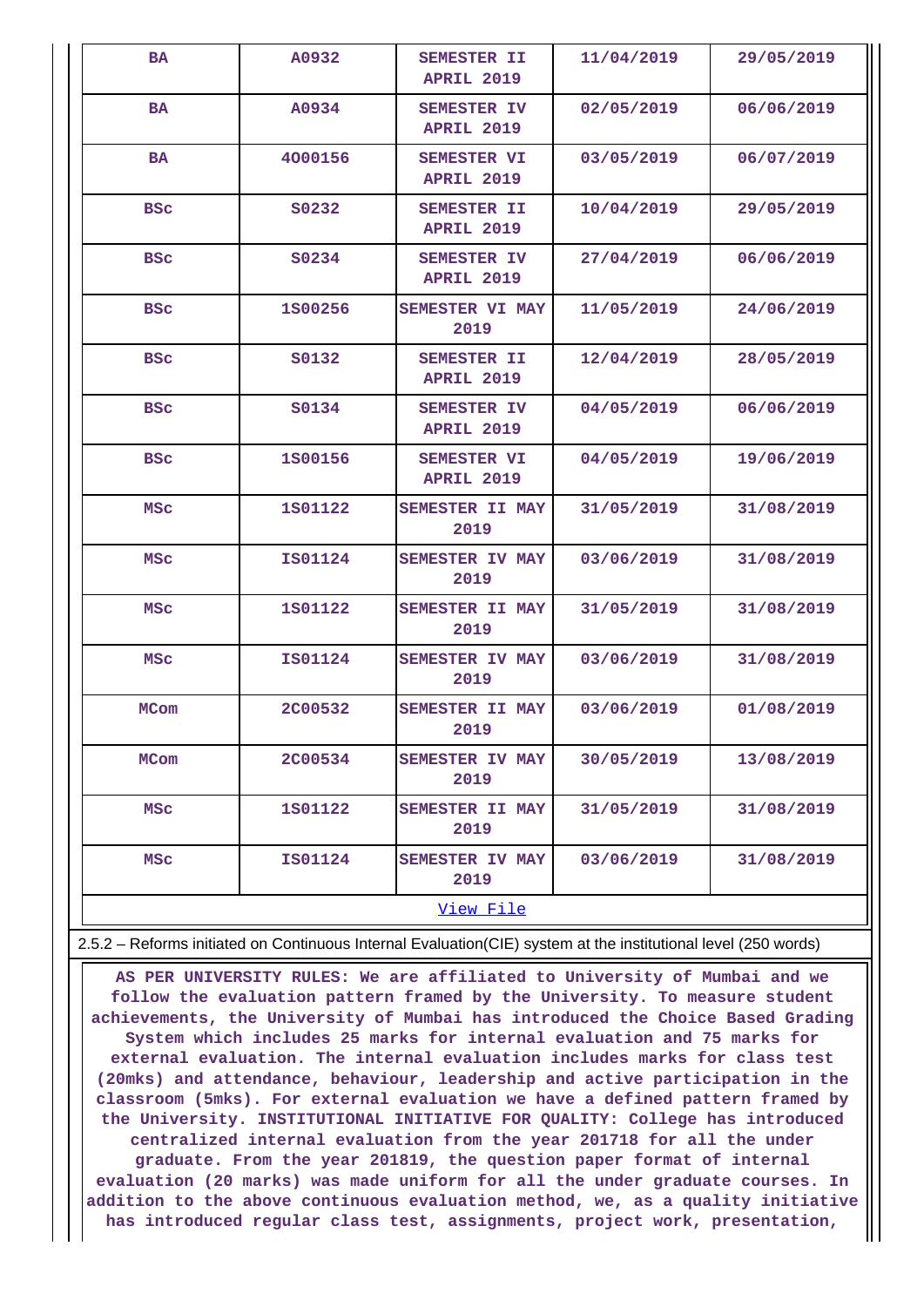2.5.3 – Academic calendar prepared and adhered for conduct of Examination and other related matters (250 words)

 **UNIVERSITY ACADEMIC CALENDAR: As an affiliated college, the Mumbai University calendar is adhered to. College Examinations Academic Calendar: College Examination Committee prepares examination calendar as per University Circular. As soon as the University announces the examination schedule our examination committee announces the date , time of centralized assessment, due date for submission of mark sheet, moderation and the result declaration the copy of which is put up in notice board.**

### **2.6 – Student Performance and Learning Outcomes**

 2.6.1 – Program outcomes, program specific outcomes and course outcomes for all programs offered by the institution are stated and displayed in website of the institution (to provide the weblink)

#### <http://www.siesascn.edu.in/iqac/uploads/POCO.pdf>

2.6.2 – Pass percentage of students

| Programme<br>Code | Programme<br>Name | Programme<br>Specialization               | Number of<br>students<br>appeared in the<br>final year<br>examination | Number of<br>students passed<br>in final year<br>examination | Pass Percentage |
|-------------------|-------------------|-------------------------------------------|-----------------------------------------------------------------------|--------------------------------------------------------------|-----------------|
| 4000155           | <b>BA</b>         | <b>MASS MEDIA</b>                         | 100                                                                   | 83                                                           | 83.00           |
| 4000156           | <b>BA</b>         | <b>MASS MEDIA</b>                         | 97                                                                    | 90                                                           | 92.70           |
| 1800255           | <b>BSC</b>        | <b>INFORMATION</b><br><b>TECHNOLOGY</b>   | 100                                                                   | 88                                                           | 88.00           |
| 1800256           | <b>BSC</b>        | <b>INFORMATION</b><br><b>TECHNOLOGY</b>   | 100                                                                   | 86                                                           | 86.00           |
| 1800155           | <b>BSC</b>        | <b>COMPUTER</b><br><b>SCIENCE</b>         | 49                                                                    | 40                                                           | 81.63           |
| 1800156           | <b>BSC</b>        | <b>COMPUTER</b><br><b>SCIENCE</b>         | 42                                                                    | 35                                                           | 83.33           |
| IS01123           | <b>MSC</b>        | <b>COMPUTER</b><br><b>SCIENCE</b>         | 19                                                                    | 13                                                           | 68.42           |
| <b>IS01124</b>    | <b>MSC</b>        | <b>COMPUTER</b><br><b>SCIENCE</b>         | 19                                                                    | 14                                                           | 78.95           |
| <b>2C00533</b>    | <b>MCom</b>       | <b>ADVANCED</b><br><b>ACCOUNTANCY</b>     | 53                                                                    | 48                                                           | 90.56           |
| <b>2C00534</b>    | <b>MCom</b>       | <b>ADVANCED</b><br><b>ACCOUNTANCY</b>     | 53                                                                    | 48                                                           | 90.56           |
| <b>IS01123</b>    | <b>MSC</b>        | <b>ENVIRONMENT</b><br><b>SCIENCE</b>      | $\overline{\mathbf{4}}$                                               | $\overline{\mathbf{4}}$                                      | 100             |
| <b>IS01124</b>    | <b>MSC</b>        | <b>ENVIRONMENT</b><br><b>SCIENCE</b>      | $\overline{\mathbf{4}}$                                               | 4                                                            | 100             |
| <b>2C00145</b>    | <b>BCom</b>       | <b>REGULAR</b>                            | 244                                                                   | 204                                                          | 83.60           |
| <b>2C00146</b>    | <b>BCom</b>       | <b>REGULAR</b>                            | 243                                                                   | 221                                                          | 93.64           |
| <b>2C00455</b>    | <b>BCom</b>       | <b>ACCOUNTING &amp;</b><br><b>FINANCE</b> | 104                                                                   | 96                                                           | 92.31           |
| <b>2C00456</b>    | <b>BCom</b>       | <b>ACCOUNTING &amp;</b>                   | 104                                                                   | 102                                                          | 98.00           |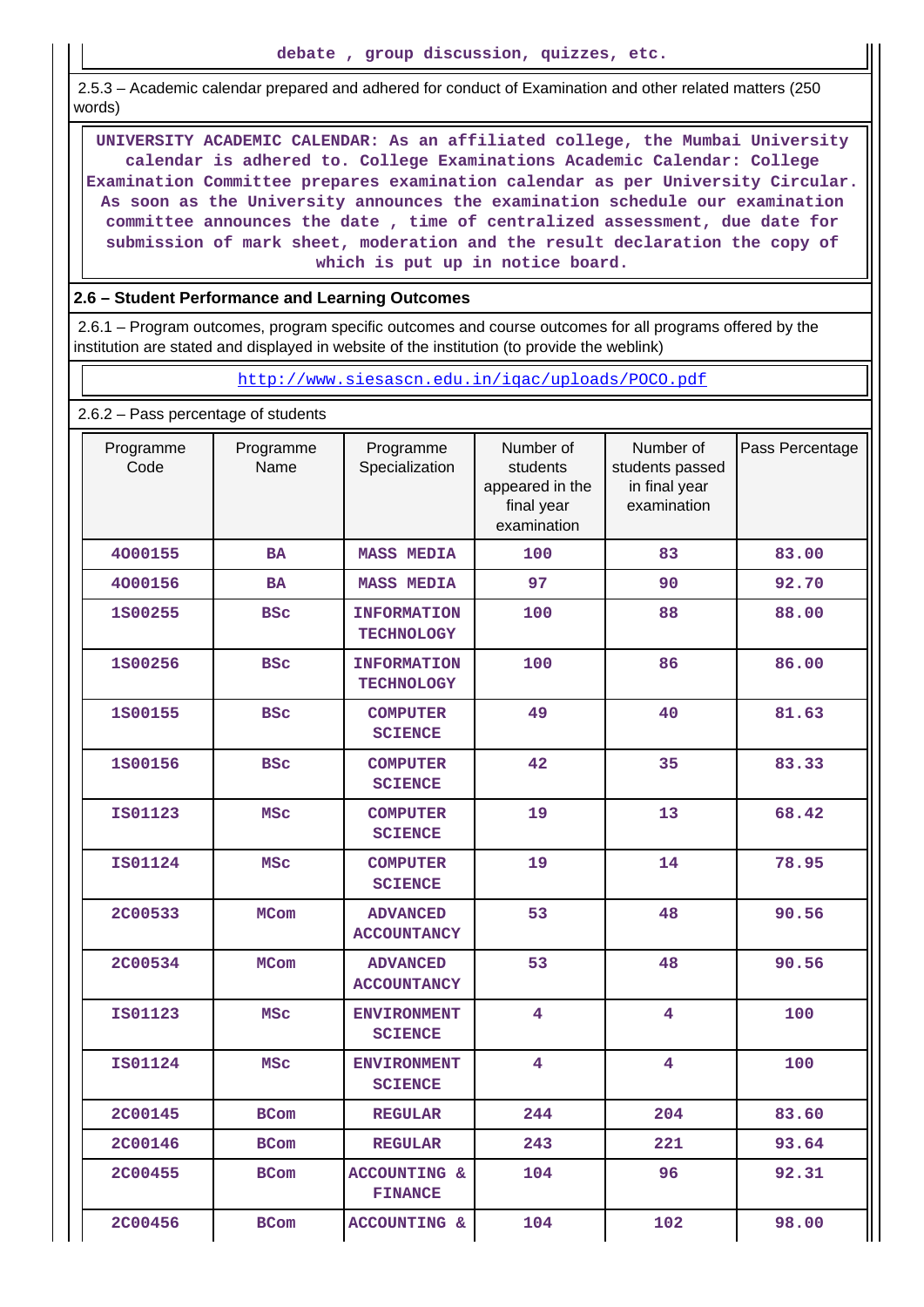|                |             | <b>FINANCE</b>                           |     |     |       |  |  |  |  |  |
|----------------|-------------|------------------------------------------|-----|-----|-------|--|--|--|--|--|
| <b>2C00456</b> | <b>BCom</b> | <b>BANKING &amp;</b><br><b>INSURANCE</b> | 88  | 85  | 96.59 |  |  |  |  |  |
| 2C00345        | <b>BCom</b> | <b>BANKING &amp;</b><br><b>INSURANCE</b> | 88  | 87  | 98.86 |  |  |  |  |  |
| <b>2C00255</b> | <b>BCom</b> | <b>FINANCIAL</b><br><b>MARKETS</b>       | 58  | 55  | 94.83 |  |  |  |  |  |
| <b>2C00256</b> | <b>BCom</b> | <b>FINANCIAL</b><br><b>MARKETS</b>       | 59  | 58  | 98.31 |  |  |  |  |  |
| 2M00155        | <b>BMS</b>  | <b>MANAGEMENT</b>                        | 180 | 175 | 97.20 |  |  |  |  |  |
| 2M00156        | <b>BMS</b>  | <b>MANAGEMENT</b>                        | 179 | 169 | 96.29 |  |  |  |  |  |
|                | View File   |                                          |     |     |       |  |  |  |  |  |

# **2.7 – Student Satisfaction Survey**

 2.7.1 – Student Satisfaction Survey (SSS) on overall institutional performance (Institution may design the questionnaire) (results and details be provided as weblink)

<http://www.siesascn.edu.in/iqac/uploads/StudentSatisfactionSurveyonTeaching.pdf>

# **CRITERION III – RESEARCH, INNOVATIONS AND EXTENSION**

# **3.1 – Resource Mobilization for Research**

3.1.1 – Research funds sanctioned and received from various agencies, industry and other organisations

| Nature of the Project | <b>Duration</b> | Name of the funding<br>agency         | Total grant<br>sanctioned | Amount received<br>during the year |
|-----------------------|-----------------|---------------------------------------|---------------------------|------------------------------------|
| Minor Projects        | 1               | UNIVERSITY OF<br><b>MUMBAI</b>        | 35000                     | 14000                              |
| Minor Projects        | $\mathbf{1}$    | UNIVERSITY OF<br><b>MUMBAI</b>        | 35000                     | 14000                              |
| Minor Projects        | 1               | UNIVERSITY OF<br><b>MUMBAI</b>        | 30000                     | 12000                              |
| Minor Projects        | 1               | UNIVERSITY OF<br><b>MUMBAI</b>        | 30000                     | 12000                              |
| Minor Projects        | 1               | UNIVERSITY OF<br><b>MUMBAI</b>        | 25000                     | 10000                              |
| Minor Projects        | 1               | <b>UNIVERSITY OF</b><br><b>MUMBAI</b> | 20000                     | 8000                               |
|                       |                 | View File                             |                           |                                    |

# **3.2 – Innovation Ecosystem**

 3.2.1 – Workshops/Seminars Conducted on Intellectual Property Rights (IPR) and Industry-Academia Innovative practices during the year

| Title of workshop/seminar                             | Name of the Dept.                        | Date       |
|-------------------------------------------------------|------------------------------------------|------------|
| Intellectual Property<br>Rights (IPR)                 | TYBMM, MSC IT, MSC CS, MSC<br><b>EVS</b> | 16/03/2019 |
| 13th National Conference<br>on World Wetland Day 2019 | MSC EVS                                  | 02/02/2019 |
| International Conference                              | BMS, BBI, BFM                            | 09/02/2019 |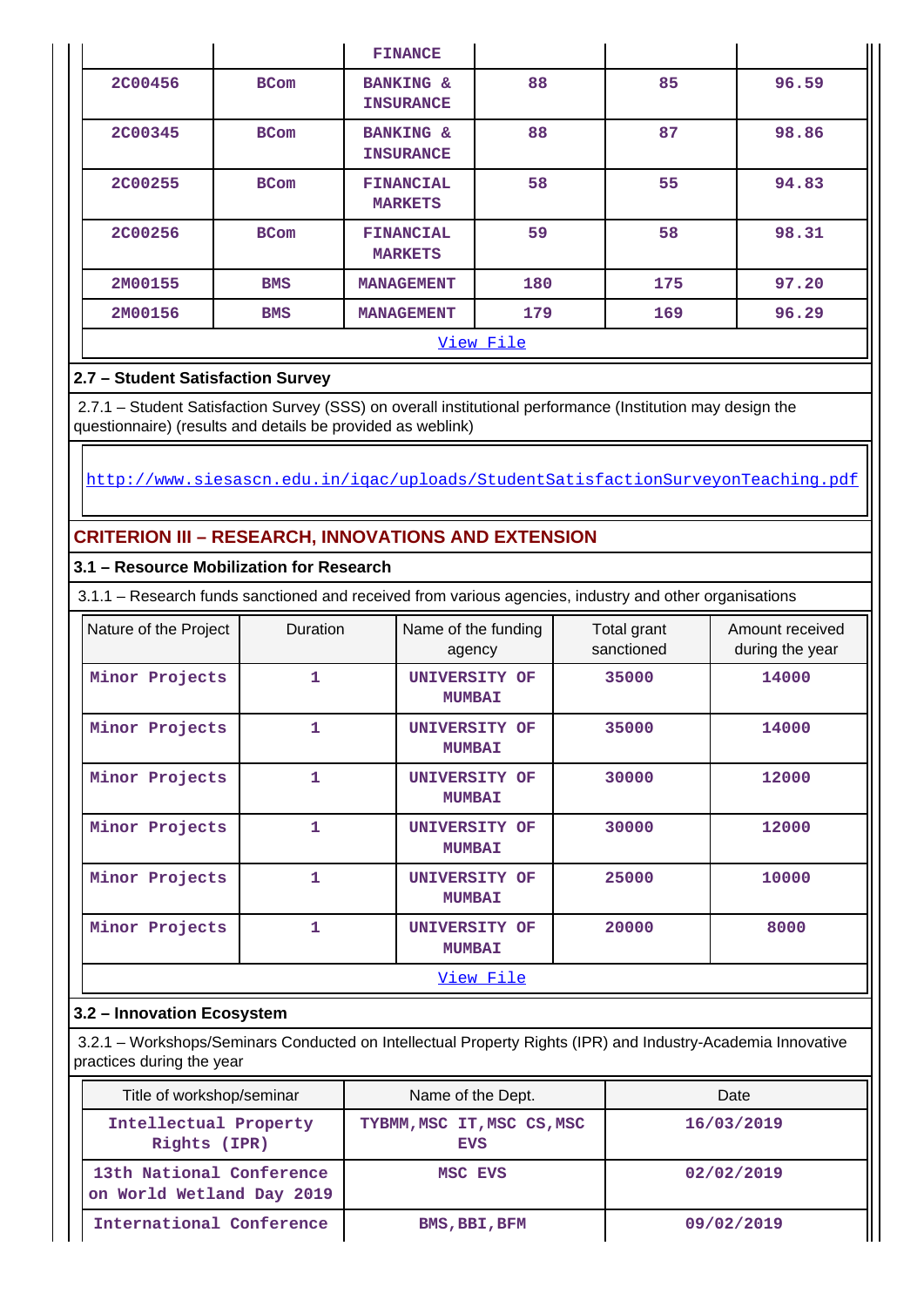| on Neoteric Trends in<br>Commerce, Management and<br>Extension - IMPRESSION<br>2019                                                                        |                                    |                |                   |                                    |                         |               |                                   |  |  |
|------------------------------------------------------------------------------------------------------------------------------------------------------------|------------------------------------|----------------|-------------------|------------------------------------|-------------------------|---------------|-----------------------------------|--|--|
| <b>SAP</b>                                                                                                                                                 |                                    |                | <b>BCOM</b>       |                                    |                         | 01/08/2018    |                                   |  |  |
| 3.2.2 - Awards for Innovation won by Institution/Teachers/Research scholars/Students during the year                                                       |                                    |                |                   |                                    |                         |               |                                   |  |  |
| Title of the innovation                                                                                                                                    | Name of Awardee                    |                | Awarding Agency   |                                    | Date of award           |               | Category                          |  |  |
|                                                                                                                                                            |                                    |                |                   | No Data Entered/Not Applicable !!! |                         |               |                                   |  |  |
|                                                                                                                                                            | No file uploaded.                  |                |                   |                                    |                         |               |                                   |  |  |
| 3.2.3 - No. of Incubation centre created, start-ups incubated on campus during the year                                                                    |                                    |                |                   |                                    |                         |               |                                   |  |  |
| Incubation<br>Center                                                                                                                                       | Name                               | Sponsered By   |                   | Name of the<br>Start-up            | Nature of Start-<br>up  |               | Date of<br>Commencement           |  |  |
|                                                                                                                                                            |                                    |                |                   | No Data Entered/Not Applicable !!! |                         |               |                                   |  |  |
|                                                                                                                                                            |                                    |                | No file uploaded. |                                    |                         |               |                                   |  |  |
| 3.3 - Research Publications and Awards                                                                                                                     |                                    |                |                   |                                    |                         |               |                                   |  |  |
| 3.3.1 - Incentive to the teachers who receive recognition/awards                                                                                           |                                    |                |                   |                                    |                         |               |                                   |  |  |
| <b>State</b>                                                                                                                                               |                                    |                | National          |                                    |                         | International |                                   |  |  |
|                                                                                                                                                            | No Data Entered/Not Applicable !!! |                |                   |                                    |                         |               |                                   |  |  |
| 3.3.2 - Ph. Ds awarded during the year (applicable for PG College, Research Center)                                                                        |                                    |                |                   |                                    |                         |               |                                   |  |  |
| Name of the Department                                                                                                                                     |                                    |                |                   |                                    | Number of PhD's Awarded |               |                                   |  |  |
| MSC CS                                                                                                                                                     |                                    |                |                   |                                    | 1                       |               |                                   |  |  |
| 3.3.3 - Research Publications in the Journals notified on UGC website during the year                                                                      |                                    |                |                   |                                    |                         |               |                                   |  |  |
| <b>Type</b>                                                                                                                                                |                                    | Department     |                   | Number of Publication              |                         |               | Average Impact Factor (if<br>any) |  |  |
| International                                                                                                                                              |                                    | <b>BCOM</b>    |                   | 7                                  |                         |               | 5.76                              |  |  |
| International                                                                                                                                              |                                    | <b>BCOM AF</b> |                   | $\overline{\mathbf{2}}$            |                         |               | 6.43                              |  |  |
| International                                                                                                                                              |                                    | <b>BCOM FM</b> |                   | $\overline{4}$                     |                         |               | 5.5                               |  |  |
| International                                                                                                                                              |                                    | <b>BMS</b>     |                   | 13                                 |                         |               | 6.37                              |  |  |
| International                                                                                                                                              |                                    | BSC IT         |                   | 5                                  |                         |               | 6.74                              |  |  |
| International                                                                                                                                              |                                    | <b>BSC IT</b>  |                   | 11                                 |                         |               | 5.34                              |  |  |
| National                                                                                                                                                   |                                    | <b>BCOM</b>    |                   | 7                                  |                         |               | 4.92                              |  |  |
| National                                                                                                                                                   |                                    | BSC CS         |                   | 4                                  |                         |               | 7.36                              |  |  |
| National                                                                                                                                                   |                                    | BSC IT         |                   | 8                                  |                         |               | 7.36                              |  |  |
| National                                                                                                                                                   |                                    |                |                   |                                    | $\overline{2}$<br>7.36  |               |                                   |  |  |
| View File                                                                                                                                                  |                                    |                |                   |                                    |                         |               |                                   |  |  |
|                                                                                                                                                            |                                    | MSC IT/CS      |                   |                                    |                         |               |                                   |  |  |
| 3.3.4 - Books and Chapters in edited Volumes / Books published, and papers in National/International Conference<br>Proceedings per Teacher during the year |                                    |                |                   |                                    |                         |               |                                   |  |  |
|                                                                                                                                                            | Department                         |                |                   |                                    | Number of Publication   |               |                                   |  |  |
|                                                                                                                                                            | Msc Evs                            |                |                   |                                    | $\mathbf{1}$            |               |                                   |  |  |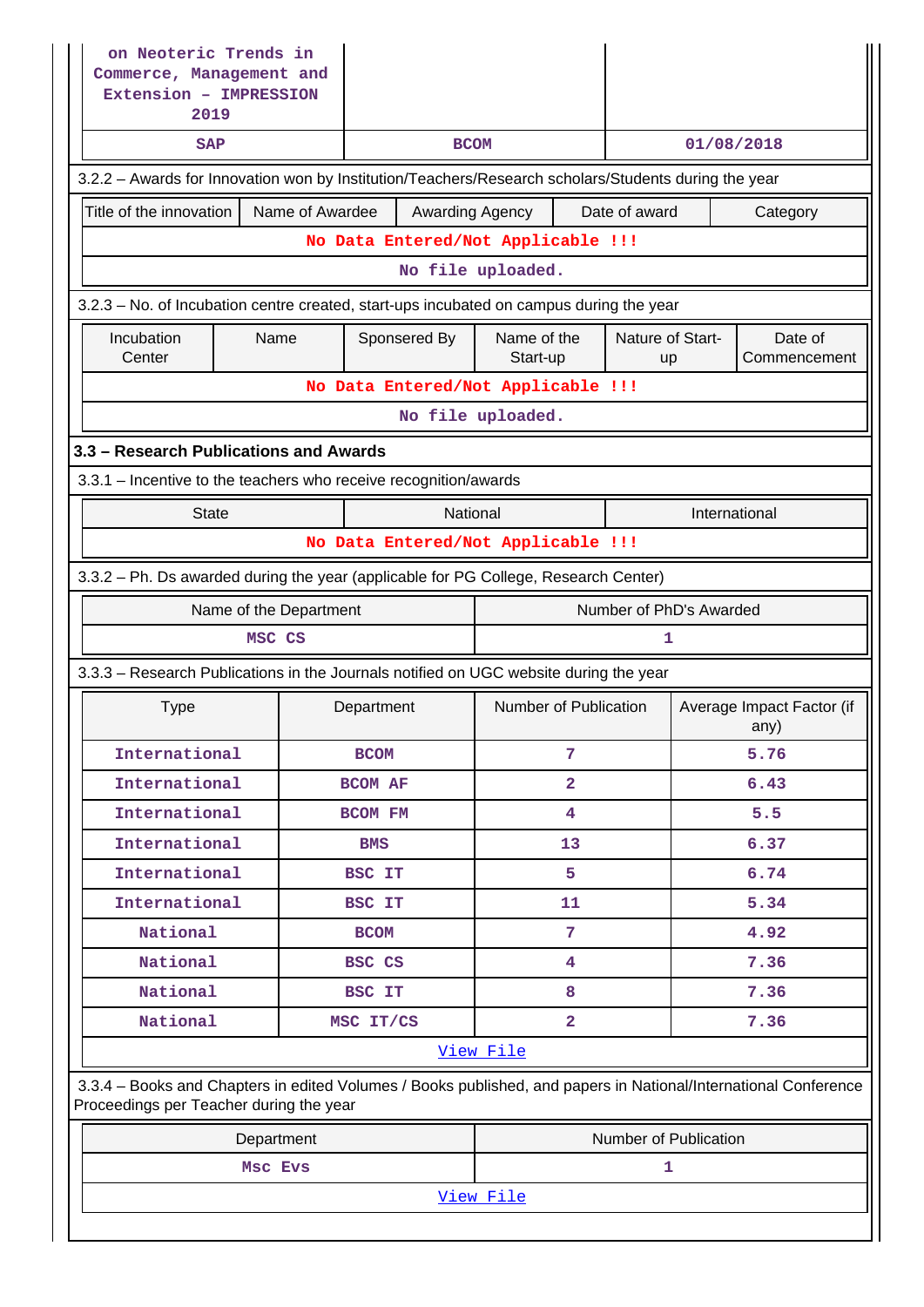| 3.3.5 - Bibliometrics of the publications during the last Academic year based on average citation index in Scopus/<br>Web of Science or PubMed/ Indian Citation Index                                              |                   |                   |                                                 |                        |                                                          |                                    |                                                                    |                                                          |                                                                    |  |
|--------------------------------------------------------------------------------------------------------------------------------------------------------------------------------------------------------------------|-------------------|-------------------|-------------------------------------------------|------------------------|----------------------------------------------------------|------------------------------------|--------------------------------------------------------------------|----------------------------------------------------------|--------------------------------------------------------------------|--|
| Title of the<br>Paper                                                                                                                                                                                              |                   | Name of<br>Author | Title of journal                                | Year of<br>publication |                                                          | <b>Citation Index</b>              | Institutional<br>affiliation as<br>mentioned in<br>the publication |                                                          | Number of<br>citations<br>excluding self<br>citation               |  |
| No Data Entered/Not Applicable !!!                                                                                                                                                                                 |                   |                   |                                                 |                        |                                                          |                                    |                                                                    |                                                          |                                                                    |  |
|                                                                                                                                                                                                                    |                   |                   |                                                 | No file uploaded.      |                                                          |                                    |                                                                    |                                                          |                                                                    |  |
| 3.3.6 - h-Index of the Institutional Publications during the year. (based on Scopus/ Web of science)                                                                                                               |                   |                   |                                                 |                        |                                                          |                                    |                                                                    |                                                          |                                                                    |  |
| Title of the<br>Paper                                                                                                                                                                                              | Name of<br>Author |                   | Title of journal                                |                        | Year of<br>h-index<br>publication                        |                                    | Number of<br>citations<br>excluding self<br>citation               |                                                          | Institutional<br>affiliation as<br>mentioned in<br>the publication |  |
|                                                                                                                                                                                                                    |                   |                   |                                                 |                        |                                                          | No Data Entered/Not Applicable !!! |                                                                    |                                                          |                                                                    |  |
|                                                                                                                                                                                                                    |                   |                   |                                                 | No file uploaded.      |                                                          |                                    |                                                                    |                                                          |                                                                    |  |
| 3.3.7 - Faculty participation in Seminars/Conferences and Symposia during the year:                                                                                                                                |                   |                   |                                                 |                        |                                                          |                                    |                                                                    |                                                          |                                                                    |  |
| Number of Faculty                                                                                                                                                                                                  |                   |                   | International                                   | National               |                                                          | <b>State</b>                       |                                                                    |                                                          | Local                                                              |  |
| Attended/Semina<br>rs/Workshops                                                                                                                                                                                    |                   |                   | 0                                               | 8                      |                                                          | 4                                  |                                                                    |                                                          | 29                                                                 |  |
| Attended/Semina<br>rs/Workshops                                                                                                                                                                                    |                   |                   | 11                                              | 8                      |                                                          | $\mathbf 0$                        |                                                                    |                                                          | 0                                                                  |  |
| Presented<br>papers                                                                                                                                                                                                |                   |                   | 11                                              | 8                      |                                                          | $\mathbf 0$                        |                                                                    | $\Omega$                                                 |                                                                    |  |
| Resource<br>persons                                                                                                                                                                                                |                   |                   | 1                                               | $\mathbf 0$            |                                                          | $\mathbf 0$                        |                                                                    |                                                          | $\mathbf 0$                                                        |  |
|                                                                                                                                                                                                                    |                   |                   |                                                 |                        | View File                                                |                                    |                                                                    |                                                          |                                                                    |  |
| 3.4 - Extension Activities                                                                                                                                                                                         |                   |                   |                                                 |                        |                                                          |                                    |                                                                    |                                                          |                                                                    |  |
| 3.4.1 – Number of extension and outreach programmes conducted in collaboration with industry, community and<br>Non- Government Organisations through NSS/NCC/Red cross/Youth Red Cross (YRC) etc., during the year |                   |                   |                                                 |                        |                                                          |                                    |                                                                    |                                                          |                                                                    |  |
| Title of the activities                                                                                                                                                                                            |                   |                   | Organising unit/agency/<br>collaborating agency |                        | Number of teachers<br>participated in such<br>activities |                                    |                                                                    | Number of students<br>participated in such<br>activities |                                                                    |  |
| YOGA SESSION                                                                                                                                                                                                       |                   |                   | NSS UNIT OF SIES                                |                        |                                                          | $\overline{a}$                     |                                                                    | 44                                                       |                                                                    |  |
| TREE PLANTATION                                                                                                                                                                                                    |                   |                   | NMMC NSS UNIT OF<br><b>SIES</b>                 |                        |                                                          | $\overline{a}$                     |                                                                    |                                                          | 46                                                                 |  |
| <b>FRIENDSHIP DAY</b>                                                                                                                                                                                              |                   |                   | <b>ADHATA FOUNDATION</b>                        |                        |                                                          | $\overline{2}$                     |                                                                    |                                                          | 30                                                                 |  |
| SWATCH BHARAT<br><b>ABHIYAN</b>                                                                                                                                                                                    |                   |                   | <b>NERUL RAILWAY</b><br><b>STATION</b>          |                        |                                                          | 2                                  |                                                                    | 64                                                       |                                                                    |  |
| CLOATH BAG MAKING                                                                                                                                                                                                  |                   |                   | NSS UNIT OF SIES                                |                        |                                                          | $\overline{\mathbf{2}}$            |                                                                    |                                                          | 93                                                                 |  |
| <b>ANTI PLASTIC RALLY</b>                                                                                                                                                                                          |                   |                   | NSS UNIT OF SIES                                |                        |                                                          | $\overline{2}$                     |                                                                    |                                                          | 52                                                                 |  |
| DISTRIBUTION OF<br><b>CLOTH BAG</b>                                                                                                                                                                                |                   |                   | NSS UNIT OF SIES                                |                        |                                                          | $\overline{\mathbf{2}}$            |                                                                    |                                                          | 52                                                                 |  |
| <b>GANESH UTSAV</b>                                                                                                                                                                                                |                   |                   | NSS UNIT OF SIES                                |                        |                                                          | $\overline{a}$                     |                                                                    |                                                          | 90                                                                 |  |
| DMP EVENT                                                                                                                                                                                                          |                   |                   | NSS UNIT OF SIES                                |                        |                                                          | $\overline{a}$                     |                                                                    |                                                          | 100                                                                |  |
| <b>ROAD SAFETY</b>                                                                                                                                                                                                 |                   |                   | <b>UNITED WAYS ORG</b>                          |                        |                                                          | 2                                  |                                                                    |                                                          | 30                                                                 |  |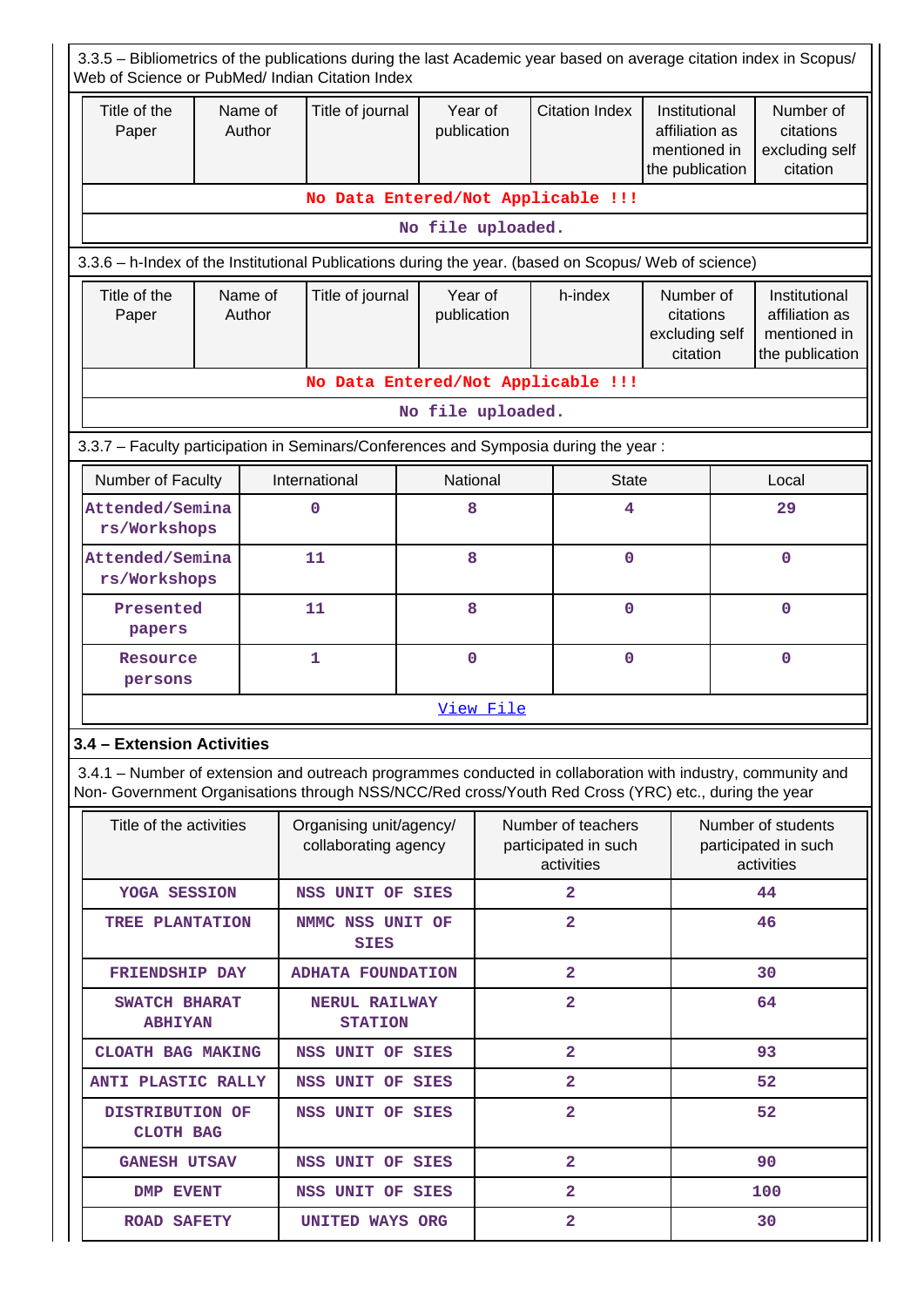| <b>BLOOD DONATION</b><br><b>DRIVE</b>                                                                                           | <b>TATA MEMORIAL</b>                                       | $\overline{2}$ | 27                |  |  |  |  |
|---------------------------------------------------------------------------------------------------------------------------------|------------------------------------------------------------|----------------|-------------------|--|--|--|--|
| STREET PLAY                                                                                                                     | NSS UNIT OF SIES                                           | $\overline{2}$ | 16                |  |  |  |  |
| FIRE SAFETY DRILL                                                                                                               | NSS UNIT OF SIES                                           | $\overline{2}$ | 34                |  |  |  |  |
| <b>FIRST AID SEMINAR</b>                                                                                                        | NSS UNIT OF SIES                                           | $\overline{2}$ | 34                |  |  |  |  |
| PAPER BAG MAKING                                                                                                                | NSS UNIT OF SIES                                           | $\overline{2}$ | 34                |  |  |  |  |
| <b>UNITY RELATED GAMES</b>                                                                                                      | NSS UNIT OF SIES                                           | $\overline{2}$ | 14                |  |  |  |  |
| <b>SKIT PERFORMANCE</b>                                                                                                         | NSS UNIT OF SIES                                           | $\overline{2}$ | 31                |  |  |  |  |
| <b>TALENT SHOW</b>                                                                                                              | NSS UNIT OF SIES                                           | $\overline{2}$ | $12 \overline{ }$ |  |  |  |  |
| NSS SPECIAL CAMP                                                                                                                | <b>FANGULGAVHAN, MURBAD</b>                                | 6              | 77                |  |  |  |  |
| <b>CLEANLINESS AND</b><br><b>WASTE MANAGEMENT</b><br><b>RALLY</b>                                                               | ROTARY CLUB OFSIES<br><b>NERUL</b>                         | $\overline{2}$ | 35                |  |  |  |  |
| MENTAL HEALTH<br><b>AWARENESS SKIT</b>                                                                                          | ROTARY CLUB OFSIES<br><b>NERUL</b>                         | $\overline{2}$ | 36                |  |  |  |  |
| <b>CAREER AWARENESS</b><br><b>EXHIBITION</b>                                                                                    | DEPARTMENT OF<br>LIFELONG LEARNING<br>AND EXTENSION        | 4              | 40                |  |  |  |  |
| SKILL DEVELOPMENT<br>WORKSHOPTOPIC GROUP<br>DYNAMICS AND<br><b>LEADERSHIP</b>                                                   | DEPARTMENT OF<br>LIFELONG LEARNING<br><b>AND EXTENSION</b> | 4              | 120               |  |  |  |  |
|                                                                                                                                 |                                                            | View File      |                   |  |  |  |  |
| 3.4.2 - Awards and recognition received for extension activities from Government and other recognized bodies<br>during the year |                                                            |                |                   |  |  |  |  |

| Name of the activity |                                                                                                                                                                                                                | Award/Recognition |                                          |                      | <b>Awarding Bodies</b>        |                                                                                | Number of students<br><b>Benefited</b> |                                            |
|----------------------|----------------------------------------------------------------------------------------------------------------------------------------------------------------------------------------------------------------|-------------------|------------------------------------------|----------------------|-------------------------------|--------------------------------------------------------------------------------|----------------------------------------|--------------------------------------------|
|                      | Udaan Festival                                                                                                                                                                                                 |                   | Best Anchor                              |                      |                               | Department Of<br>Lifelong Learning<br>and Extension<br>University of<br>Mumbai |                                        | 1                                          |
|                      | Institutional<br>social<br>responsibility<br>initiative Meet.<br>Involve. Transform.<br>Retain (M.I.T.R)                                                                                                       |                   | best leader                              |                      | Kotak Education<br>Foundation |                                                                                |                                        | 1                                          |
|                      | Best institutional<br>club                                                                                                                                                                                     |                   | <b>AARAS</b>                             |                      | Rotaract District<br>3142     |                                                                                | 1                                      |                                            |
|                      | Dance Rotaract<br>Dance                                                                                                                                                                                        |                   | <b>AARAS</b>                             |                      | Rotaract District<br>3142     |                                                                                | $\mathbf{1}$                           |                                            |
|                      | View File                                                                                                                                                                                                      |                   |                                          |                      |                               |                                                                                |                                        |                                            |
|                      | 3.4.3 - Students participating in extension activities with Government Organisations, Non-Government<br>Organisations and programmes such as Swachh Bharat, Aids Awareness, Gender Issue, etc. during the year |                   |                                          |                      |                               |                                                                                |                                        |                                            |
|                      | Name of the scheme                                                                                                                                                                                             |                   | Organising unit/Agen<br>cy/collaborating | Name of the activity |                               | Number of teachers<br>participated in such                                     |                                        | Number of students<br>participated in such |

T

|| |

 $\mathbf{I}$ 

 $\mathbf l$ 

 $\mathbf{I}$ 

 $\overline{\phantom{a}}$ 

П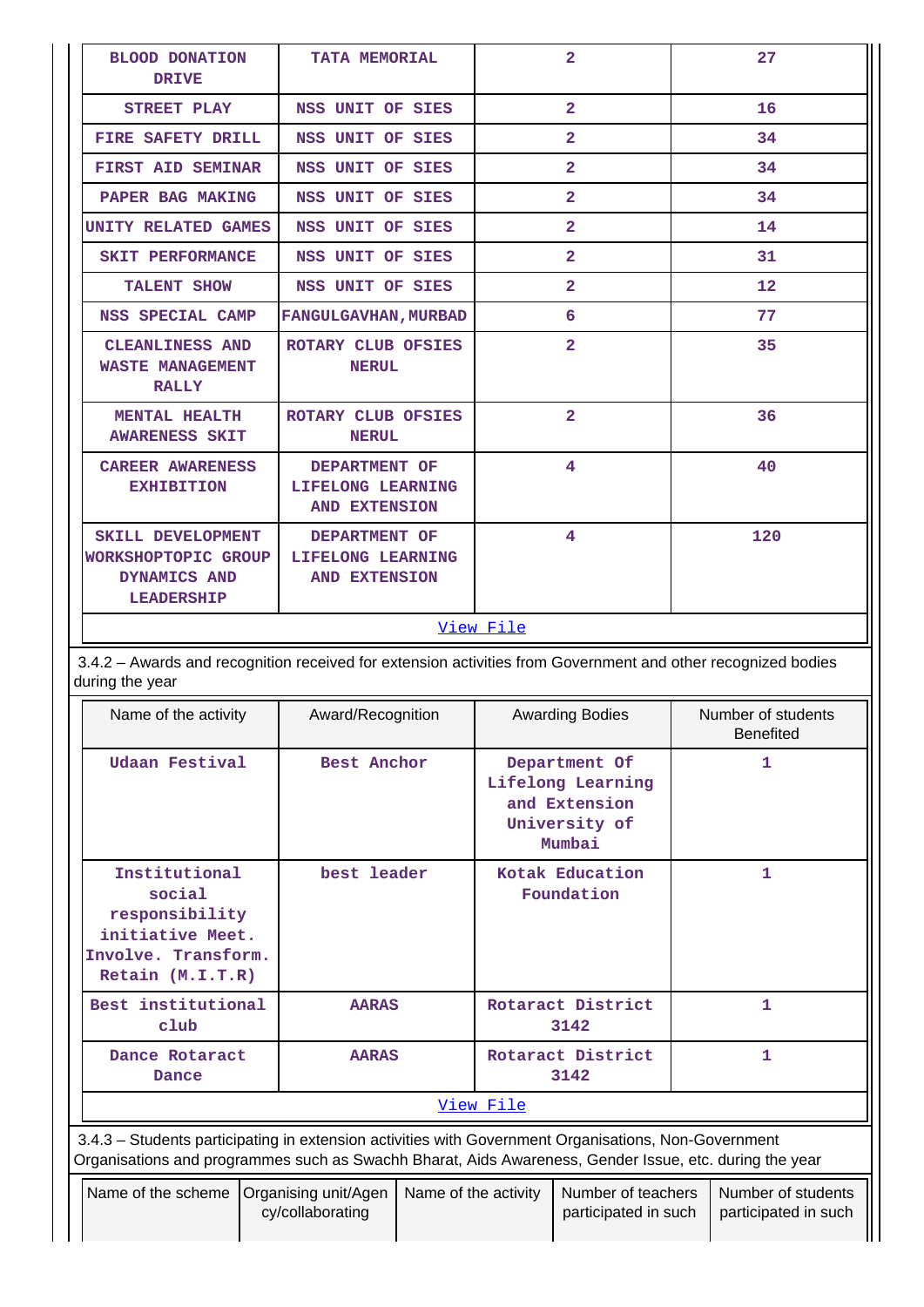|                                                                             | agency                                                                                                                                                     |                                                                                                                                                 | activites               | activites         |
|-----------------------------------------------------------------------------|------------------------------------------------------------------------------------------------------------------------------------------------------------|-------------------------------------------------------------------------------------------------------------------------------------------------|-------------------------|-------------------|
| <b>NSS</b>                                                                  | <b>AIESEC</b><br>(International<br>Association of<br>Students in<br>Economic and<br>Commercial<br>Sciences)                                                | <b>CLEAN UP SEVA</b>                                                                                                                            | $\overline{\mathbf{2}}$ | 25                |
| NSS                                                                         | <b>NAVI MUMBAI</b><br>POLICE DEPT                                                                                                                          | POLICE RAISING<br><b>WEEK</b>                                                                                                                   | $\overline{2}$          | 17                |
| <b>NSS</b>                                                                  | R.D. NATIONAL<br>COLLEGE, BANDRA                                                                                                                           | DISTRICT LEVEL<br>YOUTH<br><b>PARLIAMENT</b>                                                                                                    | $\mathbf{1}$            | $\mathbf{1}$      |
| <b>NSS</b>                                                                  | <b>NSS CELL</b><br>UNIVERSITY OF<br><b>MUMBAI</b>                                                                                                          | YOGA CAMP                                                                                                                                       | 1                       | $\overline{2}$    |
| <b>NSS</b>                                                                  | <b>WORLD PEACE</b><br>UNIVERSITY,<br><b>PUNE</b>                                                                                                           | <b>9TH BHARATIYA</b><br><b>CHHATRA SANSAD</b>                                                                                                   | $\mathbf{1}$            | $\overline{2}$    |
| <b>NSS</b>                                                                  | <b>NMMC</b>                                                                                                                                                | <b>CLEANATHON</b>                                                                                                                               | $\overline{2}$          | 100               |
| <b>NSS</b>                                                                  | <b>AMBAGOPAL</b><br><b>FOUNDATION IN</b><br><b>COLLABORATION</b><br>WITH TATA<br><b>MEMORIAL CANCER</b><br>HOSPITAL AND<br><b>UNIVERSITY OF</b><br>MUMBAI. | CANCER AWARNESS<br>RALLY (HOSH)                                                                                                                 | 1                       | 27                |
| <b>ROTARY CLUB</b><br><b>OFSIES NERUL</b>                                   | <b>ROTARY</b><br><b>INTERNATIONAL</b>                                                                                                                      | ROTARY YOUTH<br><b>EXCHANGE</b><br><b>ORIENTATION</b>                                                                                           | $\overline{\mathbf{2}}$ | 67                |
| ROTARY CLUB<br><b>OFSIES NERUL</b>                                          | FIT COACH                                                                                                                                                  | <b>JAGRUT BHARAT</b><br><b>PHASE I</b>                                                                                                          | 6                       | 8                 |
| ROTARY CLUB<br><b>OFSIES NERUL</b>                                          | <b>FIT COACH</b>                                                                                                                                           | <b>JAGRUT BHARAT</b><br><b>PHASE II</b>                                                                                                         | 61                      | 15                |
| ROTARY CLUB<br><b>OFSIES NERUL</b>                                          | <b>BALNIKETAN</b><br><b>VIDYALAYA</b>                                                                                                                      | <b>NANHI MUSKAAN</b>                                                                                                                            | $\overline{2}$          | $22 \overline{)}$ |
| DEPARTMENT OF<br><b>LIFELONG</b><br><b>LEARNING AND</b><br><b>EXTENSION</b> | <b>MUENZER BHARAT</b><br>PVT LTD                                                                                                                           | NATIONAL USED<br>COOKING OIL<br><b>COLLECTION</b><br><b>MISSION FOR</b><br>INDIA AND IS<br><b>UNDER THE</b><br>SWACHH BHARAT<br><b>MISSION.</b> | 4                       | 5                 |
| DEPARTMENT OF<br><b>LIFELONG</b><br><b>LEARNING AND</b><br><b>EXTENSION</b> | SWARG DWAR                                                                                                                                                 | <b>ANNAPURNA</b><br>YOJANA PROFIT<br><b>WAS DONATED</b>                                                                                         | $\mathbf{2}$            | 21                |
| DEPARTMENT OF<br><b>LIFELONG</b><br><b>LEARNING AND</b>                     | <b>PRAGATI</b><br>FOUNDATION, NGO                                                                                                                          | <b>FINANCIAL</b><br><b>LITERACY</b><br><b>PROGRAMME</b>                                                                                         | $\mathbf{2}$            | 59                |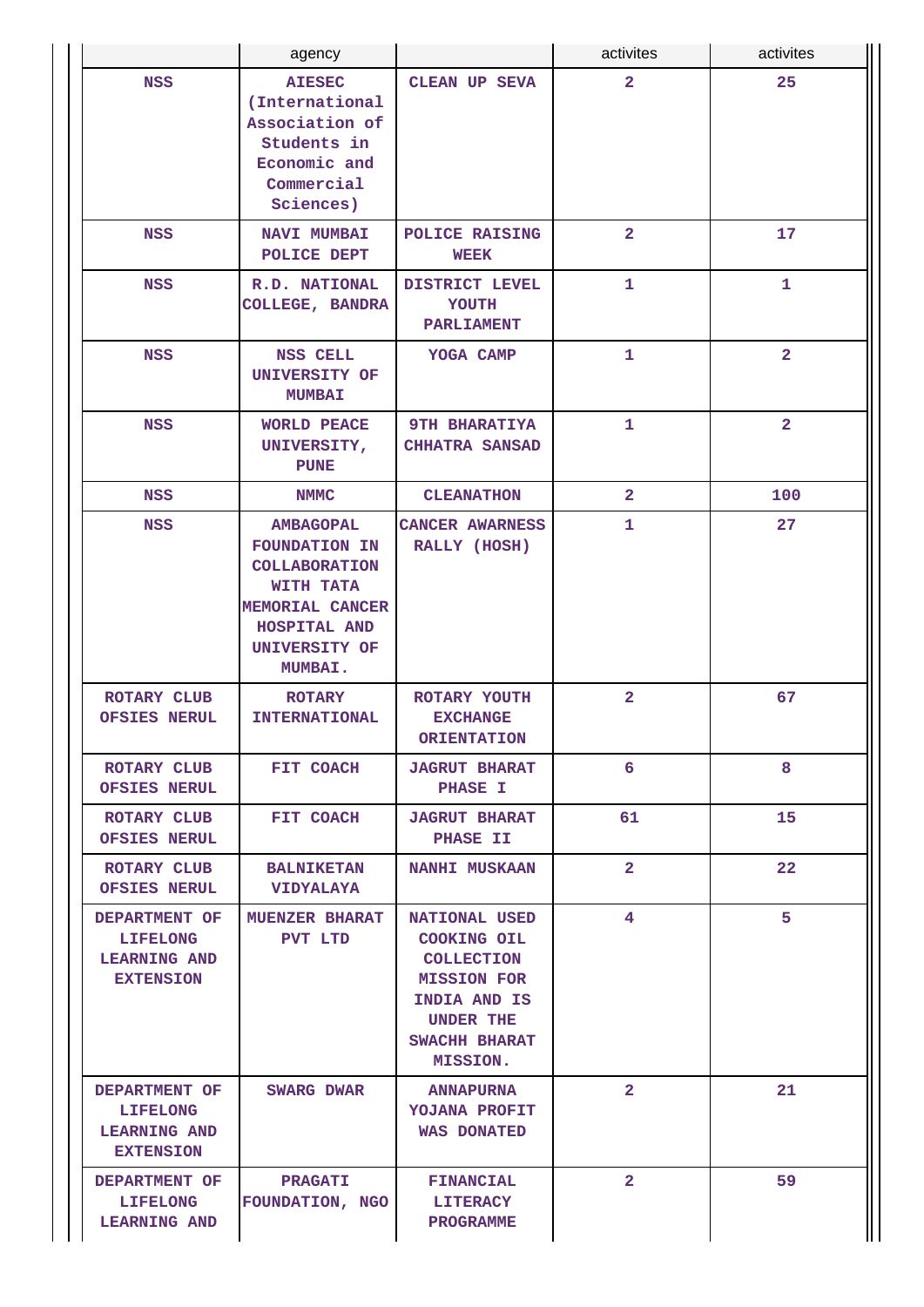**EXTENSION** [View File](https://assessmentonline.naac.gov.in/public/Postacc/Students_in_extension/1533_Students_in_extension_1577353089.xlsx) **3.5 – Collaborations** 3.5.1 – Number of Collaborative activities for research, faculty exchange, student exchange during the year Nature of activity **Participant** Source of financial support | Duration **No Data Entered/Not Applicable !!! No file uploaded.** 3.5.2 – Linkages with institutions/industries for internship, on-the- job training, project work, sharing of research facilities etc. during the year Nature of linkage  $\parallel$  Title of the linkage Name of the partnering institution/ industry /research lab with contact details Duration From | Duration To | Participant **Internship Internship with corporates IIFL Securities Ltd 13/11/2018 15/01/2019 8 Internship Internship with corporates Muenzer Bharat Pvt ltd 08/07/2019 07/09/2019 5 Internship Internship with corporates Urban Clap Technologies India Pvt Ltd 07/05/2019 28/06/2019 4 Internship Internship with corporates Reliance Retail Ltd 15/05/2018 15/06/2018 4 Internship Internship with corporates ONGC 01/05/2019 01/06/2019 2 Internship Internship with corporates ICICI Prudential LIC Ltd. 01/05/2019 01/06/2019 1 Internship Internship with corporates Reliance Industries P etrochemical 01/05/2019 01/06/2019 1 Internship Internship with corporates LT Financial Services 01/05/2019 01/06/2019 1 Internship Internship with corporates Jawaharlal Nehru Port Trust 01/05/2019 01/06/2019 1 Internship Internship with corporates Hindustan Petroleum Corp. Ltd 01/05/2019 01/06/2019 1 Internship Internship with gujarat cooperatives 02/05/2018 31/07/2018 1**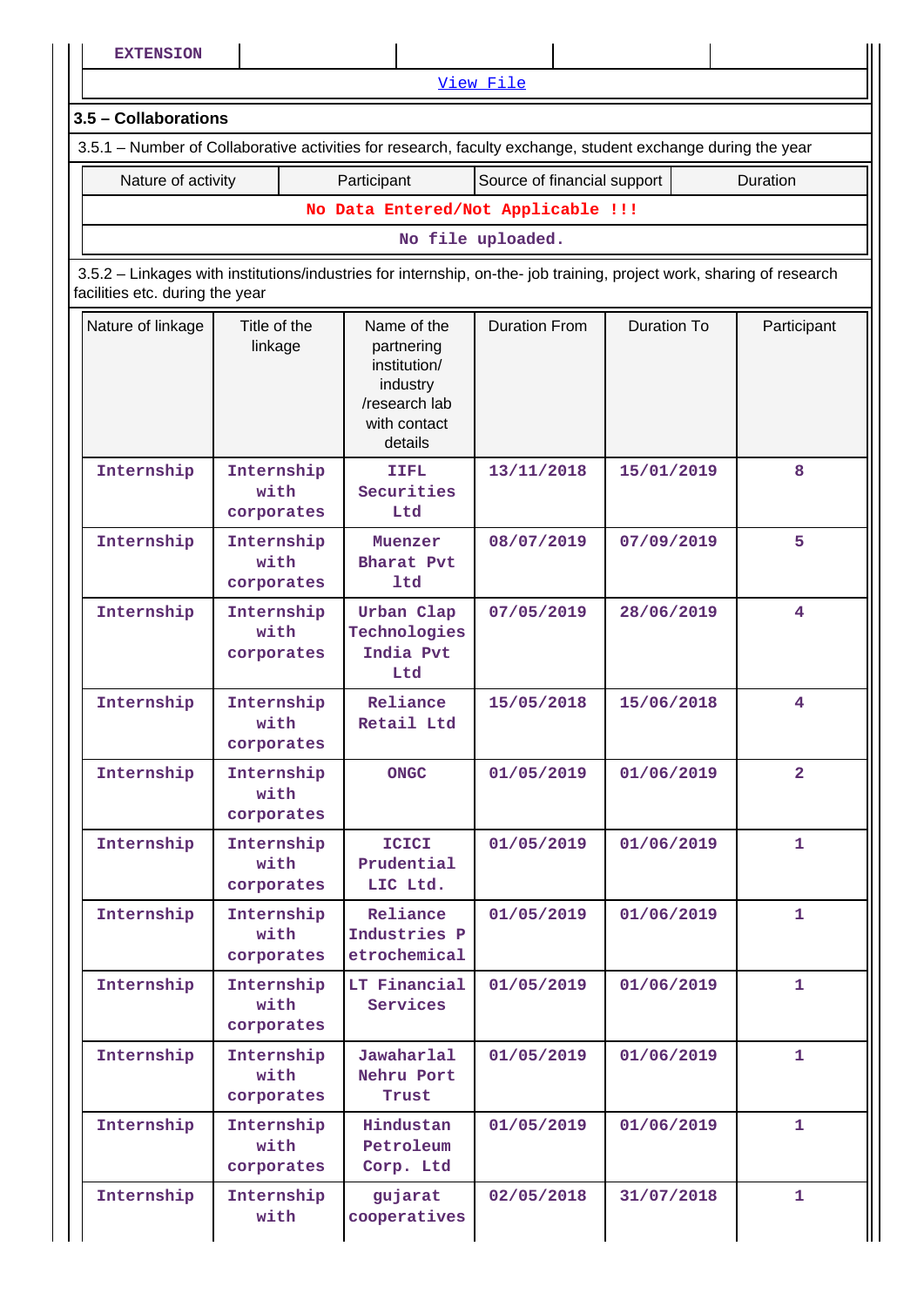|                                                                                                                        | corporates                                             | milk<br>marketing<br>federation<br>1td                              |            |            |              |  |  |
|------------------------------------------------------------------------------------------------------------------------|--------------------------------------------------------|---------------------------------------------------------------------|------------|------------|--------------|--|--|
| Internship                                                                                                             | Internship<br>with<br>corporates                       | jio digital<br><b>life</b>                                          | 01/06/2018 | 10/07/2018 | 1            |  |  |
| Internship                                                                                                             | Internship<br>with<br>corporates                       | ocean marine<br>services                                            | 18/05/2018 | 29/06/2018 | 1            |  |  |
| Internship                                                                                                             | Internship<br>with<br>corporates                       | reliance<br>retail                                                  | 14/06/2018 | 13/07/2018 | $\mathbf{1}$ |  |  |
| Internship                                                                                                             | Internship<br>with<br>corporates                       | kotak life<br>insurance                                             | 20/06/2018 | 31/07/2018 | $\mathbf{1}$ |  |  |
| Internship                                                                                                             | Internship<br>with<br>corporates                       | captain<br>global<br>services                                       | 06/05/2018 | 06/06/2018 | $\mathbf{1}$ |  |  |
| Internship                                                                                                             | Internship<br>with<br>corporates                       | <b>JNPT</b>                                                         | 23/05/2018 | 07/06/2018 | 1            |  |  |
| Internship                                                                                                             | Internship<br>with<br>corporates                       | <b>BSL Freight</b><br>Solutions<br>pvt ltd                          | 09/05/2018 | 08/06/2018 | 1            |  |  |
| On the job<br>training                                                                                                 | Software<br>Project Mana<br>gementProjec<br>t Guidance | Guru Nanak<br>Khalsa<br>College<br>Arts,<br>Science and<br>Commerce | 07/09/2018 | 07/10/2018 | 1            |  |  |
| On the job<br>training                                                                                                 | <b>Advanced Web</b><br>Programming                     | SJRS College                                                        | 12/09/2018 | 12/10/2018 | 1            |  |  |
| On the job<br>training                                                                                                 | Internet Of<br>Things                                  | Anna Leela<br>College Of<br>Commerce and<br>Economics               | 20/10/2018 | 20/11/2018 | $\mathbf{1}$ |  |  |
|                                                                                                                        |                                                        |                                                                     | View File  |            |              |  |  |
| 3.5.3 - MoUs signed with institutions of national, international importance, other universities, industries, corporate |                                                        |                                                                     |            |            |              |  |  |

houses etc. during the year

| Organisation                             | Date of MoU signed | Purpose/Activities                                                                      | Number of<br>students/teachers<br>participated under MoUs |
|------------------------------------------|--------------------|-----------------------------------------------------------------------------------------|-----------------------------------------------------------|
| Technoriya e<br>Technologies Pvt<br>Ltd. | 01/08/2018         | Coaching course for<br>Bank PO and Bank<br>Clerk exms<br>conducted by IBPS,<br>SBI, RBI | 6                                                         |
| Technoriya e<br>Technologies Pvt<br>Ltd. | 01/09/2018         | HRP(SAP) skills<br>Development<br>Programme                                             | 9                                                         |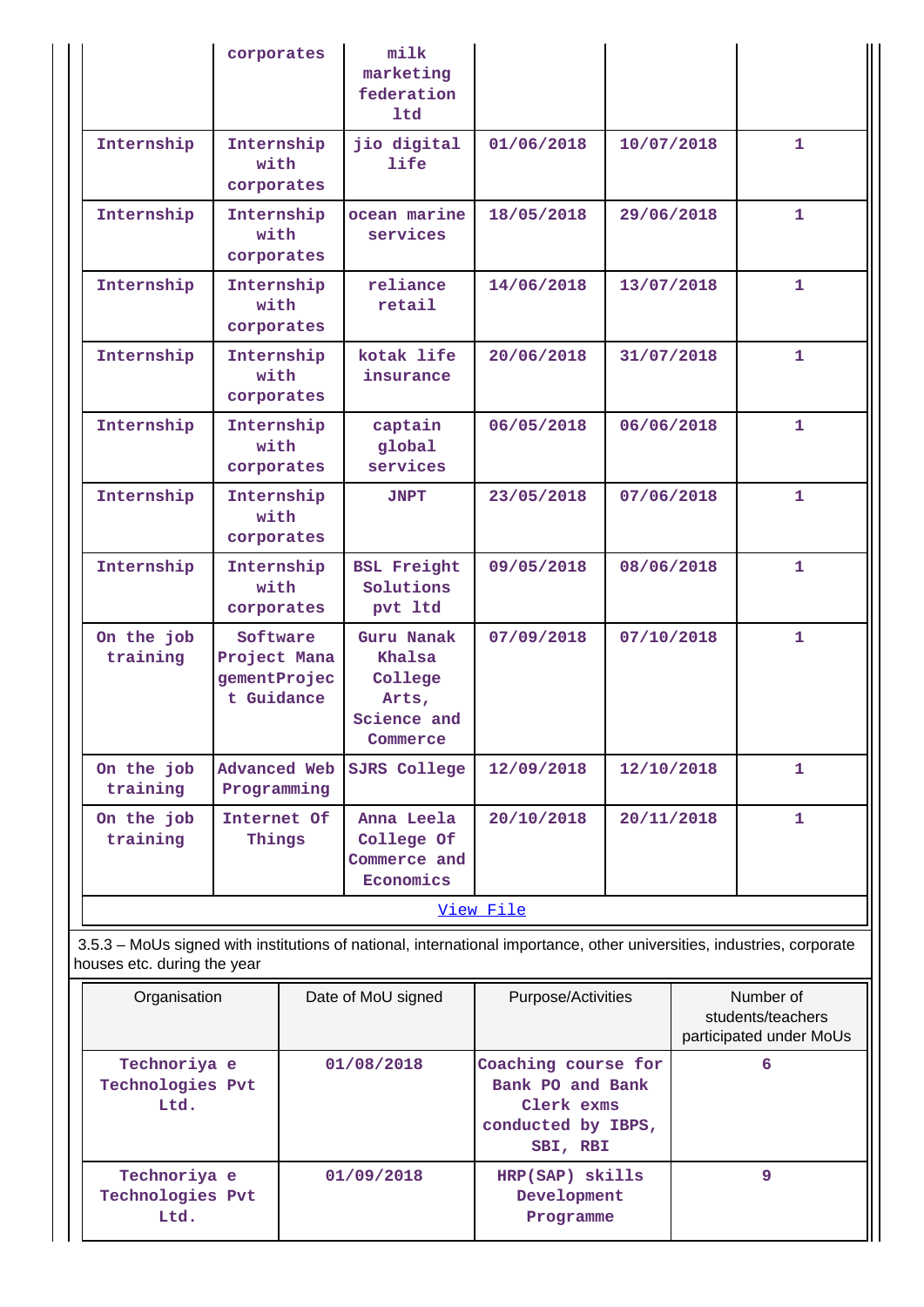| Eminent Minds<br>alongwith BMS                                                              | 01/09/2018                                                  | Human Resource<br>Professional<br>Course (HRP)     | 26                 |  |  |  |  |
|---------------------------------------------------------------------------------------------|-------------------------------------------------------------|----------------------------------------------------|--------------------|--|--|--|--|
| iDigital Services<br>01/09/2018                                                             |                                                             | Digital Marketing<br>Certificate Course            | 41                 |  |  |  |  |
| Prime IT Kalyan<br>Thane                                                                    | 22/10/2018                                                  | Tally with GST<br>Certificate Course               | 886                |  |  |  |  |
| Prime IT Kalyan<br>Thane                                                                    | 22/10/2018                                                  | <b>Ethical Hacking</b><br>Certificate Course       | 25                 |  |  |  |  |
| Prime IT Kalyan<br>Thane                                                                    | 22/10/2018                                                  | Android Certificate<br>Course                      | 15                 |  |  |  |  |
| Prime IT Kalyan<br>Thane                                                                    | 22/10/2018                                                  | Digital Marketing<br>Certificate Course            | 19                 |  |  |  |  |
| Prime IT Kalyan<br>Thane                                                                    | 22/10/2018                                                  | Spanish Language<br>Training<br>Certificate Course | 47                 |  |  |  |  |
| <b>Edutech Center</b>                                                                       | 26/07/2018                                                  | Certification<br>Course on GST                     | 28                 |  |  |  |  |
|                                                                                             |                                                             | View File                                          |                    |  |  |  |  |
|                                                                                             | <b>CRITERION IV – INFRASTRUCTURE AND LEARNING RESOURCES</b> |                                                    |                    |  |  |  |  |
| 4.1 - Physical Facilities                                                                   |                                                             |                                                    |                    |  |  |  |  |
| 4.1.1 – Budget allocation, excluding salary for infrastructure augmentation during the year |                                                             |                                                    |                    |  |  |  |  |
| Budget allocated for infrastructure augmentation                                            |                                                             | Budget utilized for infrastructure development     |                    |  |  |  |  |
| 1328659                                                                                     |                                                             | 1142559                                            |                    |  |  |  |  |
| 4.1.2 – Details of augmentation in infrastructure facilities during the year                |                                                             |                                                    |                    |  |  |  |  |
| <b>Facilities</b>                                                                           |                                                             | <b>Existing or Newly Added</b>                     |                    |  |  |  |  |
|                                                                                             | Campus Area                                                 | Existing                                           |                    |  |  |  |  |
|                                                                                             | Class rooms                                                 | Existing                                           |                    |  |  |  |  |
|                                                                                             | Laboratories                                                | Existing                                           |                    |  |  |  |  |
|                                                                                             | Seminar Halls                                               | Existing                                           |                    |  |  |  |  |
|                                                                                             | Classrooms with LCD facilities                              | Existing                                           |                    |  |  |  |  |
|                                                                                             | Seminar halls with ICT facilities                           | Existing                                           |                    |  |  |  |  |
|                                                                                             | Video Centre                                                | Newly Added                                        |                    |  |  |  |  |
| purchased (Greater than 1-0 lakh)<br>during the current year                                | Number of important equipments                              | Newly Added                                        |                    |  |  |  |  |
| during the year (rs. in lakhs)                                                              | Value of the equipment purchased                            | Newly Added                                        |                    |  |  |  |  |
| 4.2 - Library as a Learning Resource                                                        |                                                             |                                                    |                    |  |  |  |  |
| 4.2.1 - Library is automated {Integrated Library Management System (ILMS)}                  |                                                             |                                                    |                    |  |  |  |  |
| Name of the ILMS<br>software                                                                |                                                             | Version                                            | Year of automation |  |  |  |  |
|                                                                                             | Nature of automation (fully<br>or patially)                 |                                                    |                    |  |  |  |  |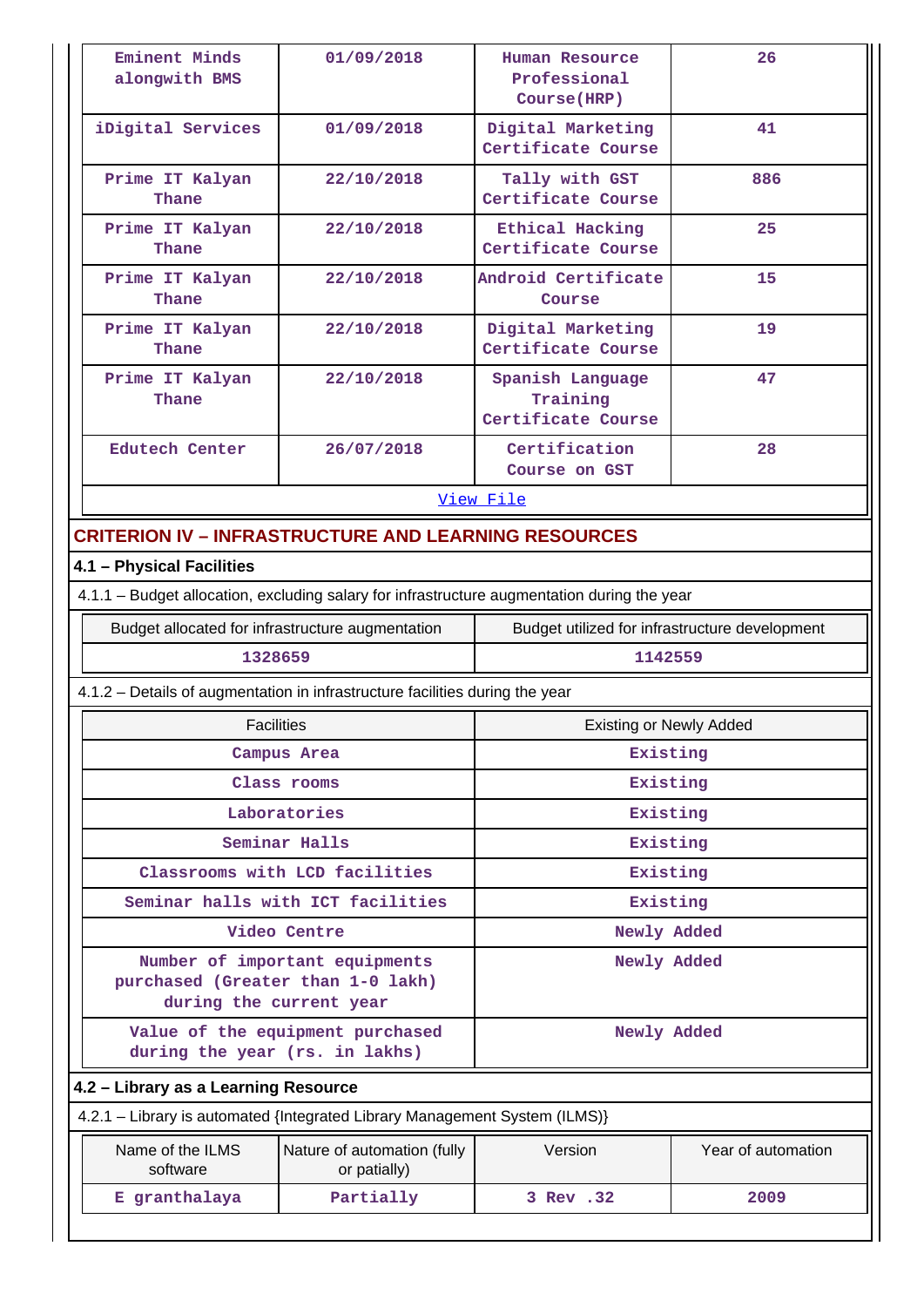| 4.2.2 - Library Services                                                                                                                                                                                                                                                 |                                                                                                                                                                                                                                                                                                                                                                                                                                                                                                                                                                                   |                   |                                                                  |                            |                     |                                           |                    |                                                                |               |
|--------------------------------------------------------------------------------------------------------------------------------------------------------------------------------------------------------------------------------------------------------------------------|-----------------------------------------------------------------------------------------------------------------------------------------------------------------------------------------------------------------------------------------------------------------------------------------------------------------------------------------------------------------------------------------------------------------------------------------------------------------------------------------------------------------------------------------------------------------------------------|-------------------|------------------------------------------------------------------|----------------------------|---------------------|-------------------------------------------|--------------------|----------------------------------------------------------------|---------------|
| Library<br>Existing<br>Service Type                                                                                                                                                                                                                                      |                                                                                                                                                                                                                                                                                                                                                                                                                                                                                                                                                                                   |                   |                                                                  |                            |                     | Newly Added                               |                    | Total                                                          |               |
| <b>Text Books</b>                                                                                                                                                                                                                                                        |                                                                                                                                                                                                                                                                                                                                                                                                                                                                                                                                                                                   | 28021             | 497257619                                                        |                            | 2426                | 38449085                                  | 30447              |                                                                | 535706704     |
|                                                                                                                                                                                                                                                                          |                                                                                                                                                                                                                                                                                                                                                                                                                                                                                                                                                                                   |                   |                                                                  |                            | View File           |                                           |                    |                                                                |               |
| 4.2.3 – E-content developed by teachers such as: e-PG- Pathshala, CEC (under e-PG- Pathshala CEC (Under<br>Graduate) SWAYAM other MOOCs platform NPTEL/NMEICT/any other Government initiatives & institutional<br>(Learning Management System (LMS) etc                  |                                                                                                                                                                                                                                                                                                                                                                                                                                                                                                                                                                                   |                   |                                                                  |                            |                     |                                           |                    |                                                                |               |
|                                                                                                                                                                                                                                                                          | Name of the Module<br>Name of the Teacher<br>Platformon which module<br>Date of launching e-<br>is developed<br>content                                                                                                                                                                                                                                                                                                                                                                                                                                                           |                   |                                                                  |                            |                     |                                           |                    |                                                                |               |
|                                                                                                                                                                                                                                                                          |                                                                                                                                                                                                                                                                                                                                                                                                                                                                                                                                                                                   |                   | No Data Entered/Not Applicable !!!                               |                            | No file uploaded.   |                                           |                    |                                                                |               |
| 4.3 - IT Infrastructure                                                                                                                                                                                                                                                  |                                                                                                                                                                                                                                                                                                                                                                                                                                                                                                                                                                                   |                   |                                                                  |                            |                     |                                           |                    |                                                                |               |
| 4.3.1 - Technology Upgradation (overall)                                                                                                                                                                                                                                 |                                                                                                                                                                                                                                                                                                                                                                                                                                                                                                                                                                                   |                   |                                                                  |                            |                     |                                           |                    |                                                                |               |
| <b>Type</b>                                                                                                                                                                                                                                                              | <b>Total Co</b><br>mputers                                                                                                                                                                                                                                                                                                                                                                                                                                                                                                                                                        | Computer<br>Lab   | Internet                                                         | <b>Browsing</b><br>centers | Computer<br>Centers | Office                                    | Departme<br>nts    | Available<br><b>Bandwidt</b><br>h<br>(MGBPS)                   | <b>Others</b> |
| Existin<br>g                                                                                                                                                                                                                                                             | 255                                                                                                                                                                                                                                                                                                                                                                                                                                                                                                                                                                               | 192               | 255                                                              | 8                          | 9                   | 22                                        | 24                 | 50                                                             | 0             |
| Added                                                                                                                                                                                                                                                                    | $\mathbf 0$                                                                                                                                                                                                                                                                                                                                                                                                                                                                                                                                                                       | $\mathbf 0$       | $\mathbf 0$                                                      | $\mathbf 0$                | 0                   | $\mathbf 0$                               | $\mathbf{0}$       | $\mathbf 0$                                                    | 0             |
| Total                                                                                                                                                                                                                                                                    | 255                                                                                                                                                                                                                                                                                                                                                                                                                                                                                                                                                                               | 192               | 255                                                              | 8                          | 9                   | 22                                        | 24                 | 50                                                             | 0             |
| 4.3.2 - Bandwidth available of internet connection in the Institution (Leased line)                                                                                                                                                                                      |                                                                                                                                                                                                                                                                                                                                                                                                                                                                                                                                                                                   |                   |                                                                  |                            |                     |                                           |                    |                                                                |               |
|                                                                                                                                                                                                                                                                          |                                                                                                                                                                                                                                                                                                                                                                                                                                                                                                                                                                                   |                   |                                                                  |                            | 50 MBPS/ GBPS       |                                           |                    |                                                                |               |
| 4.3.3 - Facility for e-content                                                                                                                                                                                                                                           |                                                                                                                                                                                                                                                                                                                                                                                                                                                                                                                                                                                   |                   |                                                                  |                            |                     |                                           |                    |                                                                |               |
|                                                                                                                                                                                                                                                                          |                                                                                                                                                                                                                                                                                                                                                                                                                                                                                                                                                                                   |                   | Name of the e-content development facility                       |                            |                     |                                           | recording facility | Provide the link of the videos and media centre and            |               |
|                                                                                                                                                                                                                                                                          |                                                                                                                                                                                                                                                                                                                                                                                                                                                                                                                                                                                   | Ms. Meghna Bhatia |                                                                  |                            |                     |                                           |                    | https://youtu.be/SDXVsFWJNpA                                   |               |
| 4.4 - Maintenance of Campus Infrastructure                                                                                                                                                                                                                               |                                                                                                                                                                                                                                                                                                                                                                                                                                                                                                                                                                                   |                   |                                                                  |                            |                     |                                           |                    |                                                                |               |
| 4.4.1 – Expenditure incurred on maintenance of physical facilities and academic support facilities, excluding salary<br>component, during the year                                                                                                                       |                                                                                                                                                                                                                                                                                                                                                                                                                                                                                                                                                                                   |                   |                                                                  |                            |                     |                                           |                    |                                                                |               |
|                                                                                                                                                                                                                                                                          | Assigned Budget on<br>academic facilities                                                                                                                                                                                                                                                                                                                                                                                                                                                                                                                                         |                   | Expenditure incurred on<br>maintenance of academic<br>facilities |                            |                     | Assigned budget on<br>physical facilities |                    | Expenditure incurredon<br>maintenance of physical<br>facilites |               |
|                                                                                                                                                                                                                                                                          | 4805785                                                                                                                                                                                                                                                                                                                                                                                                                                                                                                                                                                           |                   | 15000                                                            |                            |                     | 2733050                                   |                    | 79500                                                          |               |
| 4.4.2 – Procedures and policies for maintaining and utilizing physical, academic and support facilities - laboratory,<br>library, sports complex, computers, classrooms etc. (maximum 500 words) (information to be available in<br>institutional Website, provide link) |                                                                                                                                                                                                                                                                                                                                                                                                                                                                                                                                                                                   |                   |                                                                  |                            |                     |                                           |                    |                                                                |               |
|                                                                                                                                                                                                                                                                          | SIES Nerul College Of Arts Science and Commerce. PROCEDURES AND POLICIES FOR<br>MAINTAINING AND UTILIZING PHYSICAL, ACADEMIC AND SUPPORT FACILITIES LABORATORY,<br>LIBRARY, SPORTS COMPLEX, COMPUTERS, CLASSROOMS ETC. SIESASCN has established a<br>transparent and detailed procedures for the utilisation and maintenance of all<br>physical, academic and support facilities and is intimated among all the<br>concerned stakeholders. The detailed procedures and related policies are as<br>follows: SIESASCN every academic year end does a detailed resource planning and |                   |                                                                  |                            |                     |                                           |                    |                                                                |               |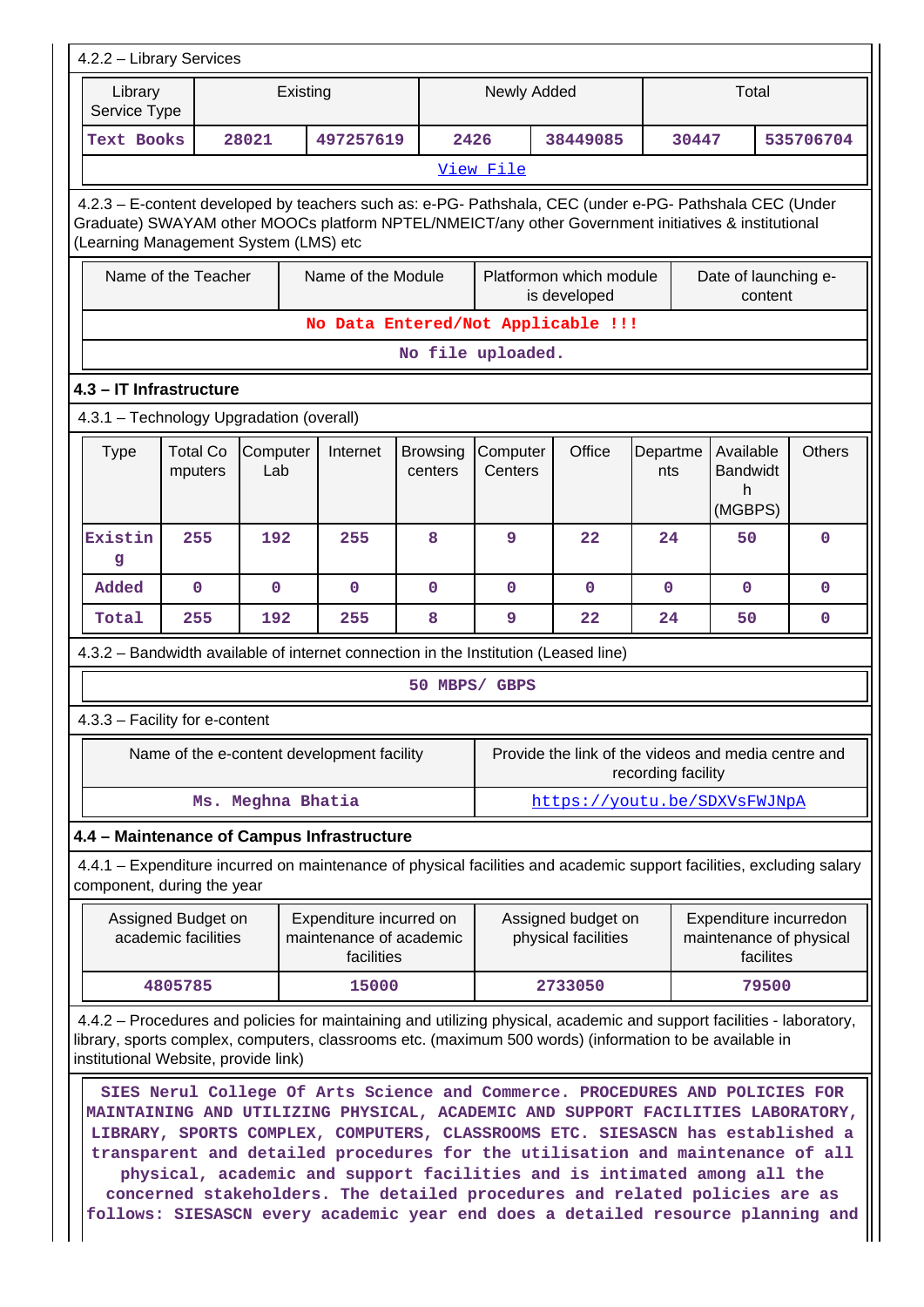**budgeting for the next academic year. The process begins with new requisition form being filled by all course coordinator, lab –in charge and librarian. The requisition is for detailed planning for the upcoming years for IT, Stationary, Lab Equipments and library requirements. The Current resource available are listed and new requirements are budgeted. The budget is then discussed with the Principal, Registrar and office superintendent . After making if any amendments the budget is approved and allocated to the college. Thereby when ever any departments need to avail the resources need to raise PR/PO and the resources are provided. 1. Resources are ready and made available whenever required 2. Resources are repaired, calibrated, maintained and upgraded at optimal levels 3. Resource utilisation is tracked and records maintained 4. The availability of the resource is made known to SIESASCN and campus community 5. Notify the Principal, Register, Office superintended or Course Coordinator in case a resource is underutilised or not utilised Below is a noncomprehensive list of all the major resources of the institute: Utilisation of Resources: 1) Availability of resource is verified with the concerned InCharge. 2) Permission for the utilisation is taken from the respective authorities. It is communicated by raining PO/PR to the InCharge so as to make the resource available. Procedure for Repairs and Maintenance of Resources: 1) Every InCharge regularly checks the resource available in their custody and verifies its working condition. 2) Accordingly report of nonworking material is communicated to the Course Coordinator/ Registrar. 3) Registrar complies all the complaints and segregates them in urgent and annual maintenance categories. 4) The follow up of the urgent maintenance equipment or resources is taken immediately after the approval of the Registrar.**

<http://www.siesascn.edu.in/iqac/uploads/infra.pdf>

## **CRITERION V – STUDENT SUPPORT AND PROGRESSION**

#### **5.1 – Student Support**

5.1.1 – Scholarships and Financial Support

|                                         | Name/Title of the scheme                                      | Number of students | Amount in Rupees |  |  |
|-----------------------------------------|---------------------------------------------------------------|--------------------|------------------|--|--|
| Financial Support<br>from institution   | SEAT Scholarship<br>and SIESNAA                               | 46                 | 685164           |  |  |
| Financial Support<br>from Other Sources |                                                               |                    |                  |  |  |
| a) National                             | Freeship<br>Scholarship and<br>MAtional<br>Scholarship Portal | 12                 | 304919           |  |  |
| b)International                         | <b>NA</b>                                                     | $\Omega$           | O                |  |  |
| View File                               |                                                               |                    |                  |  |  |

 5.1.2 – Number of capability enhancement and development schemes such as Soft skill development, Remedial coaching, Language lab, Bridge courses, Yoga, Meditation, Personal Counselling and Mentoring etc.,

| Name of the capability<br>enhancement scheme | Date of implemetation | Number of students<br>enrolled | Agencies involved      |
|----------------------------------------------|-----------------------|--------------------------------|------------------------|
| Remedial Program                             | 20/08/2018            | 24                             | <b>Faculty Members</b> |
| Remedial Program                             | 15/02/2019            | 20                             | <b>Faculty Members</b> |
| Remedial Program                             | 22/04/2019            | 41                             | <b>Faculty Members</b> |
| Remedial Program                             | 09/08/2018            | 49                             | <b>Faculty Members</b> |
| Remedial Program                             | 28/09/2018            | 54                             | <b>Faculty Members</b> |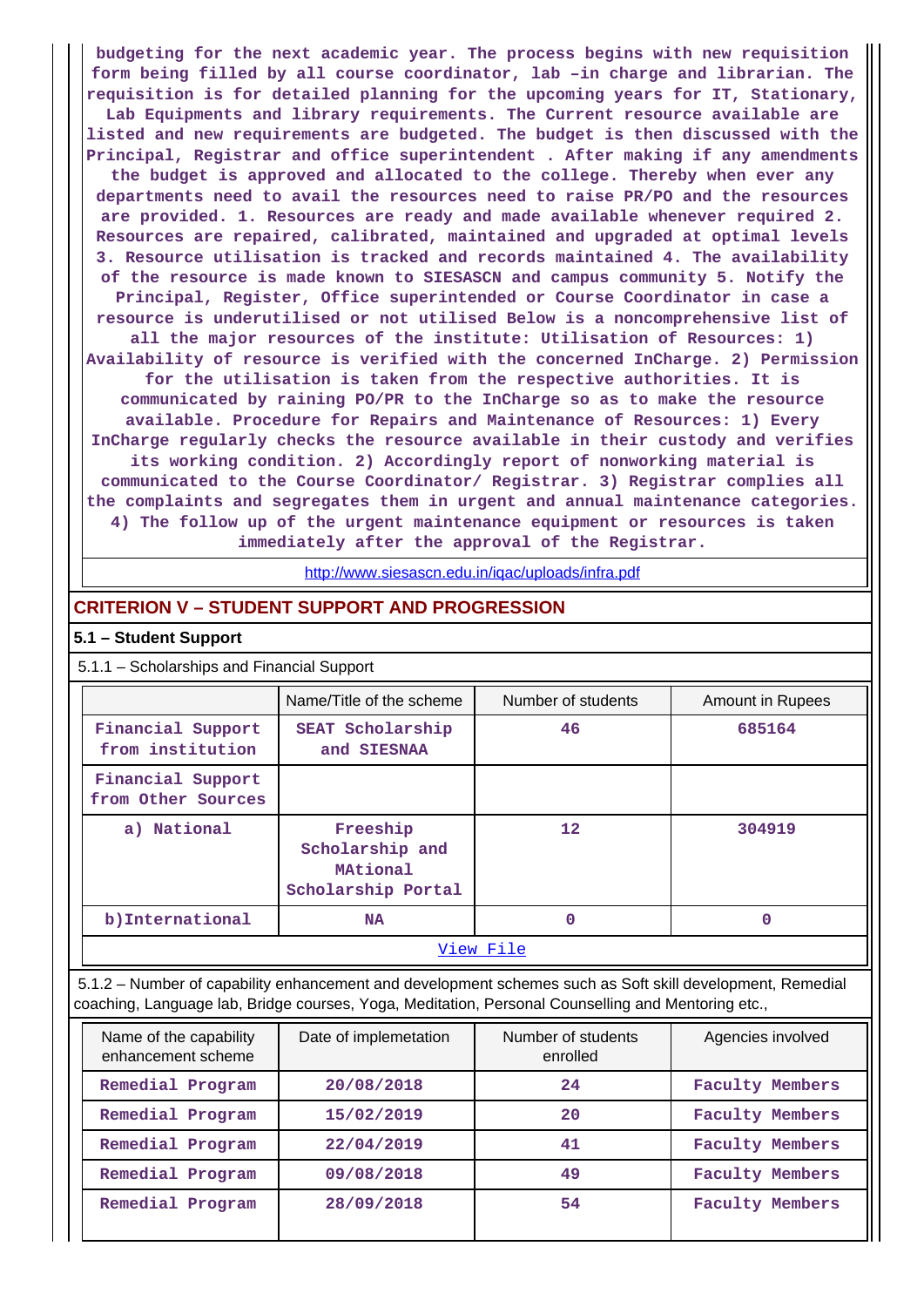| Remedial Program                                              | 03/09/2018 | 60  | <b>Faculty Members</b>                                                          |
|---------------------------------------------------------------|------------|-----|---------------------------------------------------------------------------------|
| Remedial Program                                              | 03/09/2018 | 29  | <b>Faculty Members</b>                                                          |
| Remedial Program                                              | 25/03/2019 | 21  | <b>Faculty Members</b>                                                          |
| Expressions                                                   | 18/09/2018 | 114 | <b>Faculty Members</b>                                                          |
| <b>ADATHON</b>                                                | 27/03/2019 | 101 | <b>Faculty Members</b>                                                          |
| Tips for interview<br>preparation                             | 10/10/2018 | 70  | <b>SIES CTD</b>                                                                 |
| Career Guidance<br>seminar                                    | 05/02/2019 | 70  | <b>Higher Education</b><br>Forum                                                |
| <b>CLUB INNOVATION</b>                                        | 25/03/2019 | 70  | <b>Faculty Members</b>                                                          |
| <b>SEBI</b>                                                   | 31/08/2018 | 50  | <b>SEBI</b>                                                                     |
| <b>CORPORATE</b><br><b>RECIPROCITY</b>                        | 29/09/2018 | 34  | <b>Faculty Members</b>                                                          |
| <b>CORPORATE READINESS</b><br><b>PROGRAM</b>                  | 09/10/2018 | 14  | <b>Faculty Members</b>                                                          |
| <b>CET KING</b>                                               | 18/12/2018 | 83  | <b>CET KING</b>                                                                 |
| <b>CET KING</b>                                               | 03/01/2019 | 79  | <b>CET KING</b>                                                                 |
| <b>SEMINAR</b>                                                | 06/02/2019 | 73  | RAJARAM KAMAT                                                                   |
| ENDEAVOURS SEMINAR                                            | 14/08/2018 | 33  | <b>ENDEAVOUR</b>                                                                |
| <b>IBS</b>                                                    | 07/09/2018 | 43  | IBS BUSINESS SCHOOL                                                             |
| <b>MULTICULTURAL</b><br>DIVERSITY OF INDIAN<br><b>SOCIETY</b> | 25/08/2018 | 73  | <b>BMS DEPARTMENT</b>                                                           |
| <b>FINANCE</b><br><b>SPECIALISATION</b>                       | 29/10/2018 | 33  | <b>FARHAN SHAIKH</b>                                                            |
| Project Development                                           | 16/07/2018 | 70  | Alumni of 201718                                                                |
| Basics of Github                                              | 10/10/2018 | 78  | Ms.Radhika<br>Subramanian from<br>Eduonix Learning<br>Solutions Pvt Ltd         |
| IOT Programming                                               | 03/01/2019 | 78  | <b>Study League</b><br>Solutions Ltd.                                           |
| Mock Stock Trading                                            | 05/10/2018 | 74  | Board of industry<br>Academia<br>Partnerships                                   |
| Seminar on Career<br>Guidance                                 | 24/01/2019 | 93  | BFM Alumni (working<br>with Nambora Ltd.,<br>Pricebook Ltd. And<br>Crisil Ltd.) |
| Seminar on<br>Technical Analysis                              | 04/10/2018 | 47  | Ms. Asmita Patel (<br>Alchymist Trading)                                        |
| Seminar on<br>Entrepreneurship<br>Management                  | 21/02/2019 | 63  | Vishal Gada,<br>ambition Learning<br>Solutions                                  |
| Seminar by SY<br><b>Financial Services</b>                    | 15/10/2018 | 56  | <b>Faculty Members</b>                                                          |
|                                                               |            |     |                                                                                 |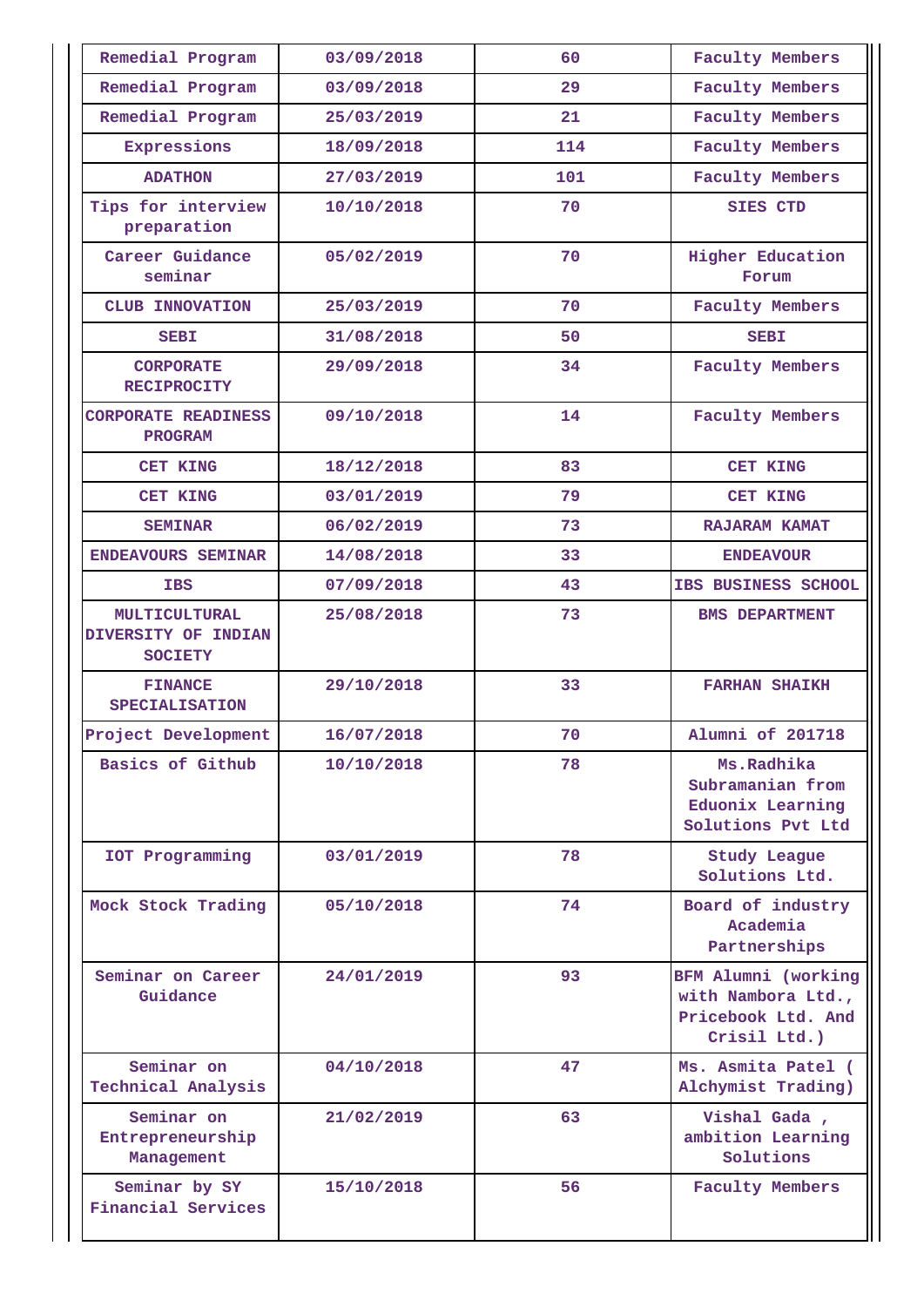| Corporate law                               | 13/03/2019 | 60  | <b>Faculty Members</b>          |  |  |  |
|---------------------------------------------|------------|-----|---------------------------------|--|--|--|
| Personality<br>Development                  | 14/12/2018 | 35  | <b>Faculty Members</b>          |  |  |  |
| Grooming                                    | 05/03/2019 | 30  | <b>Faculty Members</b>          |  |  |  |
| ERP (SAP)                                   | 07/03/2019 | 9   | Technoria<br>eTechnologies      |  |  |  |
| Tally                                       | 06/08/2018 | 823 | <b>Faculty Members</b>          |  |  |  |
| Bridge course                               | 13/07/2018 | 304 | <b>Faculty Members</b>          |  |  |  |
| Bridge course                               | 28/08/2018 | 304 | <b>Faculty Members</b>          |  |  |  |
| Remedial Program                            | 03/09/2018 | 17  | <b>Faculty Members</b>          |  |  |  |
| Remedial Program                            | 18/09/2018 | 36  | <b>Faculty Members</b>          |  |  |  |
| <b>CORPORATE TRAINING</b><br><b>PROGRAM</b> | 01/09/2018 | 20  | Faculty members and<br>Students |  |  |  |
| <b>CORPORATE TRAINING</b><br><b>PROGRAM</b> | 27/10/2018 | 56  | Faculty members and<br>Students |  |  |  |
| <b>CORPORATE TRAINING</b><br><b>PROGRAM</b> | 09/10/2018 | 165 | Faculty members and<br>Students |  |  |  |
| View File                                   |            |     |                                 |  |  |  |

 5.1.3 – Students benefited by guidance for competitive examinations and career counselling offered by the institution during the year

| Year | Name of the<br>scheme                                                    | Number of<br>benefited<br>students for<br>competitive<br>examination | Number of<br>benefited<br>students by<br>career<br>counseling<br>activities | Number of<br>students who<br>have passedin<br>the comp. exam | Number of<br>studentsp placed |
|------|--------------------------------------------------------------------------|----------------------------------------------------------------------|-----------------------------------------------------------------------------|--------------------------------------------------------------|-------------------------------|
| 2019 | Corporate<br>Training<br>Program                                         | $\mathbf 0$                                                          | 20                                                                          | $\mathbf 0$                                                  | 8                             |
| 2019 | Career<br>Guidance<br>seminar                                            | $\mathbf 0$                                                          | 70                                                                          | $\mathbf 0$                                                  | 34                            |
| 2019 | Seminar on<br>Career<br>Guidance                                         | $\mathbf 0$                                                          | 93                                                                          | $\mathbf 0$                                                  | $\overline{3}$                |
| 2019 | ERP (SAP)                                                                | $\mathbf 0$                                                          | 9                                                                           | $\mathbf 0$                                                  | $\mathbf 0$                   |
| 2019 | <b>Bank</b><br>Probationary<br>Officer<br><b>Entrance</b><br><b>Exam</b> | 15                                                                   | $\mathbf 0$                                                                 | $\mathbf{1}$                                                 | $\mathbf 0$                   |
| 2019 | Corporate<br>Training<br>Program                                         | $\mathbf 0$                                                          | 56                                                                          | $\mathbf 0$                                                  | 40                            |
| 2019 | Corporate<br>Training<br>Program                                         | $\mathbf 0$                                                          | 136                                                                         | $\mathbf 0$                                                  | 30                            |
| 2019 | Corporate                                                                | $\mathbf 0$                                                          | 165                                                                         | $\mathbf 0$                                                  | 39                            |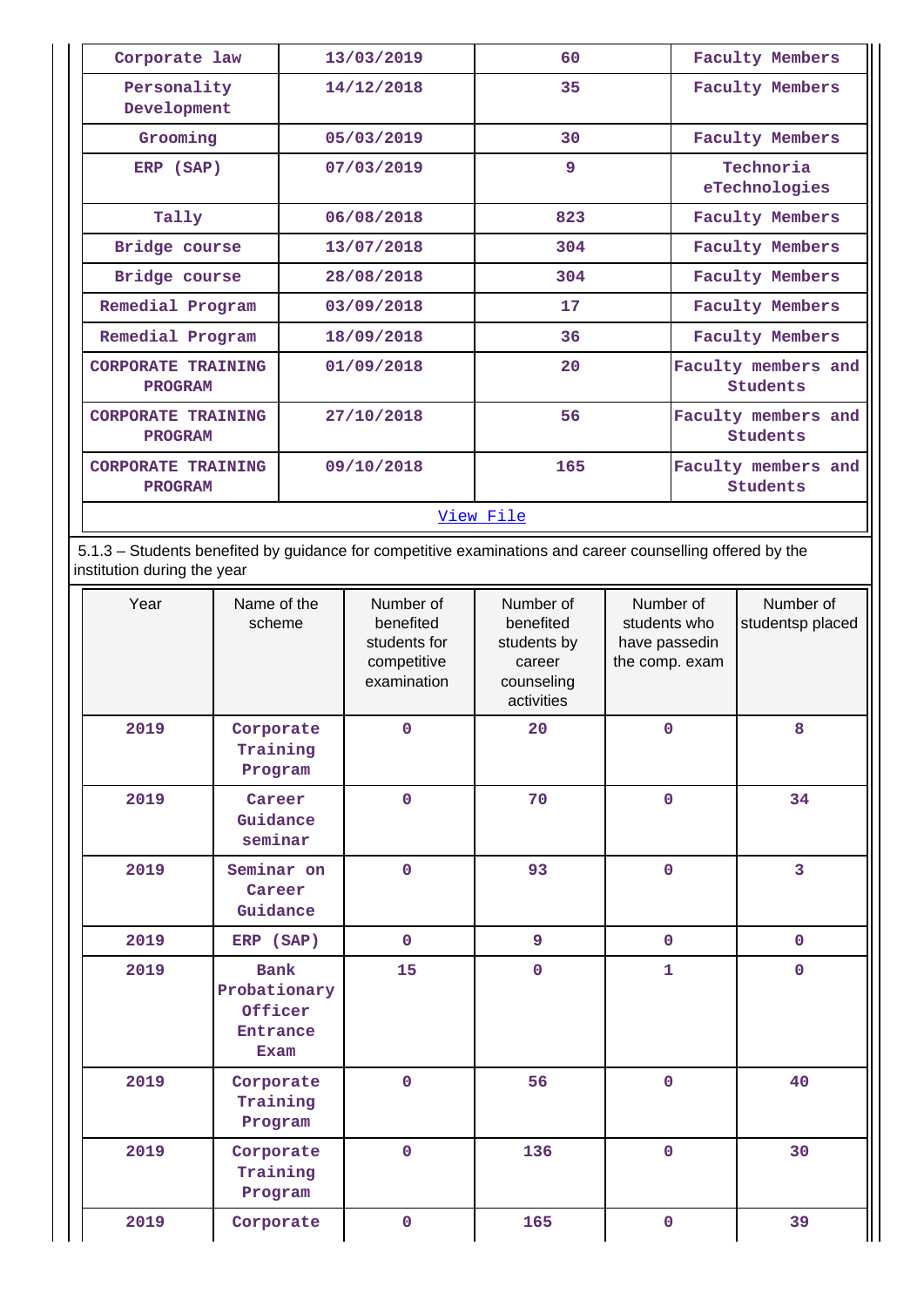|                                                                                                                                                                | Training                                                    |                                |                                                                                             |                                                                                                |                                     |  |  |  |  |  |
|----------------------------------------------------------------------------------------------------------------------------------------------------------------|-------------------------------------------------------------|--------------------------------|---------------------------------------------------------------------------------------------|------------------------------------------------------------------------------------------------|-------------------------------------|--|--|--|--|--|
|                                                                                                                                                                | Program                                                     |                                |                                                                                             |                                                                                                |                                     |  |  |  |  |  |
|                                                                                                                                                                |                                                             |                                | View File                                                                                   |                                                                                                |                                     |  |  |  |  |  |
| 5.1.4 - Institutional mechanism for transparency, timely redressal of student grievances, Prevention of sexual<br>harassment and ragging cases during the year |                                                             |                                |                                                                                             |                                                                                                |                                     |  |  |  |  |  |
| Total grievances received                                                                                                                                      |                                                             | Number of grievances redressed |                                                                                             | Avg. number of days for grievance<br>redressal                                                 |                                     |  |  |  |  |  |
| 1                                                                                                                                                              |                                                             | 1                              |                                                                                             | 1                                                                                              |                                     |  |  |  |  |  |
|                                                                                                                                                                | 5.2 - Student Progression                                   |                                |                                                                                             |                                                                                                |                                     |  |  |  |  |  |
|                                                                                                                                                                | 5.2.1 - Details of campus placement during the year         |                                |                                                                                             |                                                                                                |                                     |  |  |  |  |  |
|                                                                                                                                                                | On campus                                                   |                                |                                                                                             | Off campus                                                                                     |                                     |  |  |  |  |  |
| Nameof<br>organizations<br>visited                                                                                                                             | Number of<br>students<br>participated                       | Number of<br>stduents placed   | Nameof<br>organizations<br>visited                                                          | Number of<br>students<br>participated                                                          | Number of<br>stduents placed        |  |  |  |  |  |
| TCS, MAXVAL,<br>WTW, , E<br>CLERKS, WTW,<br>SUTHERLAND,<br>KPMG, ICICI<br>Prudential(I<br><b>PRU), E2</b><br>Serve, Wipro                                      | 670                                                         | 83                             | L T<br>INFOTECH,<br>CAPGEMINI,<br>INFOSYS, C<br>EDGE,<br>Federal<br>Bank, TCS<br><b>BPO</b> | 397                                                                                            | 71                                  |  |  |  |  |  |
|                                                                                                                                                                |                                                             |                                | View File                                                                                   |                                                                                                |                                     |  |  |  |  |  |
| 5.2.2 - Student progression to higher education in percentage during the year                                                                                  |                                                             |                                |                                                                                             |                                                                                                |                                     |  |  |  |  |  |
| Year                                                                                                                                                           | Number of<br>students<br>enrolling into<br>higher education | Programme<br>graduated from    | Depratment<br>graduated from                                                                | Name of<br>institution joined                                                                  | Name of<br>programme<br>admitted to |  |  |  |  |  |
| 2019                                                                                                                                                           | $\overline{\mathbf{2}}$                                     | M.Com SY                       | M.Com                                                                                       | Pillai<br>College of<br>Education<br>and<br>Research,<br>Mumbai                                | B Ed                                |  |  |  |  |  |
| 2019                                                                                                                                                           | 1                                                           | M.Com SY                       | M.Com                                                                                       | K. J. SOMAYA<br>INSTITUTE OF<br><b>MANAGEMENT</b><br><b>STUDIES AND</b><br>RESEARCH,<br>Mumbai | <b>MBA</b>                          |  |  |  |  |  |
| 2019                                                                                                                                                           | $\mathbf{1}$                                                | $MSC-TT$                       | MSC-IT                                                                                      | Women's<br>College of<br>Education,<br>Kharghar                                                | B Ed                                |  |  |  |  |  |
| 2019                                                                                                                                                           | $\mathbf{1}$                                                | MSC- CS                        | MSC- CS                                                                                     | Shri<br>Bapusaheb<br>D.D. Vispute<br>college of<br>Education,<br>New Panvel                    | B Ed                                |  |  |  |  |  |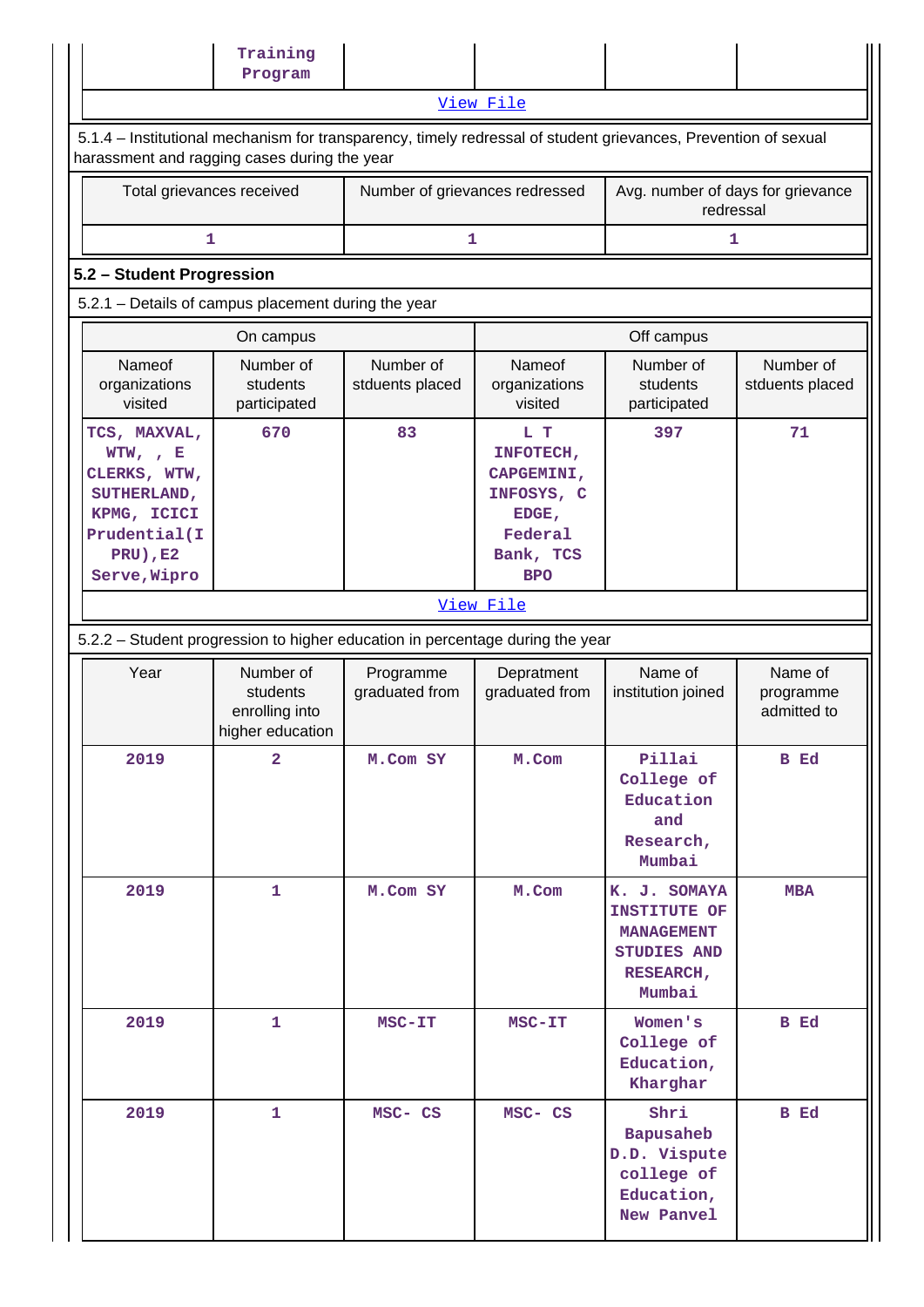| 2019 | $\overline{2}$          | MSC-EVS      | MSC-EVS    | Pillai<br>College of<br>Education<br>and Research                     | <b>B</b> Ed |
|------|-------------------------|--------------|------------|-----------------------------------------------------------------------|-------------|
| 2019 | $\mathbf{1}$            | MSC-EVS      | MSC-EVS    | Saraswati<br>College of<br>Education<br>and Research                  | B Ed        |
| 2019 | $\overline{\mathbf{2}}$ | <b>TYBBI</b> | <b>BBI</b> | <b>IDOL</b><br>University<br>of Mumbai                                | MCom        |
| 2019 | $\mathbf{1}$            | <b>TYBBI</b> | <b>BBI</b> | ITM,<br><b>KHARGHAR</b>                                               | <b>MBA</b>  |
| 2019 | $\mathbf{1}$            | <b>TYBMS</b> | <b>BMS</b> | Sies ASC,<br>Nerul                                                    | M.com       |
| 2019 | 8                       | <b>TYBMS</b> | <b>BMS</b> | <b>IDOL</b>                                                           | M Com       |
| 2019 | $\mathbf{1}$            | <b>TYBMS</b> | <b>BMS</b> | Agnel School<br>of Law,<br>Vashi                                      | LLB         |
| 2019 | $\mathbf{1}$            | <b>TYBMS</b> | <b>BMS</b> | Institute<br>for<br>Technology<br>and<br>Management,<br>Kharghar      | <b>MBA</b>  |
| 2019 | $\mathbf{1}$            | <b>TYBMS</b> | <b>BMS</b> | Fr.C.Rodrigu<br>es Institute<br>of<br>Management<br>Studies,<br>Vashi | <b>MBA</b>  |
| 2019 | $\mathbf{1}$            | <b>TYBMS</b> | <b>BMS</b> | Pillai<br>Institute of<br>Management<br>Studies and<br>research       | <b>MBA</b>  |
| 2019 | $\overline{2}$          | <b>TYBMS</b> | <b>BMS</b> | Sies Nerul<br>College of<br><b>ASC</b>                                | MCom        |
| 2019 | $\mathbf{1}$            | <b>TYBMS</b> | <b>BMS</b> | Rodriguez<br>Institute of<br>Management<br>Studies and<br>research    | <b>MBA</b>  |
| 2019 | $\mathbf{1}$            | <b>TYBMS</b> | <b>BMS</b> | YMT College<br>of<br>Management                                       | <b>MBA</b>  |
| 2019 | $\mathbf{1}$            | <b>TYBMS</b> | <b>BMS</b> | Xavier<br>University,<br>Bhubaneshwar                                 | <b>MBA</b>  |
| 2019 | $\overline{\mathbf{3}}$ | <b>TYBMS</b> | <b>BMS</b> | ITM,<br><b>KHARGHAR</b>                                               | <b>MBA</b>  |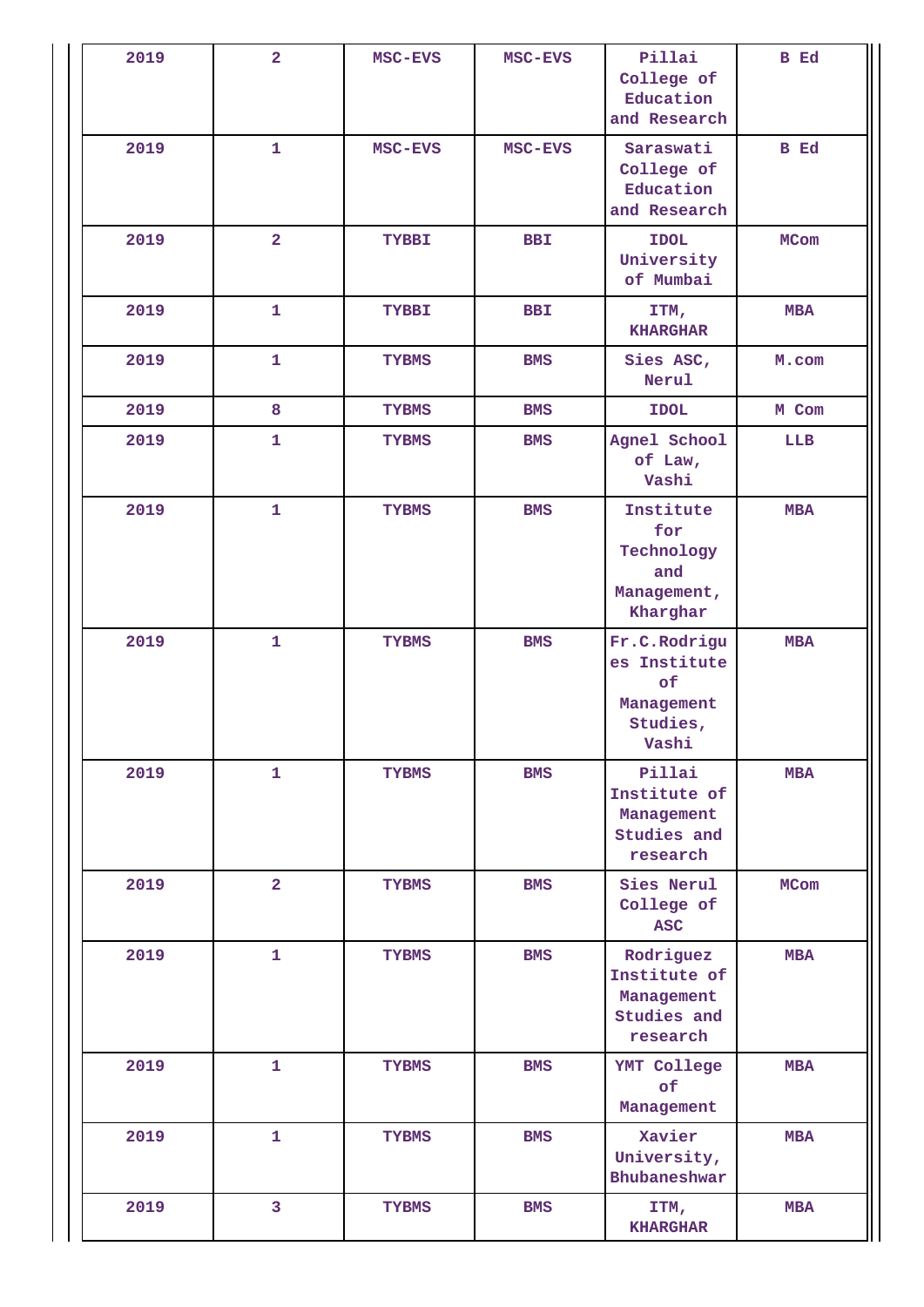| 2019 | $\mathbf{1}$            | <b>TYBMS</b> | <b>BMS</b> | St. Francis<br>Institute of<br>Management<br>and<br>Research,<br>Borivli                     | <b>MBA</b>  |
|------|-------------------------|--------------|------------|----------------------------------------------------------------------------------------------|-------------|
| 2019 | 1                       | <b>TYBMS</b> | <b>BMS</b> | K.G. Joshi<br>College of<br>Arts and<br>N.G. Bedekar<br>College of<br>Commerce               | <b>MCom</b> |
| 2019 | $\mathbf{1}$            | <b>TYBMS</b> | <b>BMS</b> | R.A Podar<br>College of<br>Commerce and<br>Economics                                         | <b>MCom</b> |
| 2019 | $\mathbf{1}$            | <b>TYBMS</b> | <b>BMS</b> | Chetana's<br>Ramprasad<br>Khandelwal<br>Institute of<br>Management<br>and research           | <b>MBA</b>  |
| 2019 | $\mathbf{1}$            | <b>TYBMM</b> | <b>BMM</b> | Amity<br>University,<br>Mumbai                                                               | <b>MA</b>   |
| 2019 | $\mathbf{1}$            | <b>TYBMM</b> | <b>BMM</b> | Bharati<br>Vidyapeeth's<br>Institute of<br>Management<br>Studies and<br>research             | <b>MBA</b>  |
| 2019 | 1                       | <b>TYBMM</b> | <b>BMM</b> | <b>IDOL</b>                                                                                  | <b>MBA</b>  |
| 2019 | $\overline{\mathbf{3}}$ | <b>TYBMM</b> | <b>BMM</b> | S.K Somaiya<br>College of<br>Arts,<br>Science and<br>Commerce,<br>Mumbai                     | MA          |
| 2019 | $\mathbf{1}$            | <b>TYBMM</b> | <b>BMM</b> | Bharati<br>Vidyapeeth's<br>Institute of<br>Management<br>Studies and<br>research,<br>Belapur | <b>MBA</b>  |
| 2019 | $\mathbf{1}$            | <b>TYBMM</b> | <b>BMM</b> | Amity<br>University,<br>Mumbai                                                               | MA          |
| 2019 | $\mathbf{1}$            | <b>TYBMM</b> | <b>BMM</b> | Department<br>of communica<br>tion from<br>University<br>of Mumbai                           | MA          |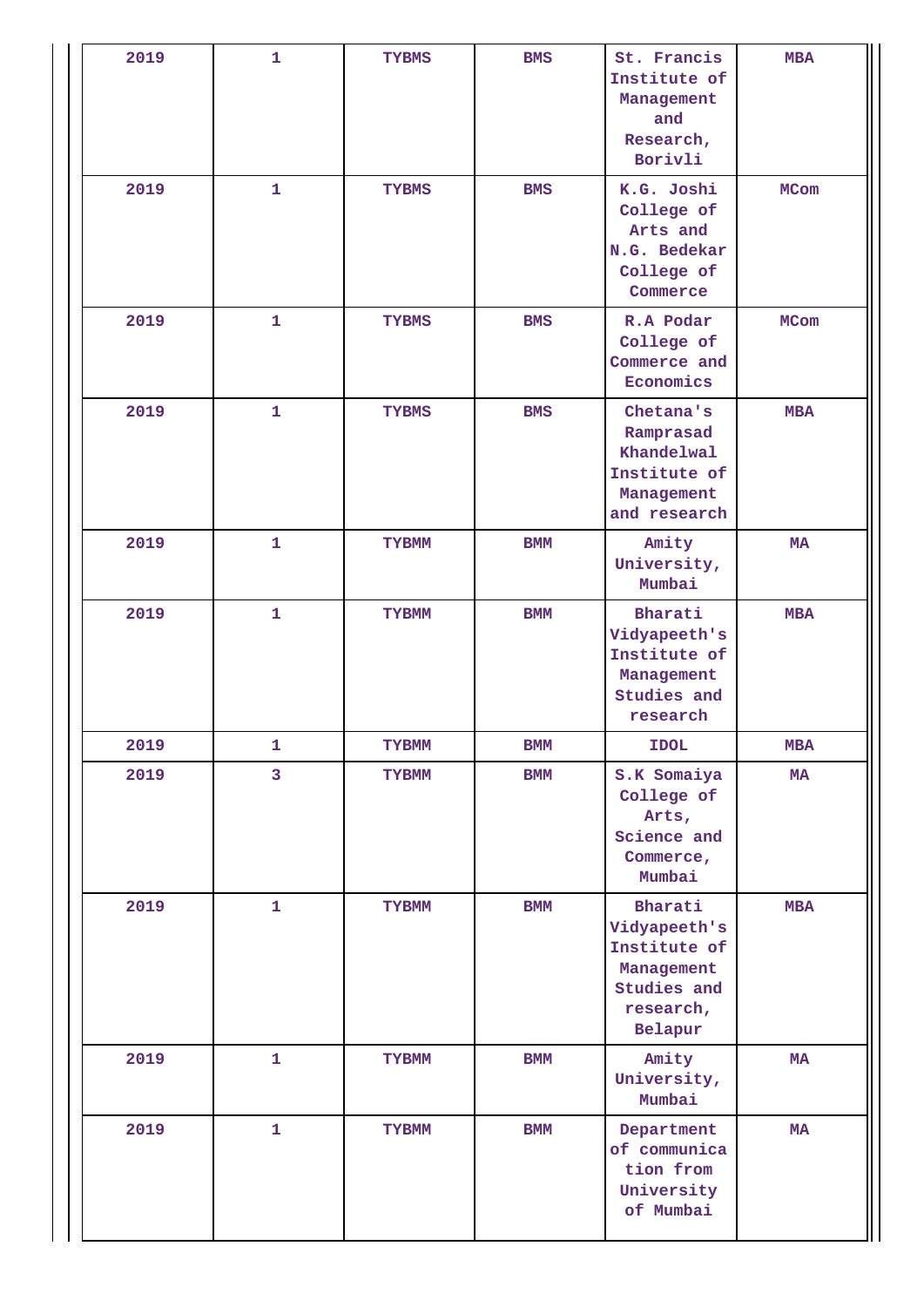| 2019                                                                                                                                                                                   | $\mathbf{1}$   | <b>TYBMM</b>    | <b>BMM</b>  | Department<br>of Civics<br>and<br>Politics,<br>University<br>of Mumbai | <b>MA</b>   |
|----------------------------------------------------------------------------------------------------------------------------------------------------------------------------------------|----------------|-----------------|-------------|------------------------------------------------------------------------|-------------|
| 2019                                                                                                                                                                                   | $\mathbf{1}$   | <b>TYBMM</b>    | <b>BMM</b>  | Jamia Milia<br>Islamia, New<br>Delhi                                   | <b>MA</b>   |
| 2019                                                                                                                                                                                   | $\mathbf{1}$   | <b>TYBMM</b>    | <b>BMM</b>  | Sies College                                                           | <b>MBA</b>  |
| 2019                                                                                                                                                                                   | $\mathbf{1}$   | <b>TYBMM</b>    | <b>BMM</b>  | <b>ISBR</b><br><b>Business</b><br>School,<br>Bengaluru                 | <b>MBA</b>  |
| 2019                                                                                                                                                                                   | $\mathbf{1}$   | <b>TYBMM</b>    | <b>BMM</b>  | MIT<br>Institute of<br>Design                                          | <b>MA</b>   |
| 2019                                                                                                                                                                                   | $\overline{2}$ | <b>TYBMM</b>    | <b>BMM</b>  | <b>IDOL</b><br>University<br>of Mumbai                                 | <b>MA</b>   |
| 2019                                                                                                                                                                                   | 1              | <b>TYBMM</b>    | <b>BMM</b>  | Christ<br>University                                                   | <b>MA</b>   |
| 2019                                                                                                                                                                                   | 10             | <b>TYBCOM</b>   | <b>BCom</b> | <b>IDOL</b><br>University<br>of Mumbai                                 | <b>MCom</b> |
| 2019                                                                                                                                                                                   | $\mathbf{1}$   | <b>TYBCOM</b>   | <b>BCom</b> | Balbhim ASC<br>College,<br><b>Beed</b>                                 | <b>MCom</b> |
| 2019                                                                                                                                                                                   | 1              | <b>TYBCOM</b>   | <b>BCom</b> | Institute<br>for<br>Technology<br>and<br>Management,<br>Kharghar       | <b>MBA</b>  |
| 2019                                                                                                                                                                                   | $\mathbf{1}$   | M.Com SY        | M.Com       | Jitendra<br>Chauhan<br>College of<br>Law, Juhu                         | <b>LLB</b>  |
| 2019                                                                                                                                                                                   | 1              | M.Com SY        | M.Com       | <b>NMIMS</b>                                                           | <b>MBA</b>  |
|                                                                                                                                                                                        |                |                 | View File   |                                                                        |             |
| 5.2.3 - Students qualifying in state/ national/ international level examinations during the year<br>(eg:NET/SET/SLET/GATE/GMAT/CAT/GRE/TOFEL/Civil Services/State Government Services) |                |                 |             |                                                                        |             |
|                                                                                                                                                                                        | Items          |                 |             | Number of students selected/ qualifying                                |             |
|                                                                                                                                                                                        | <b>NET</b>     |                 |             | $\overline{a}$                                                         |             |
|                                                                                                                                                                                        |                |                 | View File   |                                                                        |             |
| 5.2.4 - Sports and cultural activities / competitions organised at the institution level during the year                                                                               |                |                 |             |                                                                        |             |
| Activity                                                                                                                                                                               |                | Level           |             | Number of Participants                                                 |             |
| Aim Fire Carrom                                                                                                                                                                        |                | <b>External</b> |             | 54                                                                     |             |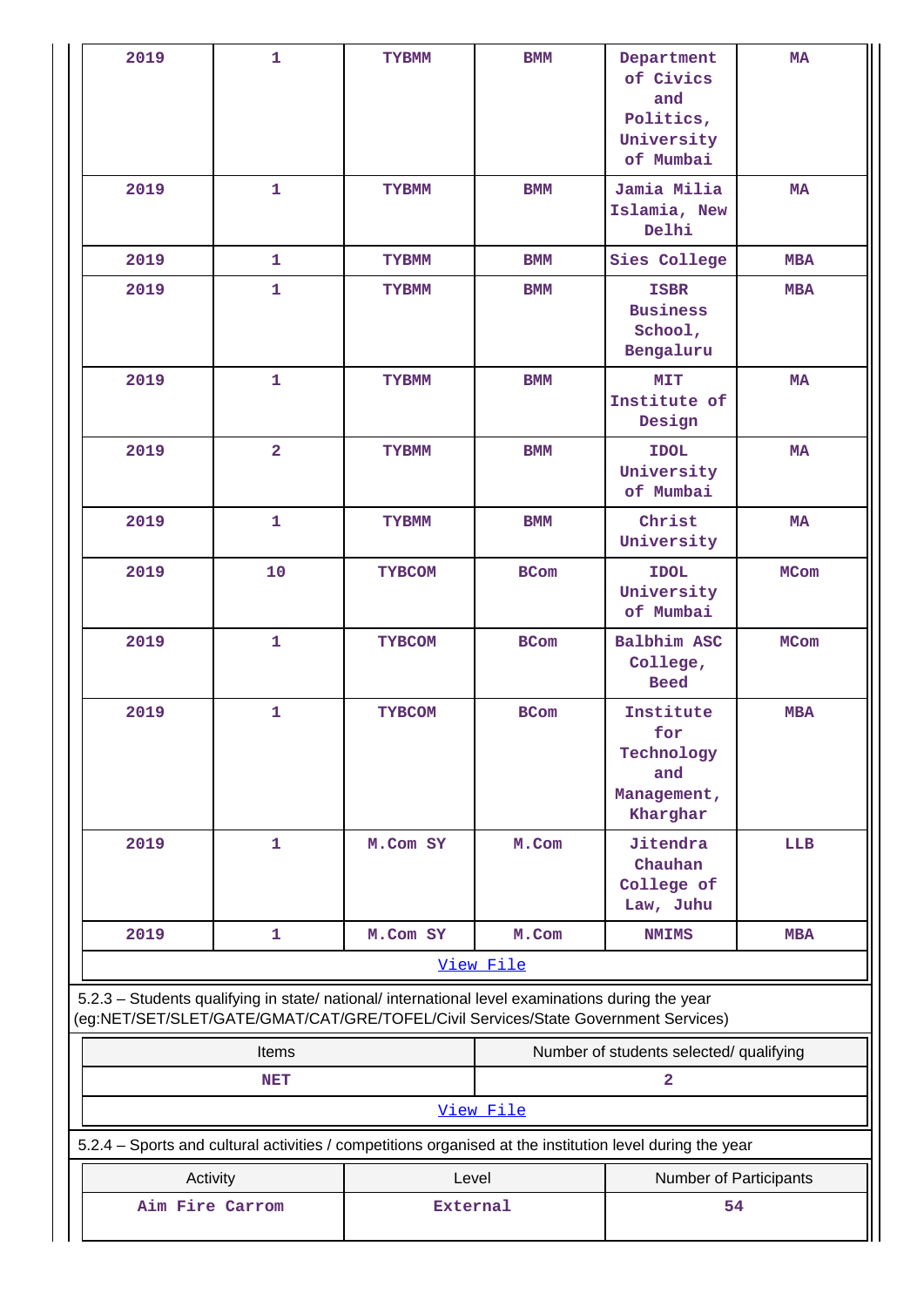|           |                                            | <b>DRD</b>                                                                                                                                                                     |  |                           | <b>External</b>         |                         |     | 366                  |                        |  |
|-----------|--------------------------------------------|--------------------------------------------------------------------------------------------------------------------------------------------------------------------------------|--|---------------------------|-------------------------|-------------------------|-----|----------------------|------------------------|--|
|           |                                            | Womens day Celebration                                                                                                                                                         |  |                           | College                 |                         |     | 59                   |                        |  |
|           |                                            | Anna Poorna Yojna Food<br>Fest                                                                                                                                                 |  |                           | College                 |                         |     | 21                   |                        |  |
|           |                                            | Anna Poorna Yojna Games<br><b>Stall</b>                                                                                                                                        |  | College                   |                         |                         | 21  |                      |                        |  |
|           |                                            | Food Fusion                                                                                                                                                                    |  |                           | College                 |                         |     | 35                   |                        |  |
|           |                                            | Open Mic                                                                                                                                                                       |  |                           | College                 |                         |     | 12                   |                        |  |
|           |                                            | Crossword Spellbee                                                                                                                                                             |  |                           | College                 |                         |     | 12                   |                        |  |
|           |                                            | Garba and Dandiya Eve                                                                                                                                                          |  |                           | College                 |                         |     | 105                  |                        |  |
|           |                                            | Shravanranga                                                                                                                                                                   |  |                           | College                 |                         |     | 88                   |                        |  |
|           |                                            | Maharashtrachi Khadya<br>Sanskriti Food Fest                                                                                                                                   |  |                           | College                 |                         |     | 60                   |                        |  |
|           |                                            | Samiksha                                                                                                                                                                       |  |                           | College                 |                         |     | 72                   |                        |  |
|           |                                            | Nivdak Pu. La.                                                                                                                                                                 |  |                           | College                 |                         |     | 38                   |                        |  |
|           |                                            | Pongal Celebration                                                                                                                                                             |  |                           | College                 |                         |     | 82                   |                        |  |
|           |                                            | Guitar Workshop                                                                                                                                                                |  |                           | College                 |                         |     | 40                   |                        |  |
|           | Antara Music Festival                      |                                                                                                                                                                                |  | College                   |                         |                         | 66  |                      |                        |  |
|           |                                            | Ganesh Utsav                                                                                                                                                                   |  | College                   |                         |                         | 83  |                      |                        |  |
|           | Zumba Workshop                             |                                                                                                                                                                                |  | College                   |                         |                         | 25  |                      |                        |  |
| Elocution |                                            |                                                                                                                                                                                |  | College                   |                         | 10                      |     |                      |                        |  |
|           |                                            | Sprints                                                                                                                                                                        |  | Intra collegiate          |                         |                         | 545 |                      |                        |  |
|           |                                            | Mehfilm                                                                                                                                                                        |  | College                   |                         |                         |     | 80                   |                        |  |
|           |                                            | Frames                                                                                                                                                                         |  | College                   |                         |                         |     | 250                  |                        |  |
|           |                                            | Advaita                                                                                                                                                                        |  |                           | College                 |                         |     | 72                   |                        |  |
|           |                                            | Sharpshooters                                                                                                                                                                  |  |                           | College                 |                         |     | 55                   |                        |  |
|           |                                            | Ganpati Celebration Eco<br>Friendly Idol Making                                                                                                                                |  | College                   |                         | 18                      |     |                      |                        |  |
|           |                                            | Expressions                                                                                                                                                                    |  | College                   |                         | 16                      |     |                      |                        |  |
|           |                                            | <b>SIESONS</b>                                                                                                                                                                 |  | College                   |                         | 350                     |     |                      |                        |  |
|           |                                            | Independence Day,<br>Republic Day,                                                                                                                                             |  | College                   |                         | 115                     |     |                      |                        |  |
|           |                                            | Ujjwala Womens Day<br>Celebration                                                                                                                                              |  |                           | College                 |                         | 40  |                      |                        |  |
|           | Street Feet Fiesta Foot<br>Ball            |                                                                                                                                                                                |  |                           | External                |                         | 288 |                      |                        |  |
|           |                                            | Check Mate Chess                                                                                                                                                               |  |                           | External                |                         |     | 15                   |                        |  |
|           | View File                                  |                                                                                                                                                                                |  |                           |                         |                         |     |                      |                        |  |
|           | 5.3 - Student Participation and Activities |                                                                                                                                                                                |  |                           |                         |                         |     |                      |                        |  |
|           |                                            | 5.3.1 – Number of awards/medals for outstanding performance in sports/cultural activities at national/international<br>level (award for a team event should be counted as one) |  |                           |                         |                         |     |                      |                        |  |
|           | Year                                       | Name of the<br>award/medal                                                                                                                                                     |  | National/<br>Internaional | Number of<br>awards for | Number of<br>awards for |     | Student ID<br>number | Name of the<br>student |  |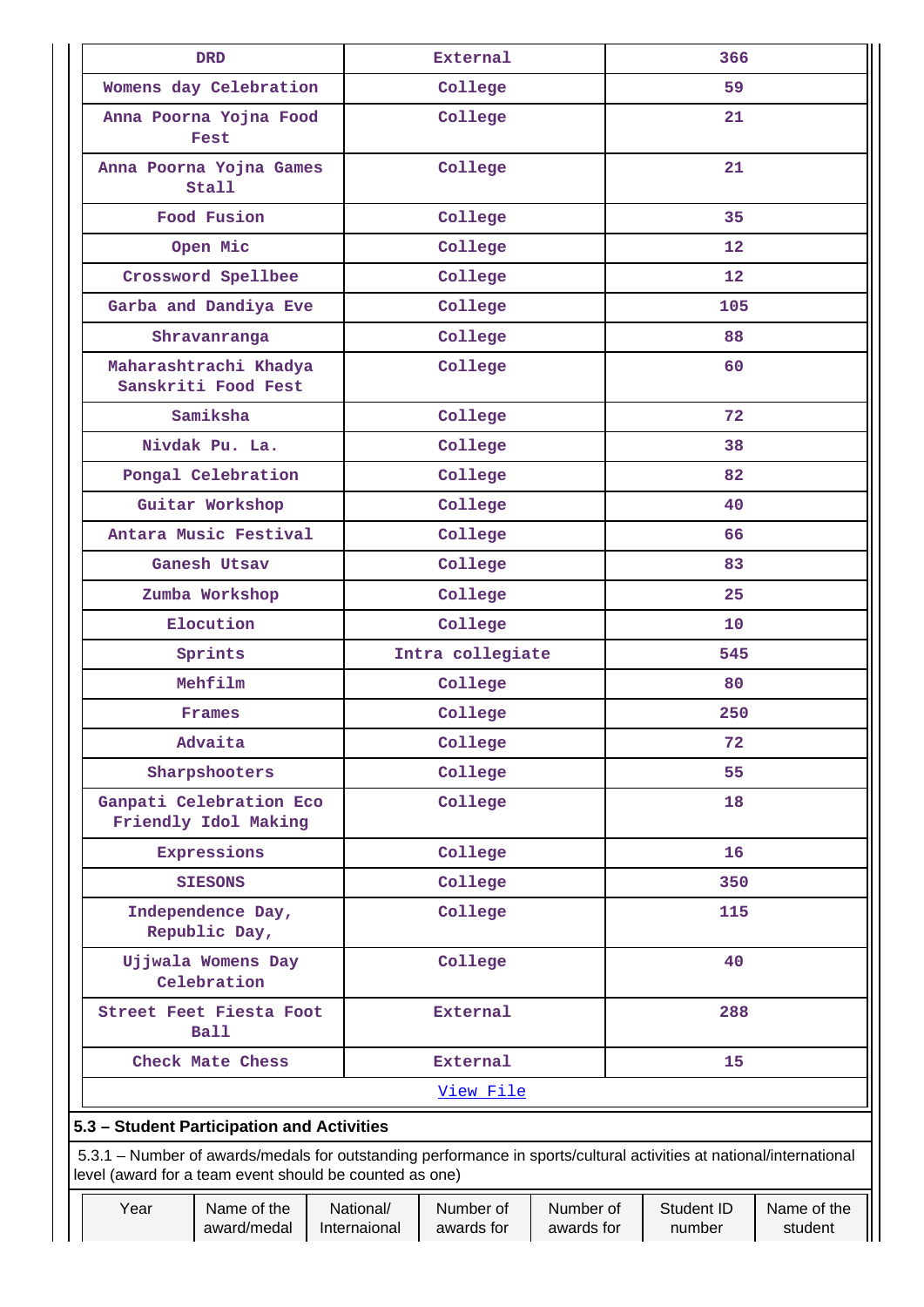|      |               |          | Sports                                            | Cultural                           |                                 |                          |  |  |  |
|------|---------------|----------|---------------------------------------------------|------------------------------------|---------------------------------|--------------------------|--|--|--|
| 2019 | Gold          | National | $\mathbf{1}$                                      | $\mathbf 0$                        | TYBAF/F.16<br>.55               | Subbulaxmi<br>Thevar     |  |  |  |
| 2019 | Silver        | National | $\overline{1}$                                    | $\mathbf 0$<br>TYBsc/S.16<br>. A48 |                                 | Gauray<br>Mishra         |  |  |  |
| 2019 | Gold          | National | $\mathbf{1}$<br>$\mathbf 0$<br>TYBBI/I.16<br>.B72 |                                    | Nayan Jain                      |                          |  |  |  |
| 2019 | <b>Bronze</b> | National | $\mathbf{1}$                                      | $\mathbf 0$                        | FYBSCIT/T.<br>18.52             | Vaishnavi<br>More        |  |  |  |
| 2019 | Gold          | National | $\overline{1}$                                    | $\mathbf 0$                        | FYBcom/C.1<br>8.304             | Bhavya<br>Dand           |  |  |  |
| 2019 | <b>Bronze</b> | National | $\mathbf{1}$                                      | $\mathbf 0$                        | TYBsc/S.16<br>. A <sub>02</sub> | Girish<br><b>Bangera</b> |  |  |  |
| 2019 | Gold          | National | $\mathbf{1}$                                      | $\mathbf 0$                        | SYBMS/M.17<br>. A06             | Elakkiya                 |  |  |  |
| 2019 | Gold          | National | $\overline{1}$                                    | $\mathbf 0$                        | TYBsc.IT/T<br>.16. A46          | Prem<br>Padayachi        |  |  |  |
| 2019 | Gold          | National | $\overline{1}$                                    | $\mathbf 0$                        | FYBFM/FM.1<br>8.13              | Niranjan<br>Choudhary    |  |  |  |
| 2019 | Gold          | National | $\overline{1}$                                    | $\mathbf 0$                        | FYBFM/FM.1<br>8.56              | Yash<br>Sharma           |  |  |  |
|      | View File     |          |                                                   |                                    |                                 |                          |  |  |  |

 5.3.2 – Activity of Student Council & representation of students on academic & administrative bodies/committees of the institution (maximum 500 words)

 **The Student Council is the representative body of the Students in our College which organises activities like Teachers Day celebration, Republic Day function and the annual College Festival SIESONS. An Induction Ceremony to the Student Council was conducted on 25th August 2018 at the Audio Visual Room. The council members received their badges from the principal. The Council organised Teachers day celebration on 5th September 2018.The student volunteers organised games for teaches and also performed dances and songs to entertain the teachers. The Student Council organized its first CSR event of SIESONS 2019, "PURSUIT OF HAPPINESS" on Saturday, 20th October, 2018 from 11:00 am to 2:00 pm. Around 60 special children from Sunshine school, Skills and Abilities school, Brahmanand School and Aashray School were invited and welcomed with the purpose of sensitizing the siesons volunteers about the differently abled children. SIESONS, the annual college festival, was held on the 18th and 19th of January 2019. Siesons is a two day intercollegiate festival. The first day of the event began with the inaugural ceremony attended by the Chief guest Deepak Baid CEO of Fortella hospitality, Principal Dr Milind Vaidya, Vice principal Dr Koel Roychoudhary. Siesons is the annual intercollegiate cultural festival show casing various events related to performing Arts, Fine Arts and Literary Arts. The solo sing competition was graced by Hamsika Iyer, a well known Bollywood playback singer and Vaishali Mhade of Pinga fame. Next in line was the duet dance contest graced by Juhi Arora and Pranay Bafna of the DID (Dance India Dance) fame. Fashion show also remained to be the most awaited event as a great story line based on mythology and costumes kept the audience glued to the models across all teams. The festival ended with the most awaited event of the festival a Musical Concert. Farhan Akhtar, popular Bollywood director, actor and singer had graced the occasion, with a power packed concert. Right from Rock on, Senorieta to Havan Karenge, all his songs made people groove at their places. The Student Council of the college organized the**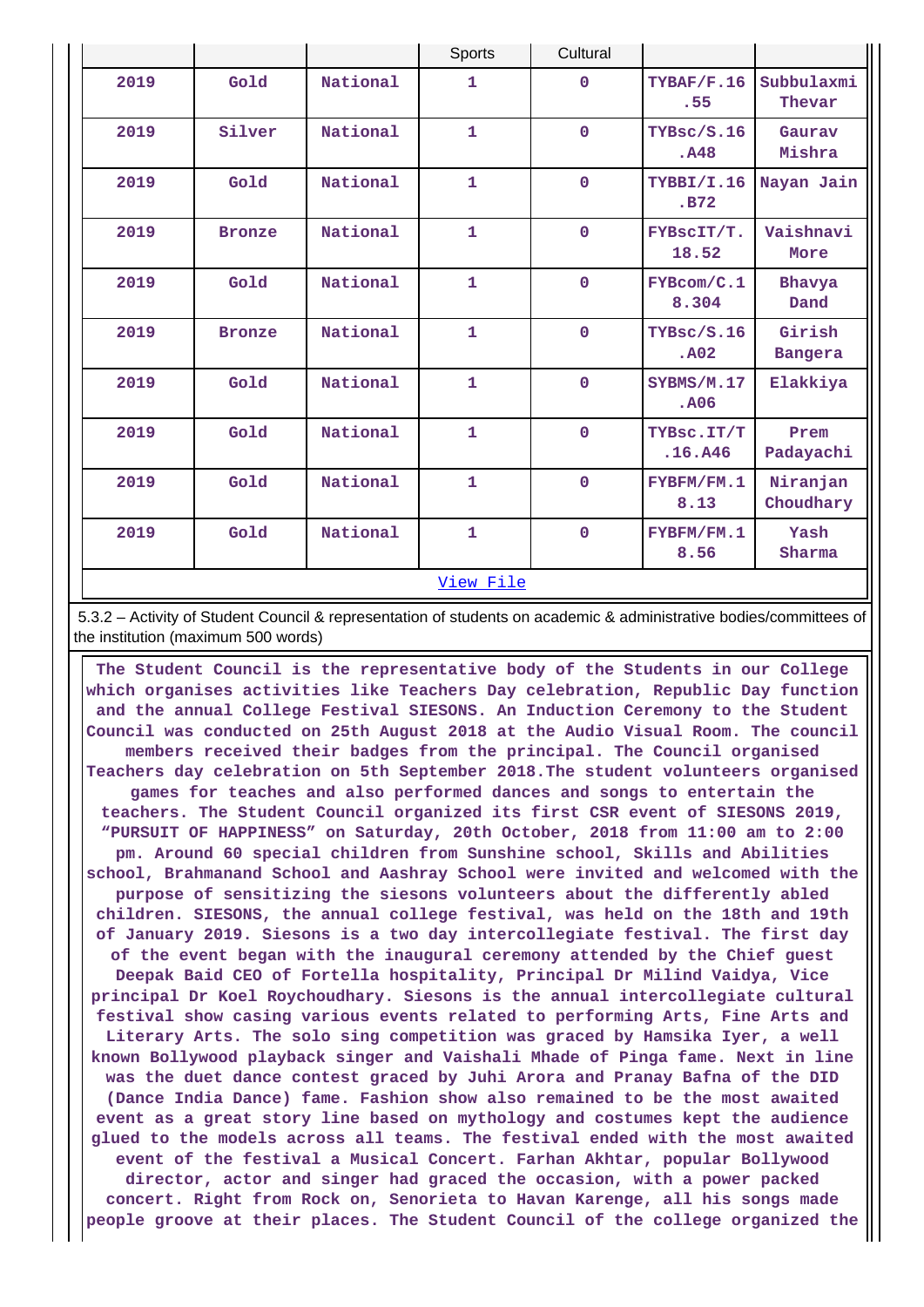**Republic Day Celebration in the college premises on 26th January 2019. Dr.Milind Vaidya unfurled the tricolor flag and all the students in one voice and spirit sang the National Anthem. The members of the music club completely mesmerized the audiences with their captivating performances on patriotic songs. The General Secretary of the Student Council, Mr.Rohan Harkara also gave a speech expressing the importance of the day. Dr.Milind Vaidya congratulated all the students and shared his views on significance of the day. The College has two student members from the Student Council inducted into the College Development Committee (CDC). The NSS (National Service Scheme) and Rotaract club undertake activities related to social service and personality development**

**of Students.**

#### **5.4 – Alumni Engagement**

5.4.1 – Whether the institution has registered Alumni Association?

 **Yes**

 **The College has a recognised Alumni Association, the SIES (Nerul) College of Arts, Science and Commerce Alumni Trust. The Trust was formed in May 2010. It is registered with the Charities Commissioner, Thane Region. The Principal of the College is the Chairperson of the Managing Committee which comprises several other alumni who hold office for a threeyear period. The Alumni Trust largely focusses on the welfare of the students, staff and alumni of the College. Some of the objects of the Alumni Trust are as follows – 1. To award scholarships and fellowships in cash or in such other form or kind to such poor and / or deserving students and / or scholars in the members in particular and the public in general, studying anywhere in India or abroad, in any school, college or universities in order to promote higher education in the society. 2. To interact with students and members to share information regarding the latest career options and guide them in this regard. 3. To work and assist in the field of pollution control of whatsoever nature. 4. To sponsor, organise, aid and arrange public lectures, discourses or discussions in India and abroad by any committee members or anyone else whosoever as may be approved by the committee members, in majority, for advancement of any one or more objects of the Trust. 5. To organise and hold, medical relief camps, blood donation camps, special vaccination camps, etc. for the benefit of the general public. 6. To promote activities in all the fields of sports and to encourage generally the youth for their better health and future and to promote various sporting and social fellowship functions to promote camaraderie in the various sports fraternity.**

5.4.2 – No. of enrolled Alumni:

**450**

5.4.3 – Alumni contribution during the year (in Rupees) :

**25000**

5.4.4 – Meetings/activities organized by Alumni Association :

 **1) Tattva A case study workshop on professional ethics was conducted on March 16th 2019 in which 47 students participated. Mr. R. Aditya Subramanyam was invited. 2)Graduation Day All course degree distribution.450 students participated on 23rd Feb 2019 It was a formal Degree distribution ceremony Toppers degree distribution for 45 students toppers on 11th February 2019. Shri U.K. Nambiar Principal MCT college of Law, Bar council of India academic Nominee. Shri. Deepak Wasave, Deputy Registrar Affiliation section were invited. 3) Bouquet Auction included selling of Bouquets in which all students participated on 26th February 2019. 4) Kaizen Wave The changing Lifestyle and impact of unhealthy food on todays generation was discussed in which 120**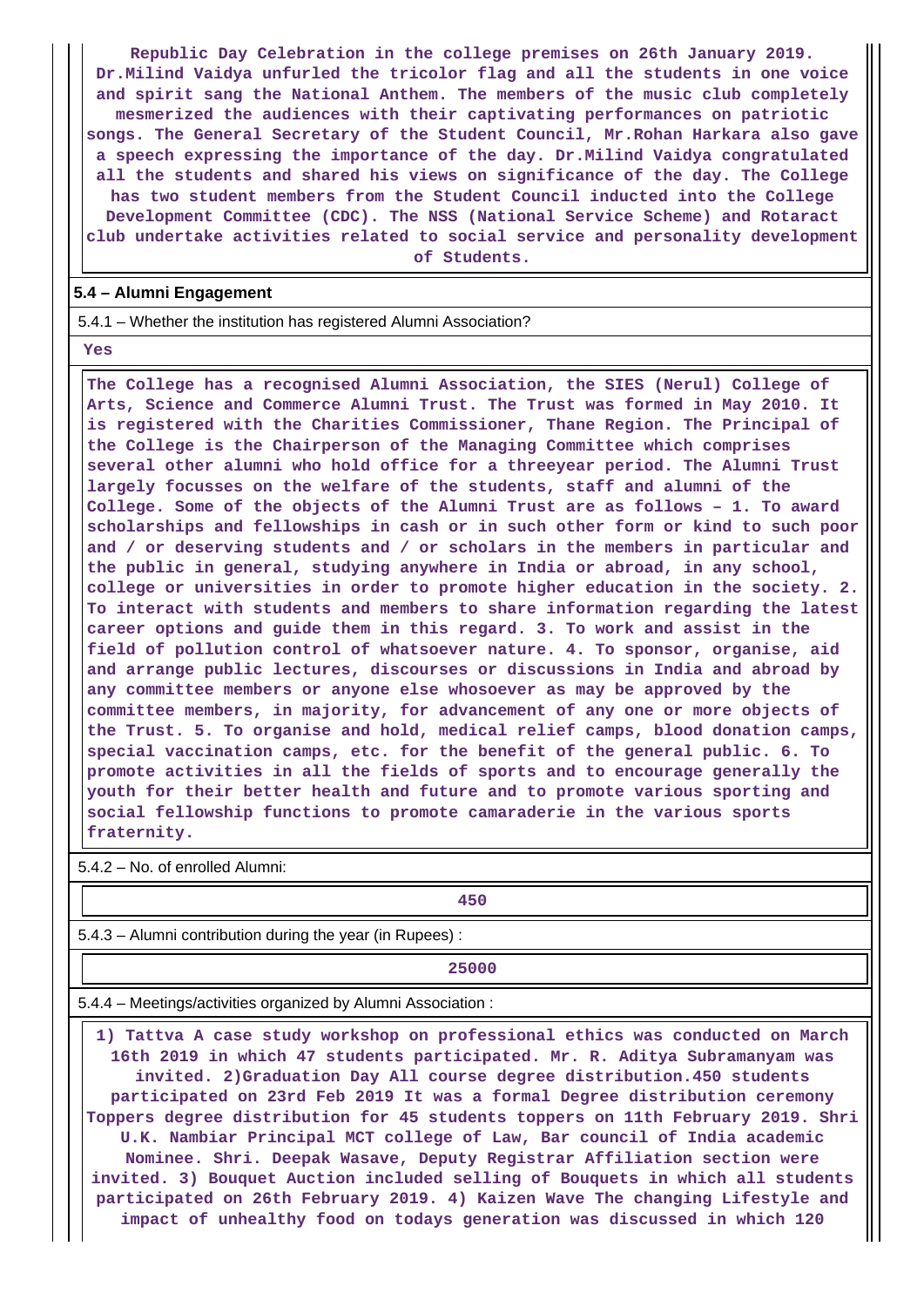**Students participated on 12th January 2019. Ms. Remya Earaly Service Industry Professional was invited. 5)Endeavor Careers Association The event was organised to discuss career options after Graduation in which 170 Students from courses BAF, BMS, BCOM, BBI, BFM participated and the event was conducted between 7th August to 14th August 2018. 6) Clean up Drive. The event was conducted on World Clean Up Day Drive held at Sagar Vihar Vashi. 27 Students from our college participated on 15th September 2018. The Clean up Drive was conducted in collaboration with AIESEC (Affiliated to UNESCO). 7) Disaster Awareness Programme Disaster Management training was held at Vashi Sri Sathya Sai Seva Samithi in which around 100 students participated on 29th September 2018 by Sri Sathya Sai Seva Samithi. 8) A Colloquium was organised on Artificial Intelligence, Machine Learning and the Impact of other emerging technologies in the employment sector.100 students participated in the event on 6th October 2018. Speakers included Mr. Waseem Shaikh (CRBE Group, Inc) and Ms. Gauri Iyer(Capgemini).**

#### **CRITERION VI – GOVERNANCE, LEADERSHIP AND MANAGEMENT**

#### **6.1 – Institutional Vision and Leadership**

 6.1.1 – Mention two practices of decentralization and participative management during the last year (maximum 500 words)

 **1. There are eight undergraduate course coordinators and three post graduate course coordinators to manage twelve programmes in the College. These coordinators, who are in charge of respective programmes, have independent decision making power. Principal, Vice Principal and course coordinators conducts regular meetings to plan academic objectives and activities such as teaching schedule, academic calendar, work allotment, etc. They manage all the activities of programme with full authority and responsibility along with other course faculty members. Regular review meetings with Principal and Vice Principal are also conducted to keep track of implementation of all academic and cocurricular activities of college. They are accountable for performance and student satisfaction. Students and staffmembers are also allowed to share suggestions aiming at the development of the institution. There is a suggestion box and complaint box maintained in the college premises and complaints and suggestions are seriously considered and addressed by the top Management. Management, Principal and Vice Principal follow an open door policy for staffmembers as well as students. Students and Staff members can directly contact anybody in the given hierarchy to communicate regarding grievances, suggestions or recommendations. High degree of decentralisation has helped the institution to consistently achieve the college objectives. 2. Governing body, Management, Principal, Vice Principal, IQAC Members, staffmembers, student representatives, Parents are the different stakeholders of the Institution. The various committees are instituted to jointly propose, design, formulate and execute their plans to achieve the college objectives. College Development Cell (CDC) actively conducts meetings and plans activities for the overall development of college. All the stakeholders come together and discuss their views to plan and implement effectively. Principal and Vice Principal conducts meetings with convenors, coconvenors and committee members to plan objectives and events to be conducted by each committee. All activities are decided and implemented by all committee members due to operational autonomy given to them. The college has many committees and forums in which staffmembers, students, alumni, parents and stakeholders from industry, and society as members identify their needs and expectations. They work together to achieve the goals effortlessly. This approach of open and transparent communication fosters mutual respect and cooperation amongst management and all stakeholders.**

6.1.2 – Does the institution have a Management Information System (MIS)?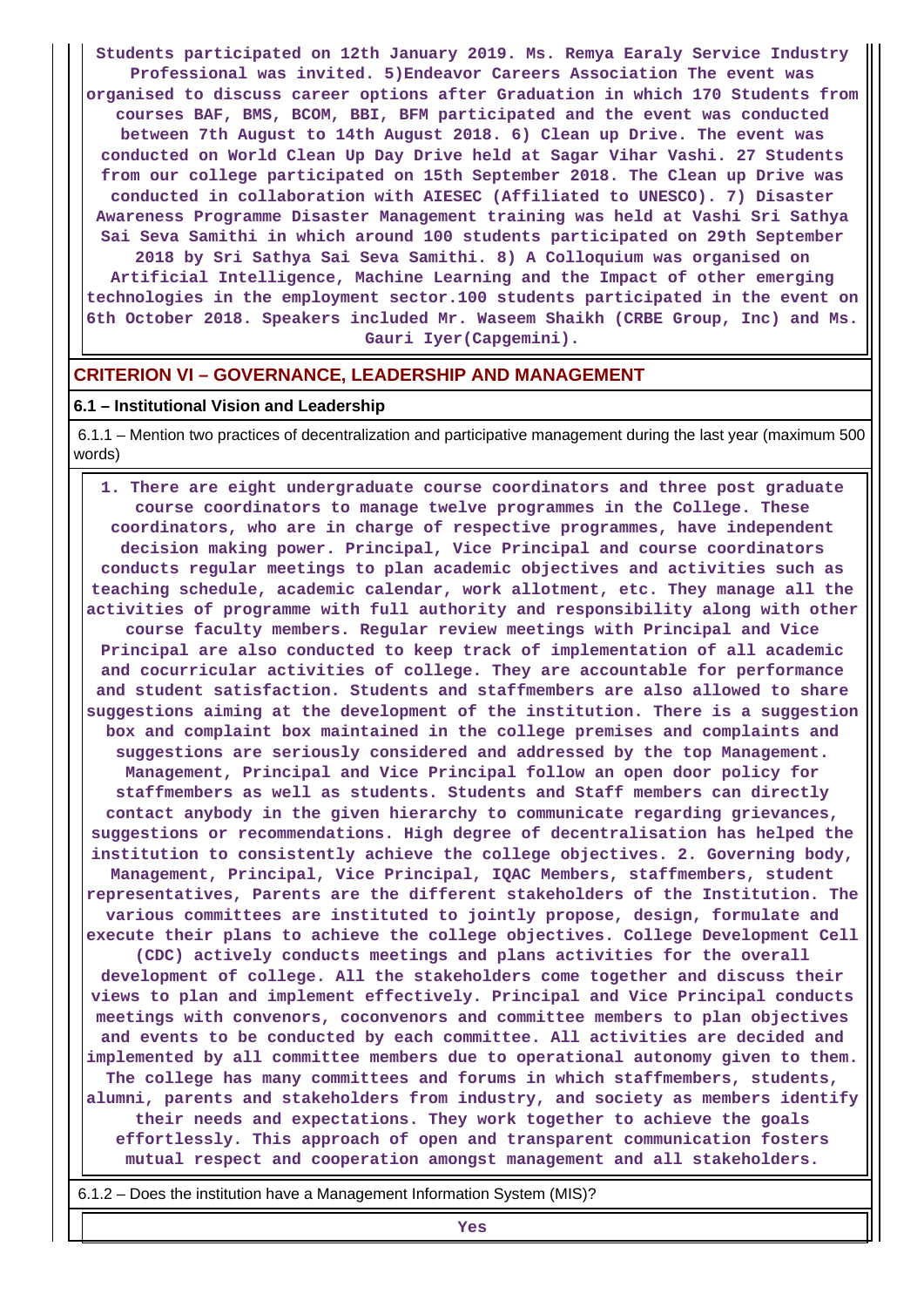| 6.2 - Strategy Development and Deployment                                                                             |                                                                                                                                                                                                                                                                                                                                                                                                                                                                                                                                                                                                                                                                                                                                                                                                       |  |  |  |  |
|-----------------------------------------------------------------------------------------------------------------------|-------------------------------------------------------------------------------------------------------------------------------------------------------------------------------------------------------------------------------------------------------------------------------------------------------------------------------------------------------------------------------------------------------------------------------------------------------------------------------------------------------------------------------------------------------------------------------------------------------------------------------------------------------------------------------------------------------------------------------------------------------------------------------------------------------|--|--|--|--|
| 6.2.1 – Quality improvement strategies adopted by the institution for each of the following (with in 100 words each): |                                                                                                                                                                                                                                                                                                                                                                                                                                                                                                                                                                                                                                                                                                                                                                                                       |  |  |  |  |
| <b>Strategy Type</b>                                                                                                  | <b>Details</b>                                                                                                                                                                                                                                                                                                                                                                                                                                                                                                                                                                                                                                                                                                                                                                                        |  |  |  |  |
| Curriculum Development                                                                                                | College follows the curriculum set by<br>University of Mumbai as it is<br>affiliated to it. The college takes the<br>feedback about the curriculum from<br>faculty members, students, alumni<br>working in industry and sends to Board<br>of Studies. College also sends faculty<br>members for syllabus revision workshops<br>organised by University of Mumbai. The<br>college has initiated various add on<br>courses and skill development courses<br>where the addon committee is involved<br>in developing and designing the<br>syllabus of such additional courses.                                                                                                                                                                                                                            |  |  |  |  |
| Teaching and Learning                                                                                                 | . Teachings Plans are made by the<br>faculty members and periodic review is<br>taken at the department level. .<br>Conducting guest lectures of industry<br>experts and alumni. . Organising<br>Educational field visits . Interactive<br>teaching methods such as Role Plays,<br>skit performances, debates, case<br>studies, quiz etc. . Availability of<br>Computer facility with internet for<br>students and staffmembers ICT enabled<br>teaching methods. . Providing Elearning<br>resources. . Usage of elearning methods<br>like Google Classroom for effective<br>communication and interaction with<br>students. Implementation of Open Book<br>Test, Prelims and Intensive Coaching<br>methods . Conducting training for<br>faculty members as per the requirements<br>of faculty members. |  |  |  |  |
| Examination and Evaluation                                                                                            | College follows Choice Based Grading<br>System framed by Mumbai University and<br>adheres to the schedule and guidelines<br>given by the University for conducting<br>Regular External Examination.<br>Examination Committee prepares<br>guidelines for Internal / Practical<br>/ATKT / Additional Examinations.<br>Downloading of Question Papers in<br>presence of Chief Conductor/Convenor of<br>Examination Committee. Access to Exam<br>Control Room is restricted, secured and<br>monitored (via CCTV). Only authorized<br>persons have access to these areas<br>(record maintained). Confidentiality<br>and security of examination question<br>papers is ensured. Conducting regular<br>class test, open book exam,<br>assignments, project work,                                             |  |  |  |  |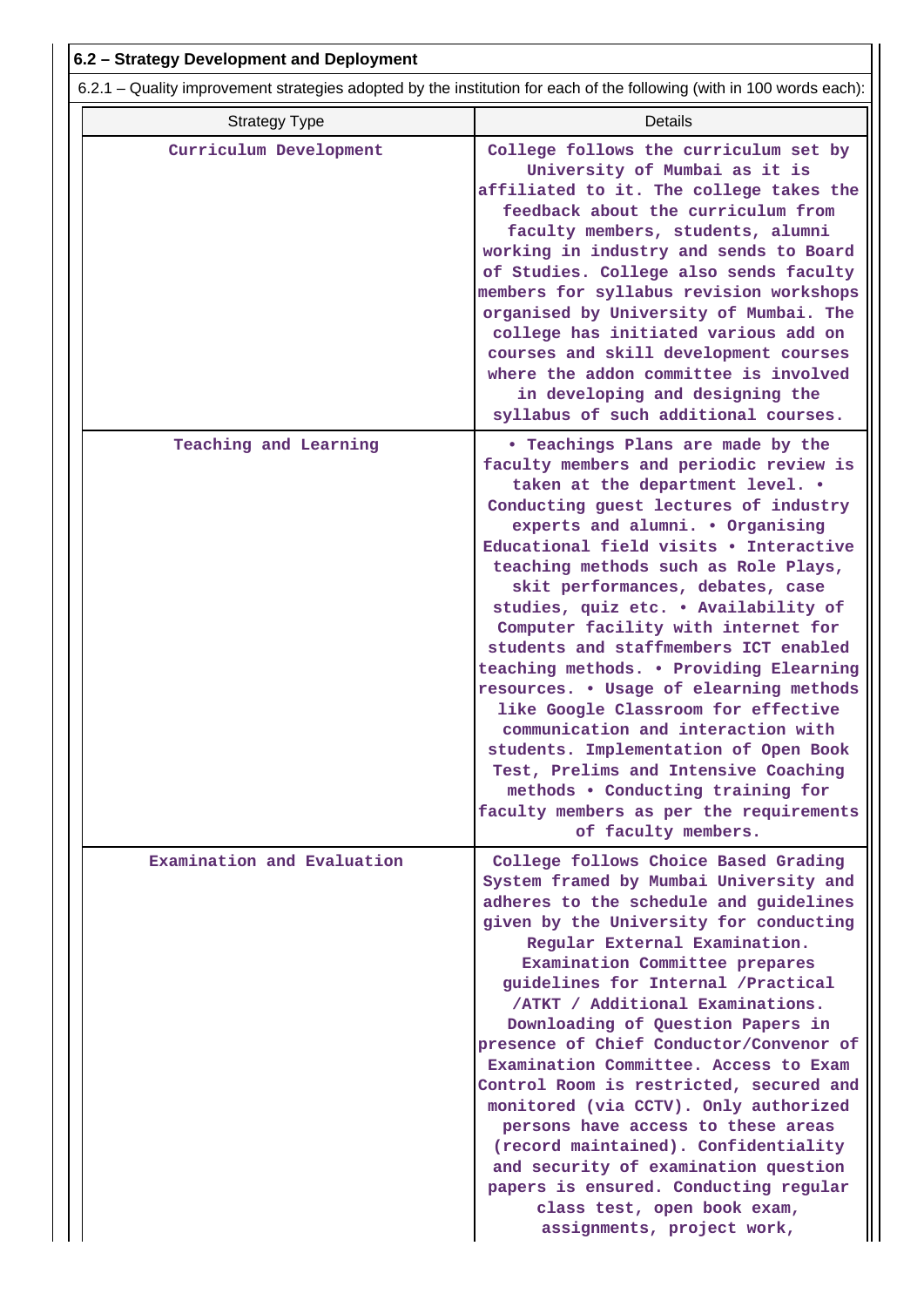|                                                               | presentation, group discussion, etc.                                                                                                                                                                                                                                                                                                                                                                                                                                                                                                                                                                                                                                                                                                            |
|---------------------------------------------------------------|-------------------------------------------------------------------------------------------------------------------------------------------------------------------------------------------------------------------------------------------------------------------------------------------------------------------------------------------------------------------------------------------------------------------------------------------------------------------------------------------------------------------------------------------------------------------------------------------------------------------------------------------------------------------------------------------------------------------------------------------------|
| Research and Development                                      | Research committee encourages research<br>amongst faculty and inculcate research<br>temperament amongst students. .<br>Teachers are encouraged to present /<br>publish research papers in conferences<br>/ UGC journals. . Registration money<br>for seminars is reimbursed. . Duty<br>Leave is granted for seminars and<br>workshops . Research centre with 8<br>computers and SPSS software is<br>available. SR NO SESSION ORGANISED DATE<br>1. "How to Avoid Plagiarism in Research<br>3/08/ 2018 Facultymembers 2. Avishkar<br>Research Orientation 18/08/2018<br>Students 3. Avishkar Research<br>Orientation 25/03/2019 Students . Minor<br>Project: Six Minor Research Projects<br>got sanctioned from University of<br>Mumbai.          |
| Library, ICT and Physical<br>Infrastructure / Instrumentation | Library 35,159 books, 76 Magazines (<br>periodicals / journals ) and 13,000<br>CD's SPSS package are available in<br>Library. Over 1300 CDs Library software<br>with online catalogue Access to the<br>British Council / American Centre<br>libraries Additional library cards Book<br>bank Separate Space for physically<br>challenged students and faculty<br>Orientation OPAC facility, Internet,<br>WiFi Kindle E Readers ICT Physical<br>Infrastructure 09 Computer Labs<br>including Media Lab, Add on lab An<br>Electronics lab and two Environmental<br>Laboratories SPSS software and Language<br>Lab software 15 Laptops 22 classrooms<br>with LCD Projectors and white screen 07<br>Smart Class rooms 07 PA system in class<br>rooms |
| Human Resource Management                                     | 1. Selection as per UGC, Government of<br>Maharashtra and University of Mumbai 2.<br>Leave facilities to employees. 3.<br>Teaching NonTeaching Staff are given<br>Mediclaim Insurance up to Rs 1.00 lakh<br>4. Wards of staff are given preference<br>for admission in Trust run colleges. 5.<br>Gratuity and Pension scheme are<br>provided. 6. Soft skills workshop was<br>organised for support staff 7. Motivate<br>staff to participate in the workshop<br>regarding soft skills and office<br>automation organised by other colleges.<br>8. Staff meet organised by Management<br>for Faculty members and Support Staff<br>members, wherein Teaching and Non<br>Teaching Staff members participate in<br>the Cultural event.              |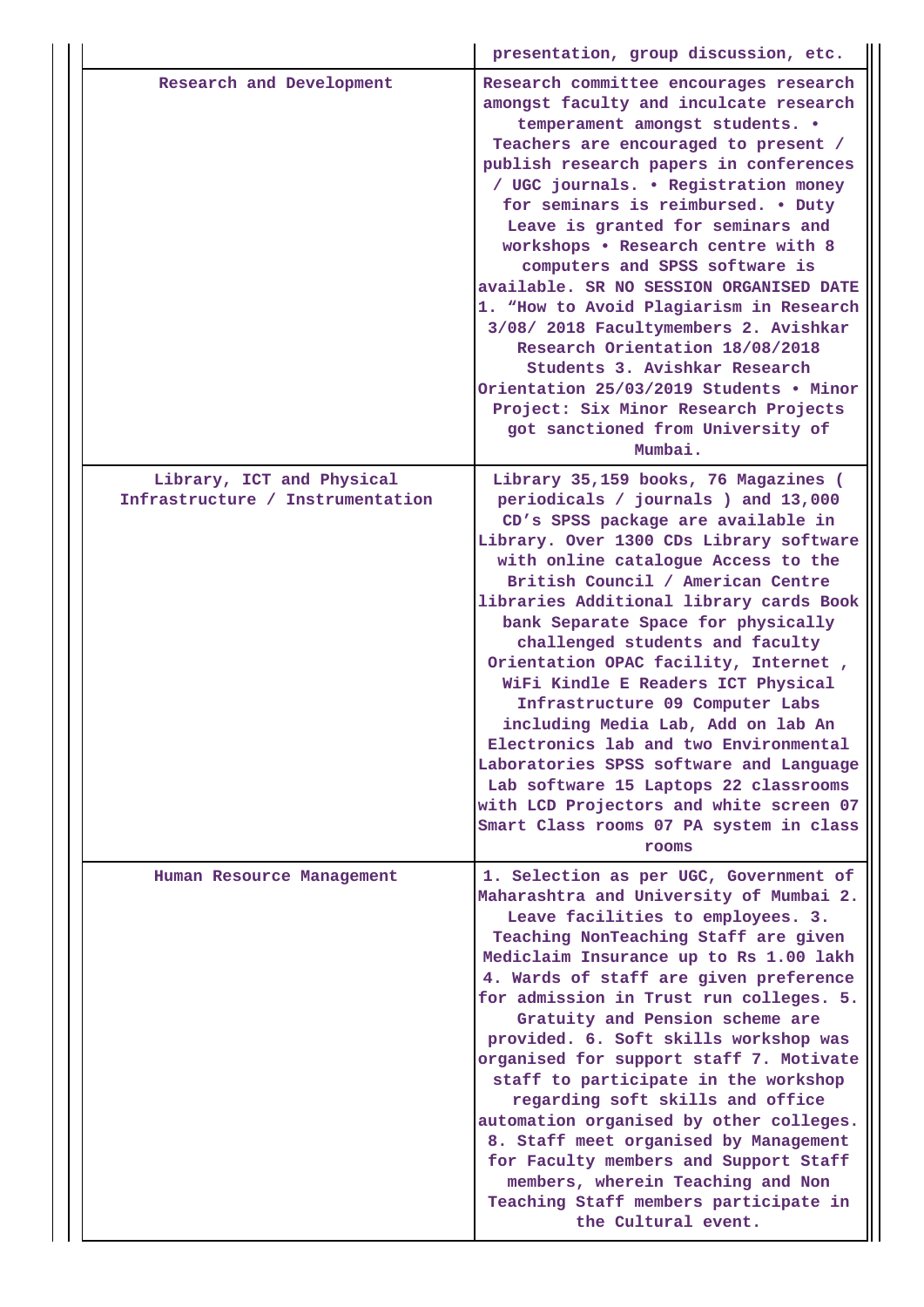| Industry Interaction / Collaboration | Field Visits Inviting business<br>personalities for Departmental<br>festivals. Collaboration for placement.<br>Internship Tie up with industries for<br>conducting add on courses Guest lecture<br>series by Alumni Organising Guest |
|--------------------------------------|--------------------------------------------------------------------------------------------------------------------------------------------------------------------------------------------------------------------------------------|
|                                      | lectures: Topic Industry Expert Career                                                                                                                                                                                               |
|                                      | opportunities Akshay Dabur, Nomura                                                                                                                                                                                                   |
|                                      | ltd., Akash Nimje, Pricebook LTD, Vidhi                                                                                                                                                                                              |
|                                      | Dave, CRISIL 1td. Cloud Computing,                                                                                                                                                                                                   |
|                                      | Cyber Security and Business                                                                                                                                                                                                          |
|                                      | Intelligence Mr. Sandeshwar                                                                                                                                                                                                          |
|                                      | Sharma, Stack Developer, Omnivek                                                                                                                                                                                                     |
|                                      | Software Solution, Ms. Pooja Borkar                                                                                                                                                                                                  |
|                                      | Trainer, Pixel Project Business ideas                                                                                                                                                                                                |
|                                      | Mr. Prasad Menon, Director, CIBA Soft                                                                                                                                                                                                |
|                                      | skills Ms.Anamika Borah, Maersk                                                                                                                                                                                                      |
|                                      | Technology Brand Building Mr. Akshay                                                                                                                                                                                                 |
|                                      | Ramaseshan, Brand Manager, Reliance Jio                                                                                                                                                                                              |
|                                      | Digital Marketing Mr. Hitesh Bhatia,                                                                                                                                                                                                 |
|                                      | Marketing Manager, InvoiceMart                                                                                                                                                                                                       |

|                               | 6.2.2 - Implementation of e-governance in areas of operations:                                                                                                                                                                                                                                                                                                                                           |  |  |  |  |  |
|-------------------------------|----------------------------------------------------------------------------------------------------------------------------------------------------------------------------------------------------------------------------------------------------------------------------------------------------------------------------------------------------------------------------------------------------------|--|--|--|--|--|
| E-governace area              | Details                                                                                                                                                                                                                                                                                                                                                                                                  |  |  |  |  |  |
| Planning and Development      | 1. The College has a Biometric system<br>where teaching and nonteaching staff<br>have to punch in and out while entering<br>and leaving the Campus. This ensures<br>discipline, scheduling and time<br>management for various activities. 2.<br>Online admission process is implemented<br>and monitored through ERP software<br>Digital Edu.                                                            |  |  |  |  |  |
| Administration                | 1. The College have a Comprehensive MIS<br>System by Digital Edu for Admission and<br>Attendance of students, 2. Staff<br>attendance is marked through Biometric<br>and Manual attendance is also<br>maintained. 3. Central HR maintains the<br>salary along with HR details in a ERP<br>Software and salary slip is generated<br>through this software and send through<br>email to respective account. |  |  |  |  |  |
| Finance and Accounts          | The Finance and Accounts are maintained<br>by Central Accounts department Every<br>year the account is audited by the<br>Auditor appointed by the Management.                                                                                                                                                                                                                                            |  |  |  |  |  |
| Student Admission and Support | Admission of UG PG students are made as<br>per norms of University of Mumbai.                                                                                                                                                                                                                                                                                                                            |  |  |  |  |  |
| Examination                   | As per the requirement of Examination<br>committee, all the necessary<br>equipment's are provided by the college<br>for the smooth conduct of examination<br>and evaluation. Two Units of Photo<br>copiers were purchased for faster                                                                                                                                                                     |  |  |  |  |  |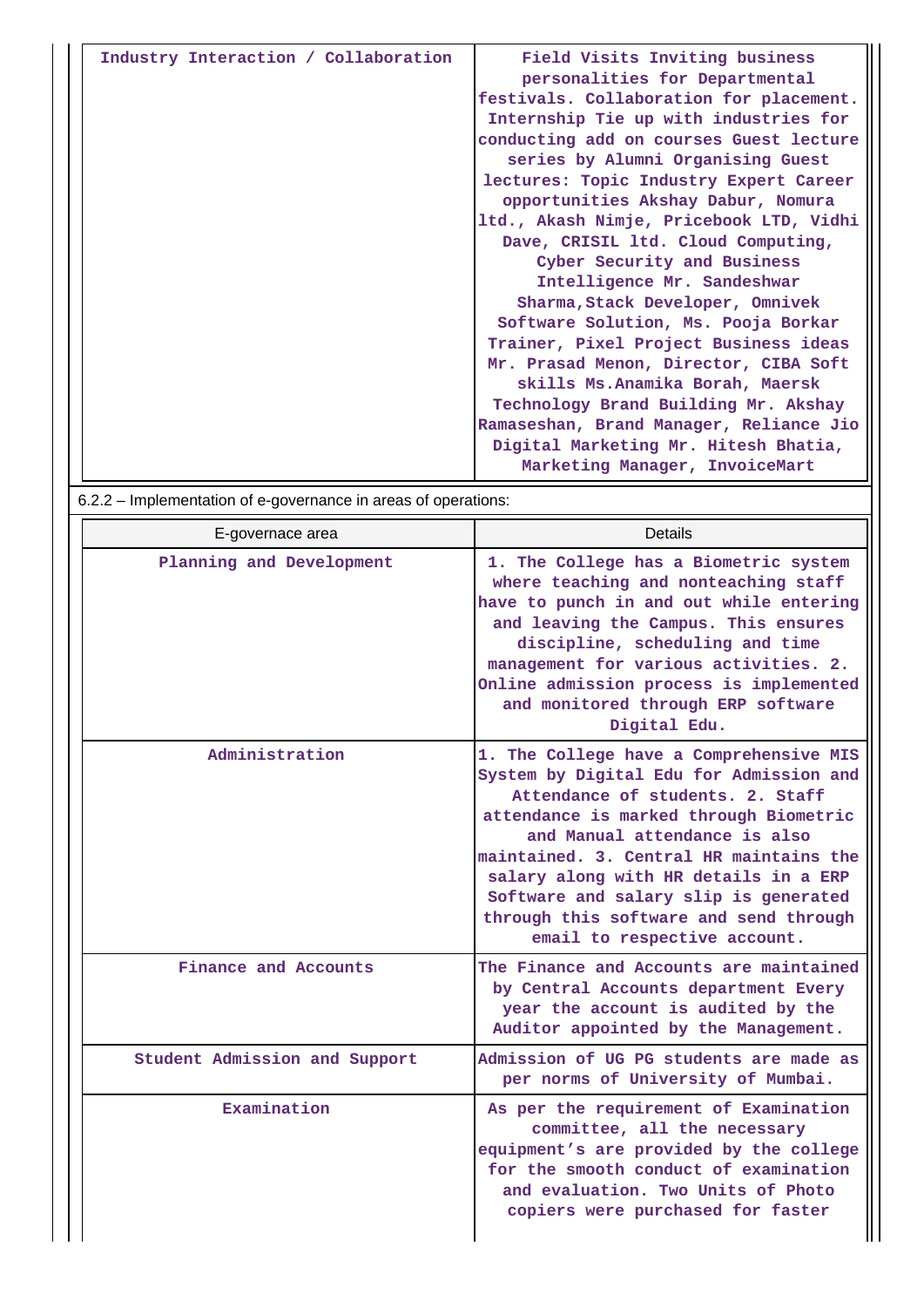# **6.3 – Faculty Empowerment Strategies**

 6.3.1 – Teachers provided with financial support to attend conferences / workshops and towards membership fee of professional bodies during the year

| Year | Name of Teacher                    | Name of conference/<br>workshop attended<br>for which financial<br>support provided                                                                                                      | Name of the<br>professional body for<br>which membership<br>fee is provided | Amount of support |
|------|------------------------------------|------------------------------------------------------------------------------------------------------------------------------------------------------------------------------------------|-----------------------------------------------------------------------------|-------------------|
| 2019 | MS. BHUMIKA<br><b>MORE</b>         | <b>SYLLABUS</b><br><b>REVISION OF</b><br>TYBCOM BI AF                                                                                                                                    | <b>NA</b>                                                                   | 500               |
| 2019 | MS. BABITA<br><b>KAKKAR</b>        | <b>SYLLABUS</b><br><b>REVISION OF</b><br>TYBFM SEMV VI<br><b>INVESTMENT</b><br><b>MANAGEMENT</b>                                                                                         | <b>NA</b>                                                                   | 300               |
| 2019 | DR. PRIYANKA<br><b>MOHAN</b>       | <b>SYLLABUS</b><br><b>REVISION OF</b><br>TYBCOM AF                                                                                                                                       | <b>NA</b>                                                                   | 550               |
| 2019 | DR. NEERA KUMAR                    | <b>SYLLABUS</b><br><b>REVISION OF</b><br>TYBCOM SEM V VI<br><b>BUSINESS</b><br><b>ECONOMICS</b>                                                                                          | <b>NA</b>                                                                   | 500               |
| 2019 | MS. ALPANA<br><b>PANDEY</b>        | TYBSC CS SEMVI)<br><b>REVISED</b><br><b>SYLLABUS</b>                                                                                                                                     | <b>NA</b>                                                                   | 400               |
| 2019 | MS. RAJESHRI<br><b>SHINKAR</b>     | TYBSC CS SEMVI)<br><b>REVISED</b><br><b>SYLLABUS</b>                                                                                                                                     | <b>NA</b>                                                                   | 400               |
| 2019 | MS. VASANTI R                      | <b>SYLLABUS</b><br><b>REVISION OF</b><br>TYBCOM SEM V VI<br><b>ACCOUNTANCY</b>                                                                                                           | <b>NA</b>                                                                   | 500               |
| 2019 | <b>MS. SUGHANDHA</b><br><b>JHA</b> | <b>SYLLABUS</b><br><b>REVISION OF</b><br>TYBCOM SEM V VI                                                                                                                                 | NA                                                                          | 550               |
| 2019 | <b>MS. NUTAN PARAB</b>             | <b>SYLLABUS</b><br><b>REVISION OF</b><br>TYBSC IT<br><b>ADVANCED WEB</b><br>PROGRAMMING                                                                                                  | <b>NA</b>                                                                   | 600               |
| 2019 | DR. VINIT JOSHI                    | A STUDY ON<br><b>RELATIONSHIP</b><br><b>ANALYSIS OF</b><br><b>FINANCIAL</b><br>LITERACY AMONG<br>STUDENTS IN<br>PANVEL WITH<br><b>STREAM OF</b><br><b>EDUCATION</b><br><b>GENDER AND</b> | <b>NA</b>                                                                   | 1500              |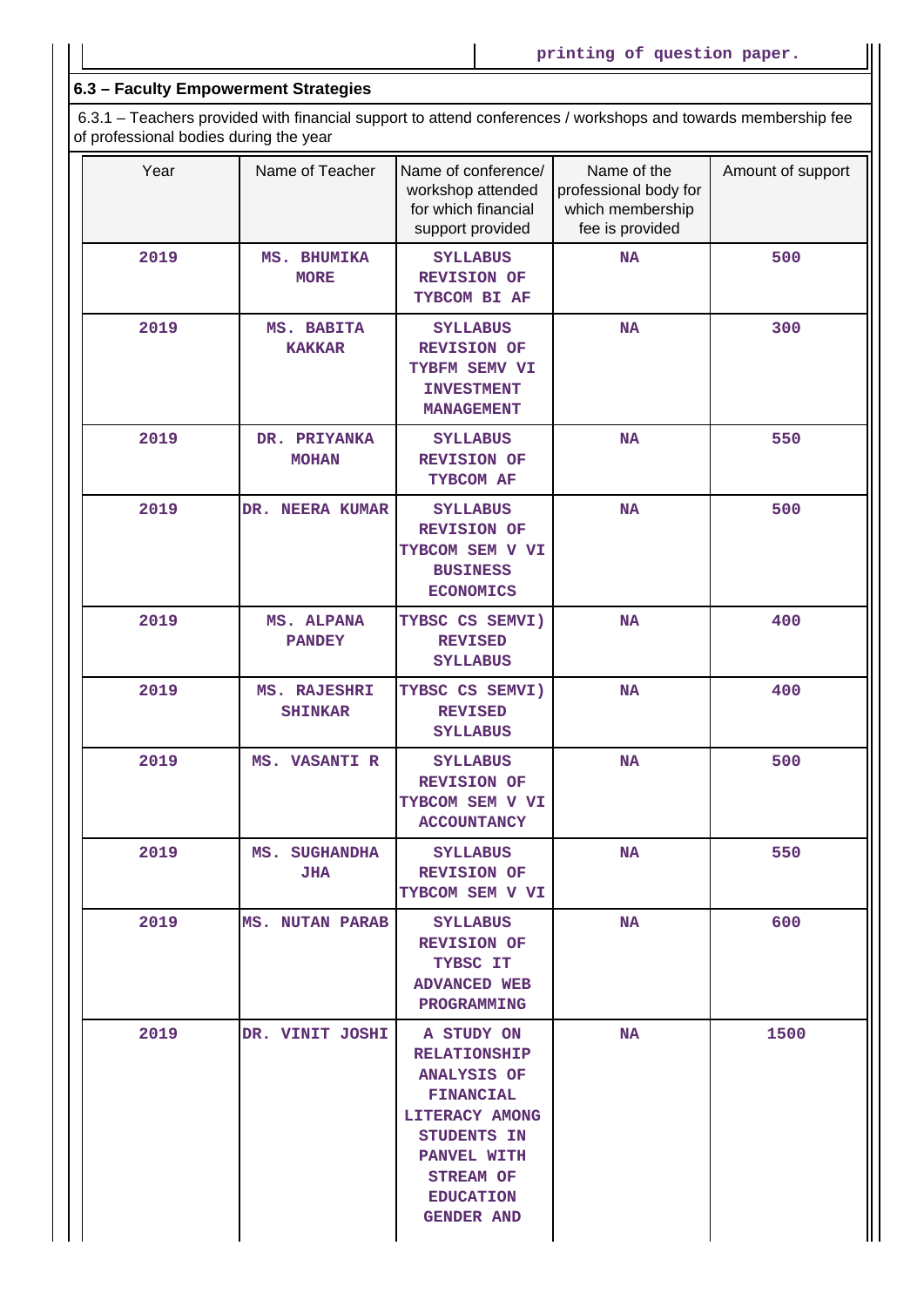|      |                                               | <b>FAMILY INCOME</b><br>(INTERNATIONAL<br><b>CONFERENCE)</b>                                                       |           |      |
|------|-----------------------------------------------|--------------------------------------------------------------------------------------------------------------------|-----------|------|
| 2019 | MS. MEGHNA<br><b>BHATIA</b>                   | <b>ELEARNING</b><br><b>PLATFORMS</b><br><b>SECURITY ISSUES</b><br><b>AND</b><br>VULNERABILITY<br><b>ANALYSIS</b>   | <b>NA</b> | 3000 |
| 2019 | <b>MS. RAJALAKSHMI</b><br>A                   | <b>WORKSHOP ON</b><br><b>SPSS</b>                                                                                  | <b>NA</b> | 200  |
| 2019 | MS. FATIMA<br><b>KOTHARI</b>                  | TYBSC CS SEMVI)<br><b>REVISED</b><br><b>SYLLABUS</b>                                                               | <b>NA</b> | 500  |
| 2019 | DR. SUREKHA<br><b>KOHALE</b>                  | <b>WORKSHOP ON</b><br><b>B.SC CS</b>                                                                               | <b>NA</b> | 500  |
| 2019 | MS. ANU THOMAS                                | <b>SYLLABUS</b><br><b>REVISION OF</b><br>TYBSC IT SEMVI                                                            | <b>NA</b> | 600  |
| 2019 | MS. PRIYANKA<br><b>DUKHANDE</b>               | <b>SYLLABUS</b><br><b>REVISION OF</b><br>TYBFM SEMVI                                                               | <b>NA</b> | 500  |
| 2019 | MS. MEGHNA<br><b>BHATIA</b>                   | <b>SYLLABUS</b><br><b>REVISION OF</b><br>TYBSC IT SEMVI                                                            | <b>NA</b> | 600  |
| 2019 | MS. MINAL<br><b>SARODE</b>                    | <b>SYLLABUS</b><br><b>REVISION OF</b><br>TYBSC IT SEMVI<br><b>BUSINESS</b><br><b>INTELLIGENCE</b><br><b>COURSE</b> | <b>NA</b> | 600  |
| 2019 | MS. KETKI<br><b>KULKARNI</b>                  | <b>SYLLABUS</b><br><b>REVISION OF</b><br>TYBSC IT SEMVI<br><b>ADVANCE MOBILE</b><br>PROGRAMMING                    | <b>NA</b> | 1200 |
| 2019 | DR. SWATI<br><b>VITKAR</b>                    | <b>GEOINFORMATICS</b><br><b>AND RELATED</b><br><b>OPEN SOURCE</b><br><b>TECHNOLOGY</b>                             | <b>NA</b> | 1000 |
| 2019 | MR.<br><b>MURLIKRISHNAN</b><br><b>NAMBIAR</b> | <b>ENVIRONMENT</b><br><b>FRIENDLY OFFICE</b><br><b>ADMINISTRATION</b>                                              | <b>NA</b> | 300  |
| 2019 | MS. VELAMMAL<br><b>RAJGOPAL</b>               | <b>ENVIRONMENT</b><br><b>FRIENDLY OFFICE</b><br><b>ADMINISTRATION</b>                                              | <b>NA</b> | 300  |
| 2019 | MS. TRUPTI<br><b>DHANAWADE</b>                | <b>ENVIRONMENT</b><br>FRIENDLY OFFICE<br><b>ADMINISTRATION</b>                                                     | <b>NA</b> | 300  |
| 2019 | MS. BHUMIKA<br><b>MORE</b>                    | <b>MEASURES FOR</b><br><b>QUALITY</b><br><b>ENRICHMENT AND</b>                                                     | <b>NA</b> | 200  |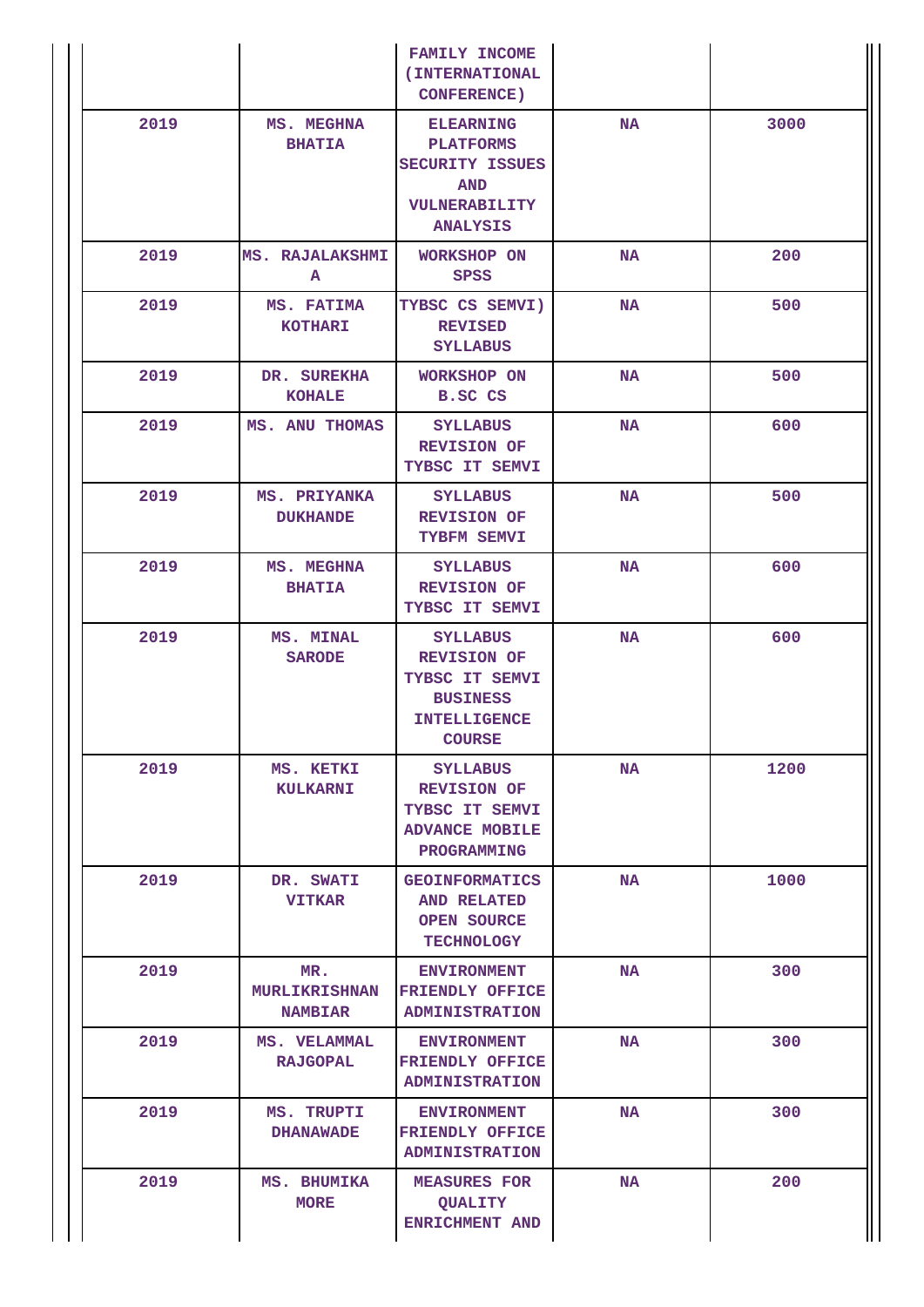|      |                                                            | SUSTENANCE IN<br><b>HIGHER</b><br><b>EDUCATION</b><br><b>INSTITUTIONS</b>                                           |           |      |
|------|------------------------------------------------------------|---------------------------------------------------------------------------------------------------------------------|-----------|------|
| 2019 | DR. MILIND<br>VAIDYA, MR. R.<br>PERUMAL DR.<br>VINIT JOSHI | <b>AUTONOMOUS</b><br><b>COLLEGES WITH A</b><br><b>GRADE UGC</b><br><b>WESTERN</b><br>REGIONAL OFFICE<br>(CWRO) PUNE | NA        | 2500 |
| 2019 | MS. SUGHANDHA<br><b>JHA</b>                                | WORKSHOP ON<br><b>RESEARCH</b>                                                                                      | <b>NA</b> | 500  |
| 2019 | MR. GIRISH<br><b>KARNAD</b>                                | <b>WORKSHOP ON</b><br><b>RESEARCH</b>                                                                               | <b>NA</b> | 500  |
| 2019 | DR. JYOTI<br><b>KOLIAR</b>                                 | <b>NATIONAL</b><br><b>CONFERENCE ON</b><br><b>WETLAND AND</b><br><b>CLIMATE CHANGE</b>                              | <b>NA</b> | 800  |
| 2019 | DR. KOEL<br><b>ROYCHOUDHURY</b>                            | <b>IMPRESSION</b><br><b>CONFERENCE</b>                                                                              | <b>NA</b> | 2000 |
| 2019 | MS. FATEMA<br><b>KOTHARI</b>                               | <b>IMPRESSION</b><br><b>CONFERENCE</b>                                                                              | <b>NA</b> | 2000 |
| 2019 | MS. BABITA H.<br><b>KAKKAR</b>                             | <b>IMPRESSION</b><br><b>CONFERENCE</b>                                                                              | <b>NA</b> | 2000 |
| 2019 | MS. ALPANA<br><b>PANDEY</b>                                | <b>IMPRESSION</b><br><b>CONFERENCE</b>                                                                              | <b>NA</b> | 2000 |
| 2019 | MS. TRUPTI WANI                                            | <b>IMPRESSION</b><br><b>CONFERENCE</b>                                                                              | <b>NA</b> | 2000 |
| 2019 | MS. CHAITANYA<br><b>SONGIRKAR</b>                          | <b>IMPRESSION</b><br><b>CONFERENCE</b>                                                                              | NA        | 2000 |
| 2019 | MS. ANAMIKA<br><b>BENIWAL.</b>                             | <b>IMPRESSION</b><br><b>CONFERENCE</b>                                                                              | NA        | 2000 |
| 2019 | MS. KIRTANI<br><b>GIRISH MOHANDAS</b>                      | <b>IMPRESSION</b><br><b>CONFERENCE</b>                                                                              | <b>NA</b> | 2000 |
| 2019 | MS. NISHA<br><b>TELANG</b>                                 | <b>IMPRESSION</b><br><b>CONFERENCE</b>                                                                              | <b>NA</b> | 2000 |
| 2019 | MS. BHUMIKA<br><b>MORE</b>                                 | <b>IMPRESSION</b><br><b>CONFERENCE</b>                                                                              | NA        | 2000 |
| 2019 | MS. RAJESHRI P.<br><b>SHINKAR</b>                          | <b>IMPRESSION</b><br><b>CONFERENCE</b>                                                                              | <b>NA</b> | 2000 |
| 2019 | MS. ANU<br><b>T.THOMAS,</b>                                | <b>IMPRESSION</b><br><b>CONFERENCE</b>                                                                              | <b>NA</b> | 2000 |
| 2019 | DR. VINIT JOSHI                                            | <b>IMPRESSION</b><br><b>CONFERENCE</b>                                                                              | NA        | 2000 |
| 2019 | MS. PRIYANKA<br><b>VILAS DUKHANDE</b>                      | <b>IMPRESSION</b><br><b>CONFERENCE</b>                                                                              | NA        | 2000 |
| 2019 | DR.NEERA KUMAR                                             | <b>IMPRESSION</b><br><b>CONFERENCE</b>                                                                              | <b>NA</b> | 2000 |
| 2019 | MS. SNEHA                                                  | <b>IMPRESSION</b>                                                                                                   | NA        | 2000 |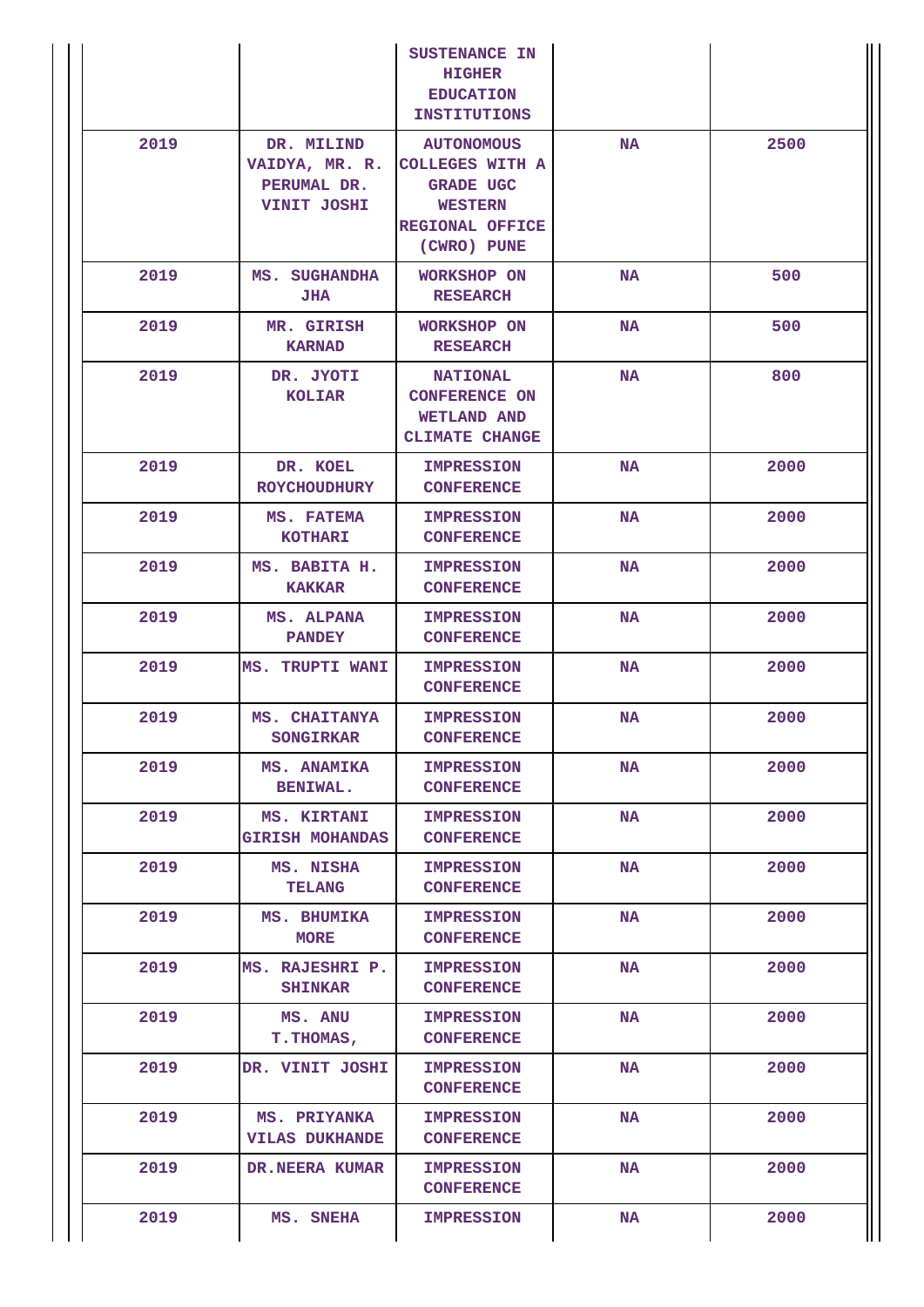|      | <b>WARRIER</b>                                | <b>CONFERENCE</b>                      |           |      |
|------|-----------------------------------------------|----------------------------------------|-----------|------|
| 2019 | MS. ANANYA GON                                | <b>IMPRESSION</b><br><b>CONFERENCE</b> | <b>NA</b> | 2000 |
| 2019 | <b>MS. RAJALAKSHMI</b><br><b>ANANTHARAMAN</b> | <b>EMISHA</b><br><b>CONFERENCE</b>     | <b>NA</b> | 2000 |
| 2019 | MS. TRUPTI WANI                               | <b>EMISHA</b><br><b>CONFERENCE</b>     | <b>NA</b> | 2000 |
| 2019 | MS. NUTAN<br><b>SAWANT</b>                    | <b>EMISHA</b><br><b>CONFERENCE</b>     | <b>NA</b> | 2000 |
| 2019 | MS. MEGHNA<br><b>BHATIA</b>                   | <b>EMISHA</b><br><b>CONFERENCE</b>     | <b>NA</b> | 2000 |
| 2019 | MS. FATIMA<br><b>KOTHARI</b>                  | <b>EMISHA</b><br><b>CONFERENCE</b>     | <b>NA</b> | 2000 |
| 2019 | DR. SWATI<br><b>VITKAR</b>                    | <b>EMISHA</b><br><b>CONFERENCE</b>     | <b>NA</b> | 2000 |
| 2019 | DR. SUREKHA<br><b>KOHALE</b>                  | <b>EMISHA</b><br><b>CONFERENCE</b>     | <b>NA</b> | 2000 |
| 2019 | MS. MINAL<br><b>SARODE</b>                    | <b>EMISHA</b><br><b>CONFERENCE</b>     | <b>NA</b> | 2000 |
| 2019 | MS. ANU THOMAS                                | <b>EMISHA</b><br><b>CONFERENCE</b>     | <b>NA</b> | 2000 |
|      |                                               | View File                              |           |      |

 6.3.2 – Number of professional development / administrative training programmes organized by the College for teaching and non teaching staff during the year

| Year | Title of the<br>professional<br>development<br>programme<br>organised for<br>teaching staff       | Title of the<br>administrative<br>training<br>programme<br>organised for<br>non-teaching<br>staff | From date  | To Date    | Number of<br>participants<br>(Teaching<br>staff) | Number of<br>participants<br>(non-teaching<br>staff) |
|------|---------------------------------------------------------------------------------------------------|---------------------------------------------------------------------------------------------------|------------|------------|--------------------------------------------------|------------------------------------------------------|
| 2018 | A Syllabus<br>Revision<br>Workshop<br>(TYBCom)<br>for<br>Indirect<br><b>Tax</b><br>Semester<br>VI | <b>NA</b>                                                                                         | 27/10/2018 | 02/04/2019 | 32                                               | $\mathbf 0$                                          |
| 2019 | Econtent d<br>evelopment<br>for<br>effective<br>teaching                                          | <b>NA</b>                                                                                         | 02/04/2019 | 02/04/2019 | 28                                               | $\Omega$                                             |
| 2019 | Soft<br>skills and<br>kinesis                                                                     | <b>NA</b>                                                                                         | 16/02/2019 | 16/02/2019 | 16                                               | $\mathbf 0$                                          |
| 2018 | How to<br>Avoid                                                                                   | <b>NA</b>                                                                                         | 03/08/2018 | 03/08/2018 | 22                                               | $\mathbf 0$                                          |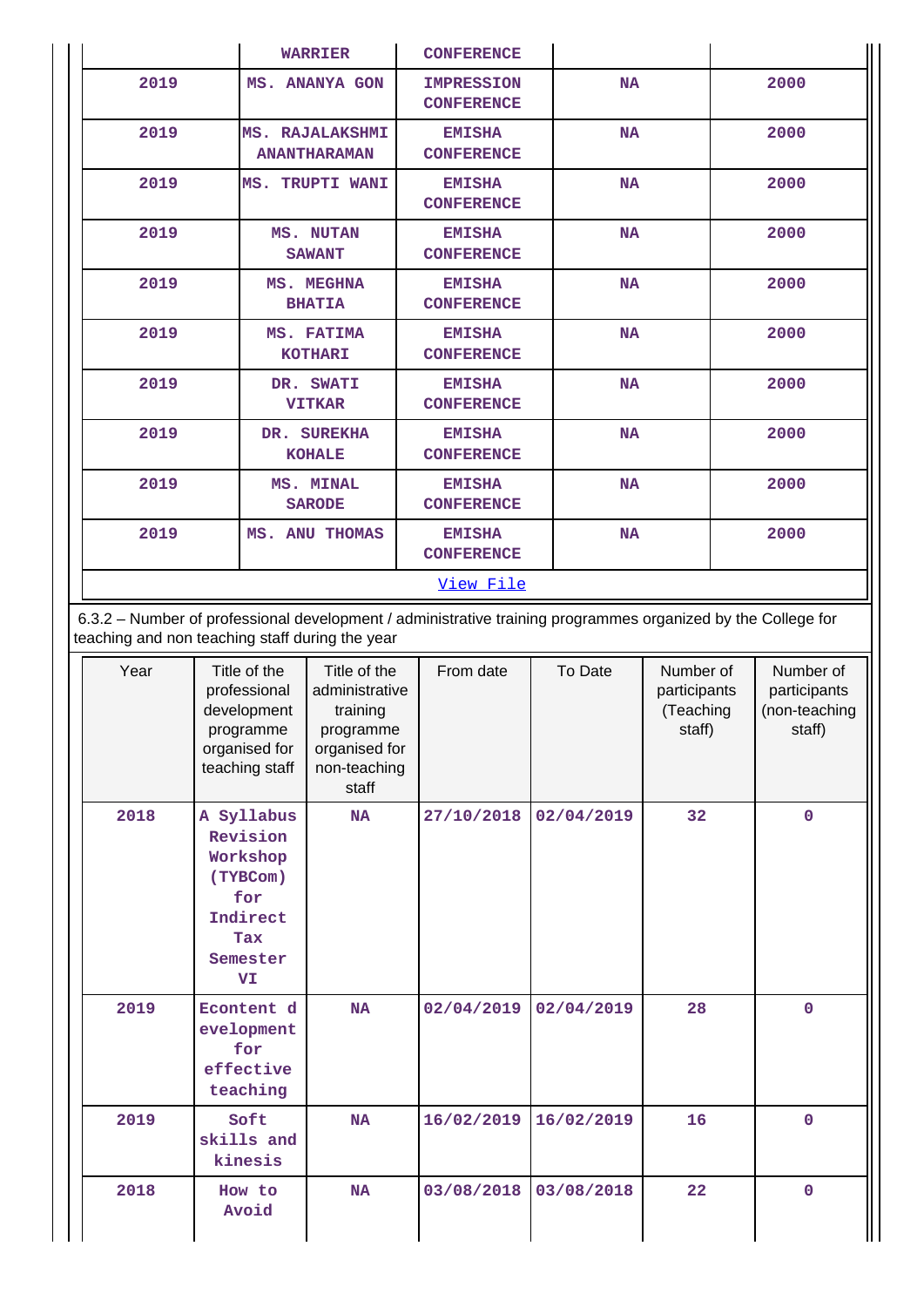|                                                          | Plagiarism<br>in<br>Research                                                                                                                                   |                                                                   |                                                                                                                                                                                            |            |             |                |
|----------------------------------------------------------|----------------------------------------------------------------------------------------------------------------------------------------------------------------|-------------------------------------------------------------------|--------------------------------------------------------------------------------------------------------------------------------------------------------------------------------------------|------------|-------------|----------------|
| 2018                                                     | Mentoring<br>Counsellin<br>$g$ IBS $-$<br><b>ICFAI</b><br><b>Business</b><br>school                                                                            | <b>NA</b>                                                         | 11/08/2018                                                                                                                                                                                 | 11/08/2018 | 50          | $\mathbf 0$    |
| 2019                                                     | <b>NA</b>                                                                                                                                                      | Spandan<br>Office<br>Automation<br>Joyful Pro<br>fessionali<br>sm | 13/02/2019                                                                                                                                                                                 | 13/02/2019 | $\mathbf 0$ | 28             |
| 2018                                                     | <b>SYLLABUS</b><br><b>REVISION</b><br><b>WORKSHOP</b><br>for<br>Subjects<br>(CMA,<br>Computer<br>Systems Ap<br>plications<br>, MHRM,<br>Export Mar<br>keting). | <b>NA</b>                                                         | 19/07/2018<br>View File                                                                                                                                                                    | 19/07/2018 | 30          | $\mathbf 0$    |
|                                                          |                                                                                                                                                                |                                                                   | 6.3.3 - No. of teachers attending professional development programmes, viz., Orientation Programme, Refresher<br>Course, Short Term Course, Faculty Development Programmes during the year |            |             |                |
| Title of the<br>professional<br>development<br>programme |                                                                                                                                                                | Number of teachers<br>who attended                                | From Date                                                                                                                                                                                  | To date    |             | Duration       |
| Orientation                                              |                                                                                                                                                                | $\mathbf{1}$                                                      | 01/02/2019                                                                                                                                                                                 | 28/02/2019 |             | 24             |
| Short term<br>courses                                    |                                                                                                                                                                | $\mathbf{1}$                                                      | 11/03/2019                                                                                                                                                                                 | 16/03/2019 |             | 6              |
| Faculty<br>Development<br>Programmes                     |                                                                                                                                                                | $\mathbf{1}$                                                      | 08/12/2018                                                                                                                                                                                 | 17/12/2018 |             | 8              |
|                                                          |                                                                                                                                                                |                                                                   |                                                                                                                                                                                            |            |             |                |
| Faculty<br>Development<br>Programmes                     |                                                                                                                                                                | $\mathbf{1}$                                                      | 10/01/2019                                                                                                                                                                                 | 12/01/2019 |             | $\overline{3}$ |
| Faculty<br>Development<br>Programmes                     |                                                                                                                                                                | $\mathbf{1}$                                                      | 25/03/2019                                                                                                                                                                                 | 31/03/2019 |             | 7              |
| Orientation                                              |                                                                                                                                                                | $\mathbf{1}$                                                      | 18/02/2019                                                                                                                                                                                 | 16/03/2019 |             | 24             |
| Refresher                                                |                                                                                                                                                                | 1                                                                 | 05/03/2019                                                                                                                                                                                 | 26/03/2019 |             | 18             |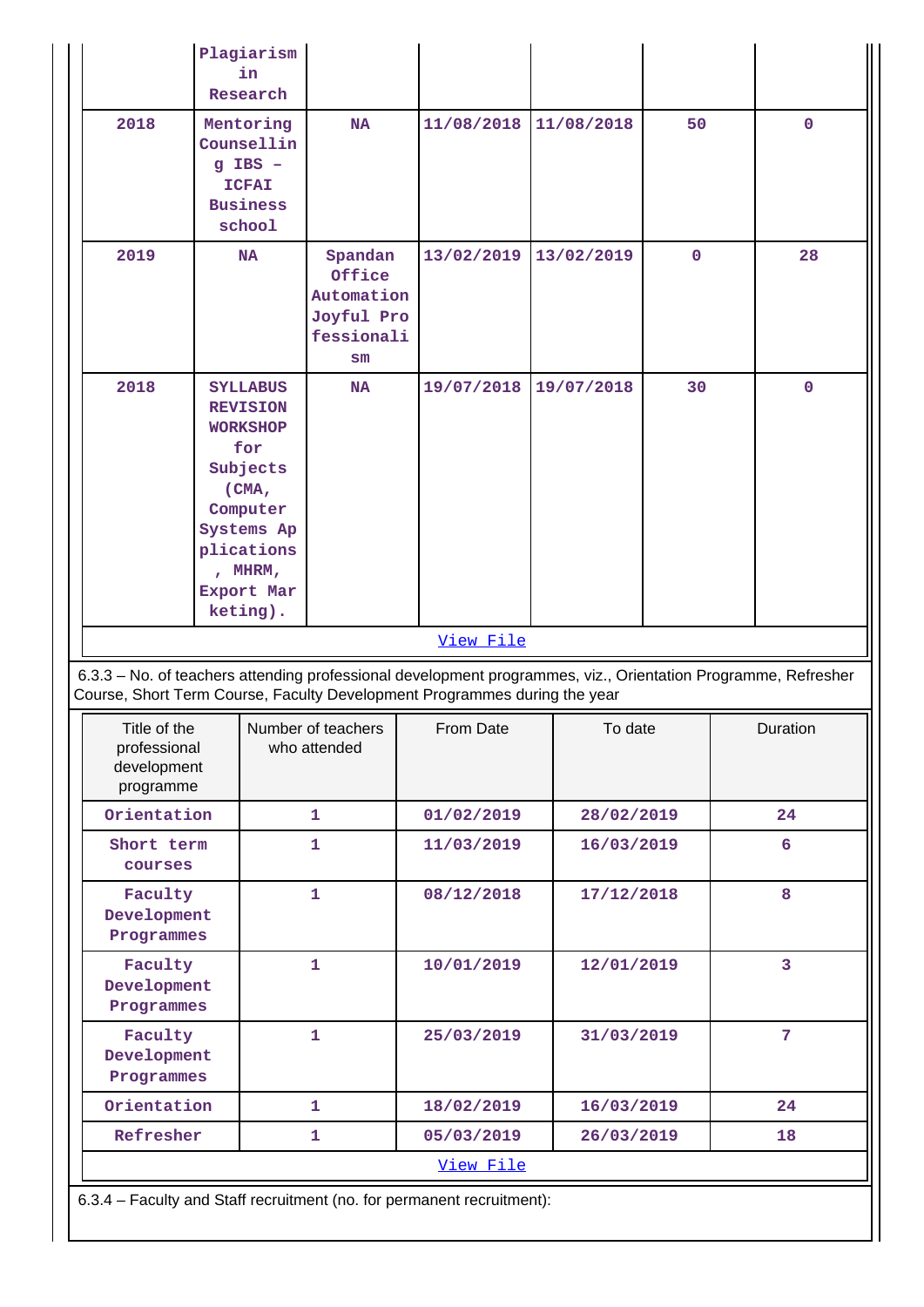|           | Teaching  | Non-teaching |           |  |
|-----------|-----------|--------------|-----------|--|
| Permanent | Full Time | Permanent    | Full Time |  |
| 36        | 36        | 25           |           |  |

6.3.5 – Welfare schemes for

| Teaching                                                                                                                                                                                                                                                                                                                                                                                                                                                   | Non-teaching                                                                                                                                                                                                                                                                                                                                                                                                                                    | <b>Students</b>                                                                                                                                                                                                                                                                                                                                                                                                                                                                            |
|------------------------------------------------------------------------------------------------------------------------------------------------------------------------------------------------------------------------------------------------------------------------------------------------------------------------------------------------------------------------------------------------------------------------------------------------------------|-------------------------------------------------------------------------------------------------------------------------------------------------------------------------------------------------------------------------------------------------------------------------------------------------------------------------------------------------------------------------------------------------------------------------------------------------|--------------------------------------------------------------------------------------------------------------------------------------------------------------------------------------------------------------------------------------------------------------------------------------------------------------------------------------------------------------------------------------------------------------------------------------------------------------------------------------------|
| Provident Fund from the<br>time of appointment<br>Gratuity on retirement<br>Medical Insurance<br>reimbursement for self<br>and family Registration<br>Fees for paper<br>presentations<br>Felicitation of teachers<br>on completion of 25 years<br>of service and completing<br>PhD, in the Annual Day<br>organized by the<br>Management. Admission to<br>wards of teaching staff<br>in any of the sister<br>institutions based on<br>merit. Cash reward on | Provident fund at the<br>time of retirement<br>Medical insurance<br>reimbursement for self<br>and family Sponsoring<br>participation in sports<br>and other activities<br>Felicitation of<br>nonteaching staff on<br>completion of 25 years of<br>service Admission to<br>wards of non teaching<br>staff in any of the<br>sister institutions Cash<br>reward on completion of<br>higher education. Free<br>tea provided to<br>nonteaching staff | Endowment Prizes for<br>meritorious students<br>Instalment facility for<br>the payment of fees SIES<br>Education Assistance<br>Trust(SEAT) scholarship<br>for deserving and needy<br>students Sponsoring fees<br>for needy students by the<br>SIES Nerul Alumni Trust<br>Free internet facilities<br>and WiFi facilities by<br>SIES and Jio Company Free<br>personal counselling<br>service Sponsoring a<br>child education by high<br>income parents of present<br>students. Appreciation |
| completion of higher<br>education, Reimbursement                                                                                                                                                                                                                                                                                                                                                                                                           |                                                                                                                                                                                                                                                                                                                                                                                                                                                 | certificates to students<br>for their outstanding                                                                                                                                                                                                                                                                                                                                                                                                                                          |
| of registration fees for<br>Paper Presentation Free                                                                                                                                                                                                                                                                                                                                                                                                        |                                                                                                                                                                                                                                                                                                                                                                                                                                                 | contribution in<br>academics, extra<br>curricular co-curricular                                                                                                                                                                                                                                                                                                                                                                                                                            |
| tea provided to teachers                                                                                                                                                                                                                                                                                                                                                                                                                                   |                                                                                                                                                                                                                                                                                                                                                                                                                                                 | activities and for<br>community services                                                                                                                                                                                                                                                                                                                                                                                                                                                   |

## **6.4 – Financial Management and Resource Mobilization**

6.4.1 – Institution conducts internal and external financial audits regularly (with in 100 words each)

 **Our Institution has a mechanism for regular internal and external audit. The internal audit is conducted by the Accounts department in the month of September after the admission process is over with respect to the total number of admission against the income through fees. The final audit is done at the end of the financial year in March. The audited statement is then sent for final verification to external auditor – V Sankar Aiyar Co. The Budget is framed after considering the income and expenditure statement of the previous year.**

 6.4.2 – Funds / Grants received from management, non-government bodies, individuals, philanthropies during the year(not covered in Criterion III)

| Name of the non government<br>funding agencies /individuals | Funds/ Grnats received in Rs. | Purpose                             |  |  |  |
|-------------------------------------------------------------|-------------------------------|-------------------------------------|--|--|--|
| Individuals and corporate<br>bodies                         | 3627350                       | Academic and Cultural<br>activities |  |  |  |
|                                                             | View File                     |                                     |  |  |  |
| 6.4.3 - Total corpus fund generated                         |                               |                                     |  |  |  |
|                                                             |                               |                                     |  |  |  |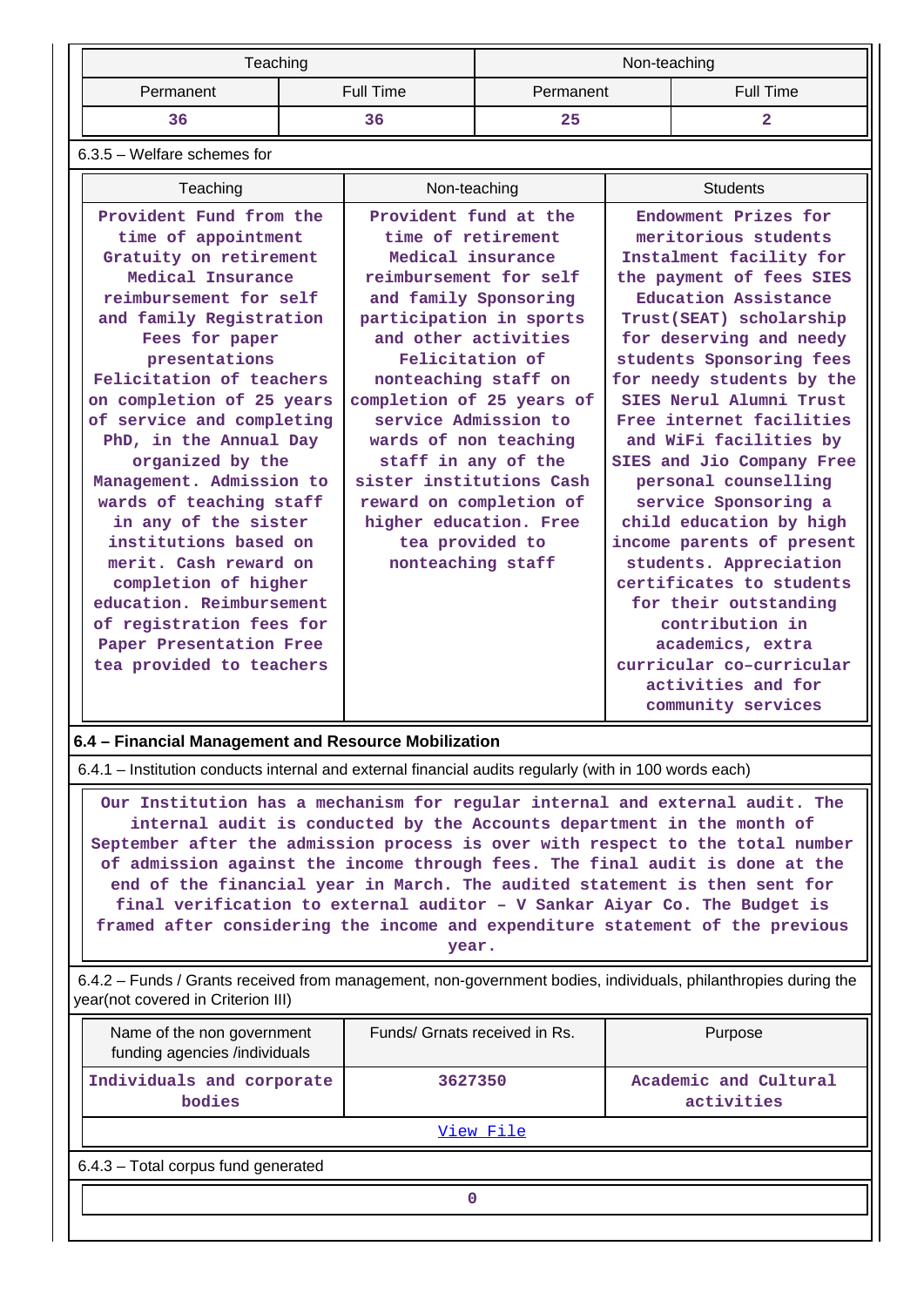### **6.5 – Internal Quality Assurance System**

6.5.1 – Whether Academic and Administrative Audit (AAA) has been done?

| Audit Type     | External         |             | Internal |                      |  |
|----------------|------------------|-------------|----------|----------------------|--|
|                | Yes/No<br>Agency |             | Yes/No   | Authority            |  |
| Academic       | Yes              | <b>LRQA</b> | Yes      | Internal<br>Auditors |  |
| Administrative | Yes              | <b>LRQA</b> | Yes      | Internal<br>Auditors |  |

6.5.2 – Activities and support from the Parent – Teacher Association (at least three)

 **1. The Annual PTA Meet for the academic year 1819 was conducted on 30 March 2019.The chief guest for the occasion was Dr. Harish .K. Shetty. He defined some typical types of Indian parents and advised them to have proper way of bonding with their child through dialogue. He advised parents to create a pleasant environment, create a feeling of closeness and trustworthiness and mould child's social behaviour. This Interactive session was followed by Question and Answer session between parents and teachers. Program ended with cultural performance of student. Such meets helps to increase interaction and bonding between parents, students and teachers. 2. Regular Parents Teachers meeting with defaulter students. 3. Seeking parents feedback for development of college 4. Inviting parents for Orientation, Prize distribution ceremony, Degree Distribution Ceremony and Festivals**

#### 6.5.3 – Development programmes for support staff (at least three)

 **1. 'SPANDAN', a one day workshop was conducted by the nonteaching staff on 13.02.2019. This was conceptualized to give the evervibrant non teaching staff a chance to rejuvenate themselves from the day to day office work. A fun filled day which enhances their skills and teaches them to work as a team. Programs conducted were: 1. Office Automation by Dr. S.V. Viswanathan (SIES Member) 2. Joyful Professionalism by Ms. Pia Mukherjee (Director VESLARC) 2. A half day "Workshop on Digital Transformation – Paperless Office Administration" was conducted by SIES Central Training Department at SIES College of Arts, Science and Commerce–Sion (W) on 19th March 2019 by Ms. Keyaa MukherjeeOffice Superintendent of Maniben Nanavati Womens College. Our staff Registrar, Mr. Muralikrishnan Nambiar, 2 Senior Clerks – Ms. Vellamal Rajagopal and Ms. Trupti Danawade attended the same. 3. SIES Central Training Department conducted a workshop on 'Effective written Communication' on 26.03.2019. Mr. Pramod Pawar, class IV employee attended this workshop.**

#### 6.5.4 – Post Accreditation initiative(s) (mention at least three)

 **Faculty Development Programmes To enhance the quality of pedagogy various workshops and seminars were conducted for the teaching staffmembers. Staffmembers were encouraged to attend programmes organised by Central Training Department, SIES as well as other institutions. The college also organised three conferences to promote research culture amongst teaching staffmembers and students. These conferences exposed them to high standards of Research and they were given a platform to interact with international speakers. Social outreach initiatives –Institutional Social Responsibility committee was formed and conducted events like Each One Teach One wherein they educated under privileged school students situated in backward areas of NaviMumbai, Govandi and Mankhurd.40 volunteers contributed for this noble cause. School wall painting activity was launched on 17 August 2019 with 5 volunteers in Chembur Welfare school. Unnati a short term skill development programme was launched for urban youth (1825) years who had dropped out of formal education.3 training sessions were conducted for them on Personal Branding. Cumulative Learning And Skill**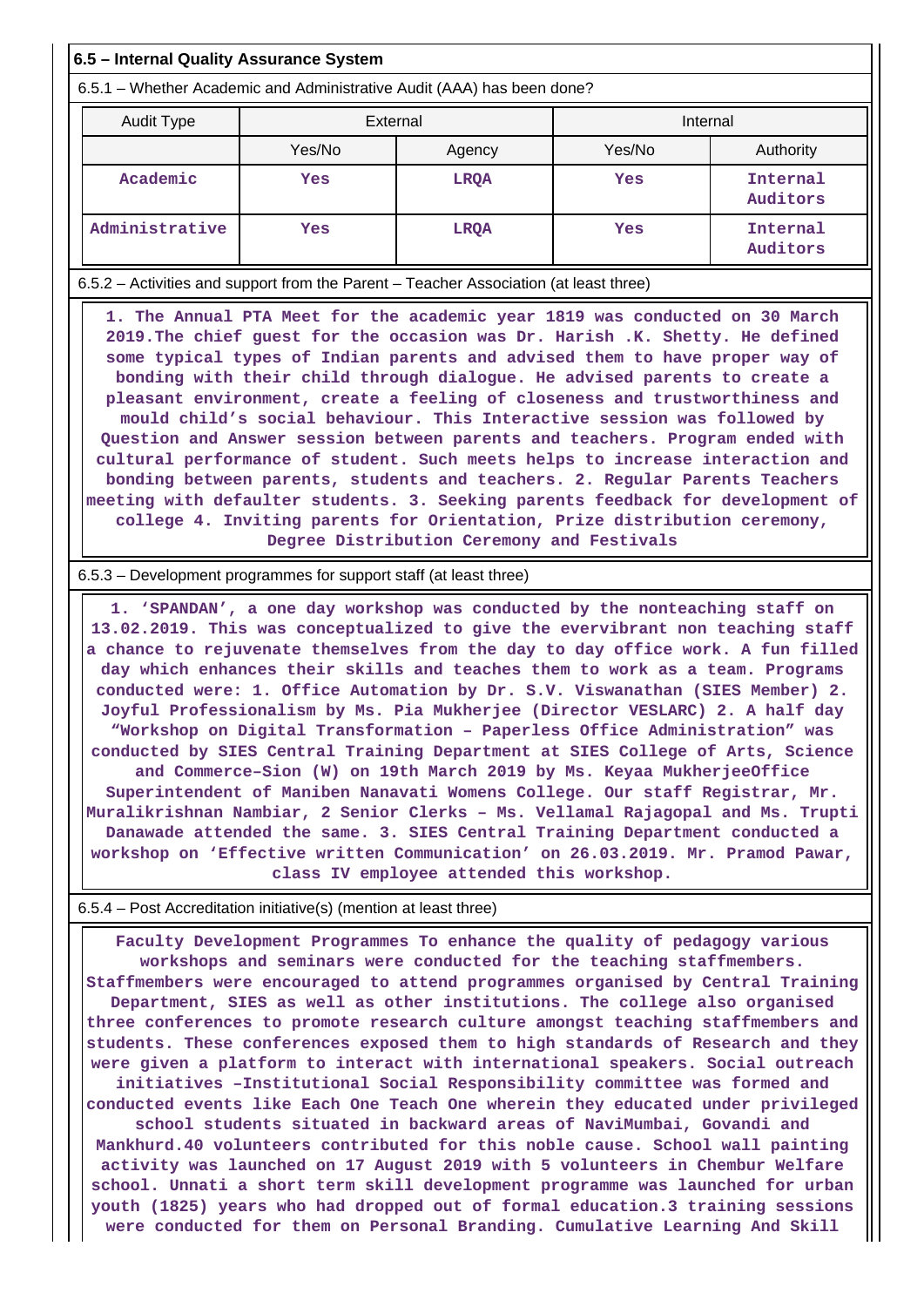**Development Practices To enrich and enhance personality of students, various sessions and competitions were organised for students. Paper presentation competition, Case study presentation competition, poster presentations, debates, seminars, workshops, Career Guidance seminars were organised.**

|  | 6.5.5 - Internal Quality Assurance System Details |  |  |
|--|---------------------------------------------------|--|--|
|  |                                                   |  |  |

| a) Submission of Data for AISHE portal | Yes |
|----------------------------------------|-----|
| b) Participation in NIRF               | No  |
| c)ISO certification                    | Yes |
| d)NBA or any other quality audit       | No  |

6.5.6 – Number of Quality Initiatives undertaken during the year

| Year | Name of quality<br>initiative by IQAC                                                                                                                                                     | Date of<br>conducting IQAC | <b>Duration From</b> | Duration To | Number of<br>participants |
|------|-------------------------------------------------------------------------------------------------------------------------------------------------------------------------------------------|----------------------------|----------------------|-------------|---------------------------|
| 2018 | ISO Audit<br>Internal                                                                                                                                                                     | 25/09/2019                 | 25/09/2018           | 27/09/2018  | 52                        |
| 2018 | Survelliance<br>3 Audit<br><b>External</b>                                                                                                                                                | 22/10/2018                 | 22/10/2018           | 22/10/2018  | 52                        |
| 2019 | ISO Audit<br>Internal                                                                                                                                                                     | 12/02/2019                 | 12/02/2019           | 14/02/2019  | 52                        |
| 2019 | Surveillance<br>4 Audit<br><b>External</b>                                                                                                                                                | 26/03/2019                 | 26/03/2019           | 26/03/2019  | 52                        |
| 2018 | A workshop<br>on Program<br>outcomes,<br>Program<br>specific<br>outcomes and<br>course<br>outcomes<br>pertaining<br>to the New<br><b>NAAC</b><br>Guidelines<br>introduced<br>in July 2017 | 29/08/2018                 | 29/08/2018           | 29/08/2018  | 24                        |
| 2018 | <b>IQAC</b><br>Symposium On<br><b>Best</b><br>Practices                                                                                                                                   | 08/09/2018                 | 08/09/2018           | 08/09/2018  | 10                        |
| 2018 | Internal<br>Academic<br>Audit                                                                                                                                                             | 12/02/2019                 | 12/02/2019           | 14/02/2019  | 52                        |
| 2019 | Workshop on<br>E Content<br>Development<br>for<br><b>Effective</b><br>Teaching                                                                                                            | 02/04/2019                 | 02/04/2019           | 02/04/2019  | 28                        |
| 2018 | Seminar On                                                                                                                                                                                | 10/10/2018                 | 10/10/2019           | 10/10/2019  | 63                        |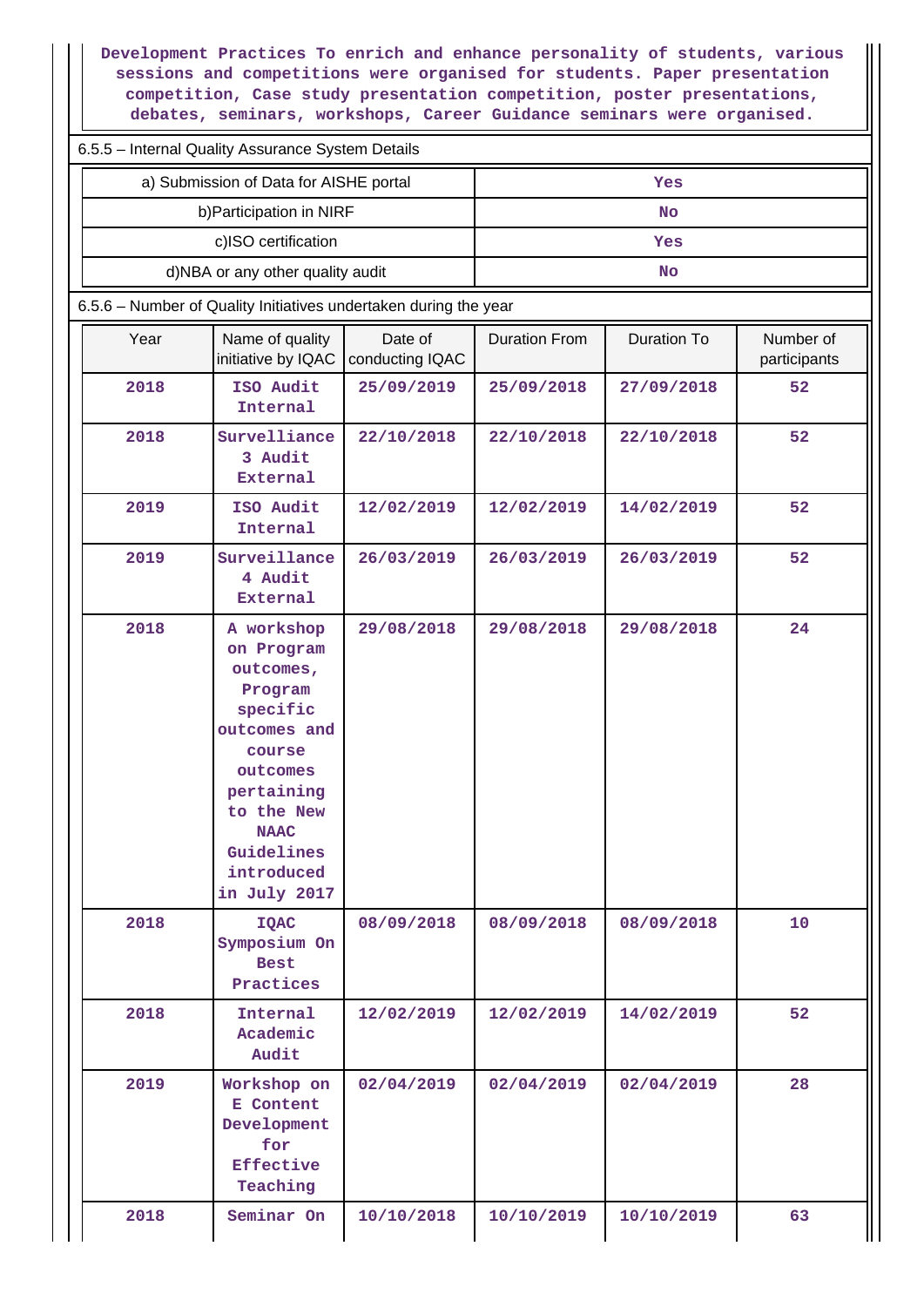|      | Tips For<br>Interview<br>Preparation                                                                                                            |            |            |            |    |
|------|-------------------------------------------------------------------------------------------------------------------------------------------------|------------|------------|------------|----|
| 2019 | Career<br>Guidance<br>Seminar                                                                                                                   | 05/02/2019 | 05/02/2019 | 05/02/2019 | 57 |
| 2018 | <b>SYLLABUS</b><br><b>REVISION</b><br>WORKSHOP for<br>Subjects<br>(CMA,<br>Computer<br>Systems Appl<br>ications,<br>MHRM, Export<br>Marketing). | 16/07/2018 | 16/07/2018 | 16/07/2018 | 30 |
| 2018 | A Syllabus<br>Revision<br>Workshop<br>(TYBCom) for<br>Indirect Tax<br>Semester VI                                                               | 27/10/2018 | 27/10/2018 | 27/10/2018 | 32 |
| 2019 | 13th<br>National<br>Conference<br>on World<br>Wetland Day<br>2019.                                                                              | 02/02/2019 | 02/02/2019 | 02/02/2019 | 56 |
| 2019 | National<br>Conference<br>EMISHA 2019                                                                                                           | 09/03/2019 | 09/03/2019 | 09/03/2019 | 67 |
| 2019 | Internationa<br>1 Conference<br>on Neoteric<br>Trends in<br>Commerce,<br>Management<br>and<br>Extension -<br><b>IMPRESSION</b><br>2019          | 09/02/2019 | 09/02/2019 | 09/02/2019 | 50 |
| 2019 | An<br>Interactive<br>session on<br>An Internati<br>onal<br>Perspectives<br>on Faculty<br>Exchange<br>Program.                                   | 02/03/2019 | 02/03/2019 | 02/03/2019 | 49 |
| 2019 | PNS Worker<br>Training<br>Program                                                                                                               | 11/03/2019 | 11/03/2019 | 22/03/2019 | 12 |
| 2019 | A workshop                                                                                                                                      | 16/03/2019 | 16/03/2019 | 16/03/2019 | 96 |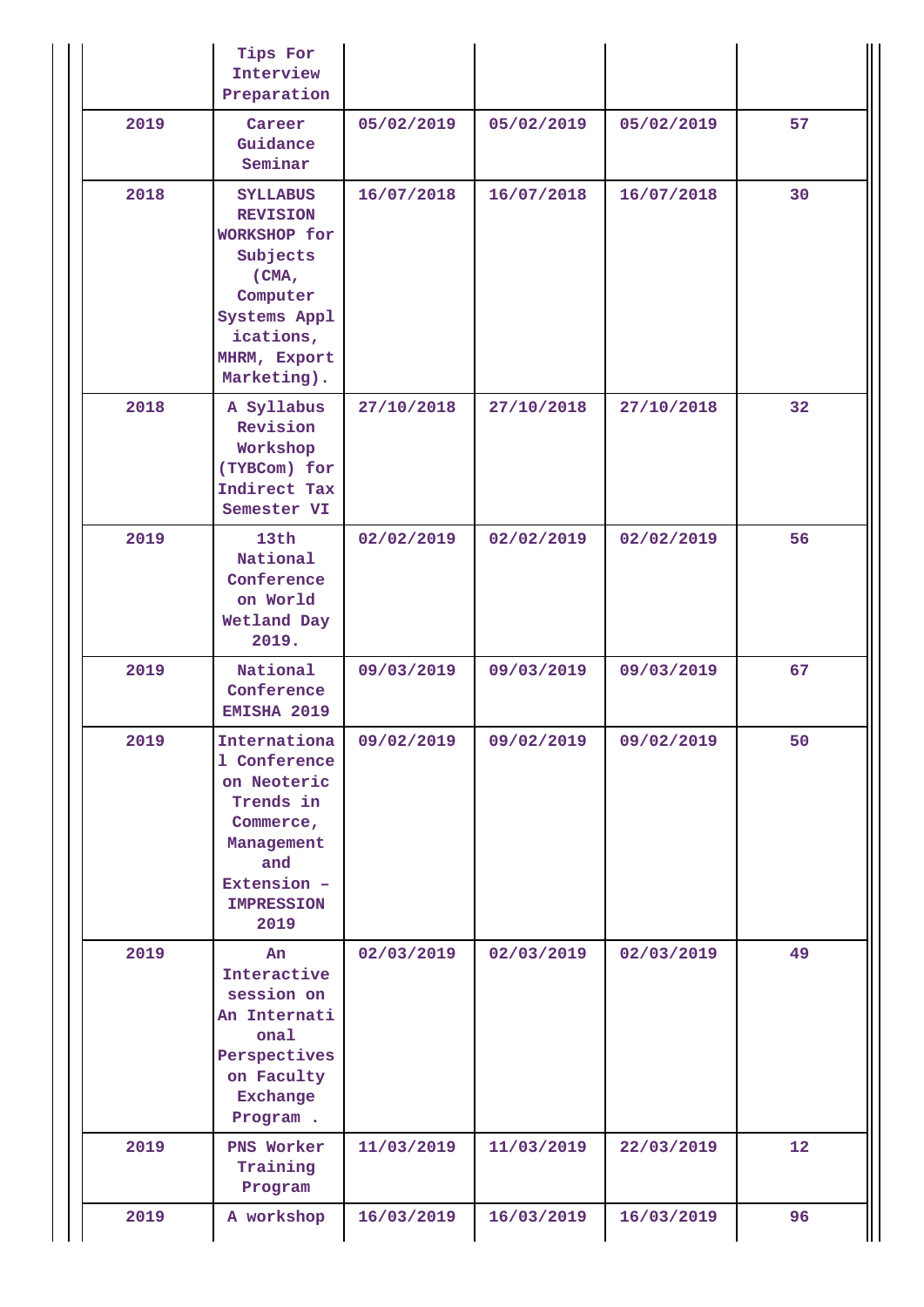|      | on.<br>Intellectual<br>Property<br>Rights (IPR)                  |            |            |            |                |
|------|------------------------------------------------------------------|------------|------------|------------|----------------|
| 2019 | <b>Students</b><br>Feedback                                      | 21/01/2019 | 21/01/2019 | 31/01/2019 | 8739           |
| 2019 | <b>Students</b><br>Satisfaction<br>Survey                        | 08/04/2019 | 08/04/2019 | 12/04/2019 | 1050           |
| 2018 | First IQAC<br>Meeting                                            | 05/07/2018 | 05/07/2018 | 05/07/2019 | 10             |
| 2018 | Second IQAC<br>Meeting                                           | 08/10/2018 | 08/10/2018 | 08/10/2018 | 11             |
| 2018 | Third IQAC<br>Meeting                                            | 28/11/2018 | 28/11/2018 | 28/11/2018 | 10             |
| 2019 | Fourth IQAC<br>Meeting                                           | 30/04/2019 | 30/04/2019 | 30/04/2019 | 11             |
| 2018 | NET/SET<br>Guidance<br>Lectures                                  | 22/06/2018 | 22/06/2018 | 22/06/2018 | 10             |
| 2018 | NET/SET<br>Guidance<br>Lectures                                  | 27/06/2018 | 27/06/2018 | 27/06/2018 | 10             |
| 2018 | NET/SET<br>Guidance<br>Lectures                                  | 05/06/2018 | 05/06/2018 | 05/06/2018 | $\overline{2}$ |
| 2019 | NET/SET<br>Guidance<br>Lectures                                  | 20/04/2019 | 20/04/2019 | 20/04/2019 | 15             |
| 2019 | NET/SET<br>Guidance<br>Lectures                                  | 30/04/2019 | 30/04/2019 | 30/04/2019 | 15             |
| 2019 | Spandan NON<br><b>TEACHING</b>                                   | 13/02/2019 | 13/02/2019 | 13/02/2019 | 26             |
| 2018 | Introduced<br>add on<br>courses<br><b>SPANISH</b>                | 19/08/2018 | 19/08/2018 | 31/01/2019 | 47             |
| 2018 | Introduced<br>add on<br>courses<br><b>ANDROID</b><br>PROGRAMMING | 25/10/2018 | 25/10/2018 | 16/11/2018 | 15             |
| 2018 | Introduced<br>add on<br>courses Bank<br><b>PO</b>                | 18/02/2019 | 18/02/2019 | 27/07/2019 | 6              |
| 2018 | Introduced<br>add on<br>courses<br><b>CAPITAL</b>                | 07/10/2018 | 07/10/2018 | 31/01/2019 | 50             |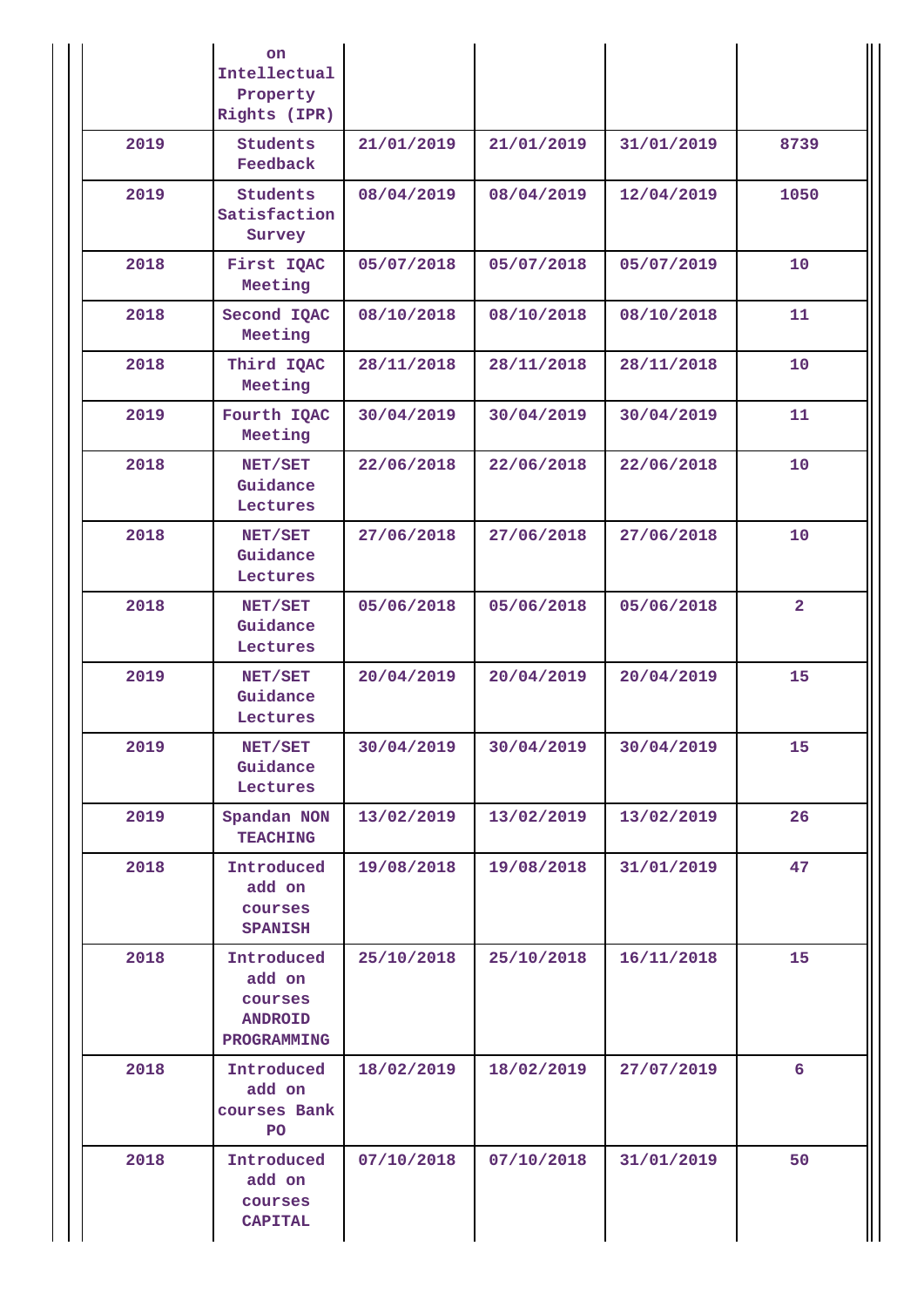|                                  | <b>MARKETS</b>                                                      |            |            |            |    |  |  |
|----------------------------------|---------------------------------------------------------------------|------------|------------|------------|----|--|--|
| 2018                             | Introduced<br>add on<br>courses<br><b>ETHICAL</b><br><b>HACKING</b> | 01/10/2018 | 01/10/2018 | 02/11/2018 | 25 |  |  |
| 2019                             | Introduced<br>add on<br>courses SAP                                 | 18/02/2019 | 18/02/2019 | 27/07/2019 | 9  |  |  |
| 2018                             | Introduced<br>add on<br>courses HRP                                 | 06/10/2018 | 06/10/2018 | 31/12/2018 | 26 |  |  |
| 2018                             | Introduced<br>add on<br>courses GST                                 | 07/08/2019 | 07/08/2018 | 27/10/2018 | 28 |  |  |
| <b>Service</b> Construction<br>. |                                                                     |            |            |            |    |  |  |

#### [View File](https://assessmentonline.naac.gov.in/public/Postacc/Quality_Initiatives_B/1533_Quality_Initiatives_B_1577420785.xlsx)

# **CRITERION VII – INSTITUTIONAL VALUES AND BEST PRACTICES**

## **7.1 – Institutional Values and Social Responsibilities**

 7.1.1 – Gender Equity (Number of gender equity promotion programmes organized by the institution during the year)

| Title of the<br>programme                                    | Period from | Period To  | Number of Participants |      |
|--------------------------------------------------------------|-------------|------------|------------------------|------|
|                                                              |             |            | Female                 | Male |
| Women's Day<br>Celebration                                   | 08/03/2019  | 08/03/2019 | 17                     | 13   |
| Ujjwala                                                      | 08/03/2019  | 08/03/2019 | 30                     | 10   |
| Orientation<br>ceremony of<br>Women's<br>Development<br>Cell | 28/08/2018  | 28/08/2018 | 34                     | 22   |

#### 7.1.2 – Environmental Consciousness and Sustainability/Alternate Energy initiatives such as:

Percentage of power requirement of the University met by the renewable energy sources

**The Energy source comprises of electricity only for all the departments and common facility centers. The total energy consumption of the college for different purposes is around 2,20,000 KWH/year. 300 CFL tube lights are replaced by LED tube lights. 21900 KWH/year lighting power requirements met through LED tube lights out of total lighting power requirement of 60137.4 KWH/year. In addition solar street lamps are also installed in the campus as a non conventional energy source. All Computers are used with power saving mode. Staff, student and the House keeping team are encouraged to switch off the lights, monitors and other equipment when not in use.**

### 7.1.3 – Differently abled (Divyangjan) friendliness

| Item facilities     | Yes/No | Number of beneficiaries |
|---------------------|--------|-------------------------|
| Physical facilities | Yes    |                         |
| Provision for lift  | Yes    |                         |
| Ramp/Rails          | Yes    |                         |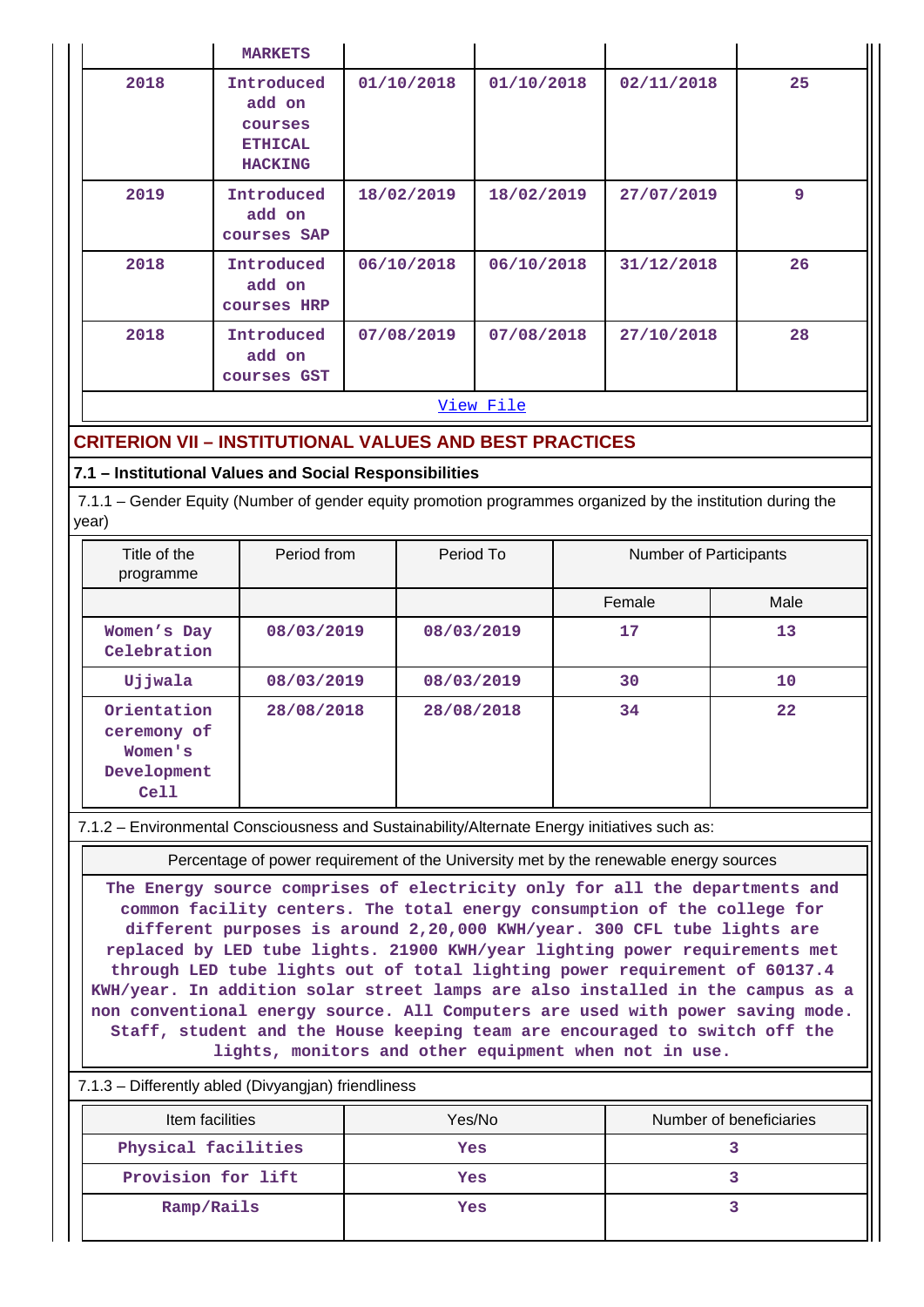| <b>Braille</b><br>Software/facilities                          |                                                                                             | Yes                                                                                               |  |                | $\overline{2}$          |  |                                            |                                                                                                                                                                                                                                              |                                                     |
|----------------------------------------------------------------|---------------------------------------------------------------------------------------------|---------------------------------------------------------------------------------------------------|--|----------------|-------------------------|--|--------------------------------------------|----------------------------------------------------------------------------------------------------------------------------------------------------------------------------------------------------------------------------------------------|-----------------------------------------------------|
| Rest Rooms                                                     |                                                                                             | Yes                                                                                               |  |                | 3                       |  |                                            |                                                                                                                                                                                                                                              |                                                     |
| Scribes for examination                                        |                                                                                             |                                                                                                   |  | Yes            |                         |  | $\overline{a}$                             |                                                                                                                                                                                                                                              |                                                     |
| Special skill development<br>for differently abled<br>students |                                                                                             |                                                                                                   |  | <b>No</b>      |                         |  |                                            | $\mathbf{O}$                                                                                                                                                                                                                                 |                                                     |
|                                                                | Any other similar<br>facility                                                               |                                                                                                   |  | <b>No</b>      |                         |  |                                            | $\mathbf{O}$                                                                                                                                                                                                                                 |                                                     |
| 7.1.4 - Inclusion and Situatedness                             |                                                                                             |                                                                                                   |  |                |                         |  |                                            |                                                                                                                                                                                                                                              |                                                     |
| Year                                                           | Number of<br>initiatives to<br>address<br>locational<br>advantages<br>and disadva<br>ntages | Number of<br>initiatives<br>taken to<br>engage with<br>and<br>contribute to<br>local<br>community |  | Date           | Duration                |  | Name of<br>initiative                      | <b>Issues</b><br>addressed                                                                                                                                                                                                                   | Number of<br>participating<br>students<br>and staff |
| 2019                                                           | $\mathbf 0$                                                                                 | $\mathbf{1}$                                                                                      |  | 12/02/201<br>9 | $\overline{2}$          |  | Aabhar                                     | Appreciat<br>ing the<br>services<br>of Housek<br>eeping<br>staff75                                                                                                                                                                           | 75                                                  |
| 2018                                                           | $\mathbf{O}$                                                                                | 1                                                                                                 |  | 15/11/201<br>8 | $\overline{\mathbf{3}}$ |  | Navodaya<br>A.C.S.R<br>(Vatsalya<br>Trust) | Volunteer<br>s enlight<br>ened the<br>minds of<br>Children<br>by<br>teaching<br>them and<br>invoking<br>moral<br>values<br>and etiqu<br>ette.<br>Elderly<br>were<br>taught<br>usage of<br>applicati<br>on like<br>Paytm,<br>Kindle,<br>BHIM. | 30                                                  |
| 2019                                                           | $\mathbf 0$                                                                                 | $\mathbf{1}$                                                                                      |  | 16/03/201<br>9 | 5                       |  | Maqsad                                     | Exhibitio<br>n and<br>sale of<br>products<br>made by<br><b>NGOS</b>                                                                                                                                                                          | 30                                                  |
| 2018                                                           | $\mathbf 0$                                                                                 | 1                                                                                                 |  | 14/07/201      | $\overline{\mathbf{4}}$ |  |                                            | TREE PLAN To make p                                                                                                                                                                                                                          | 46                                                  |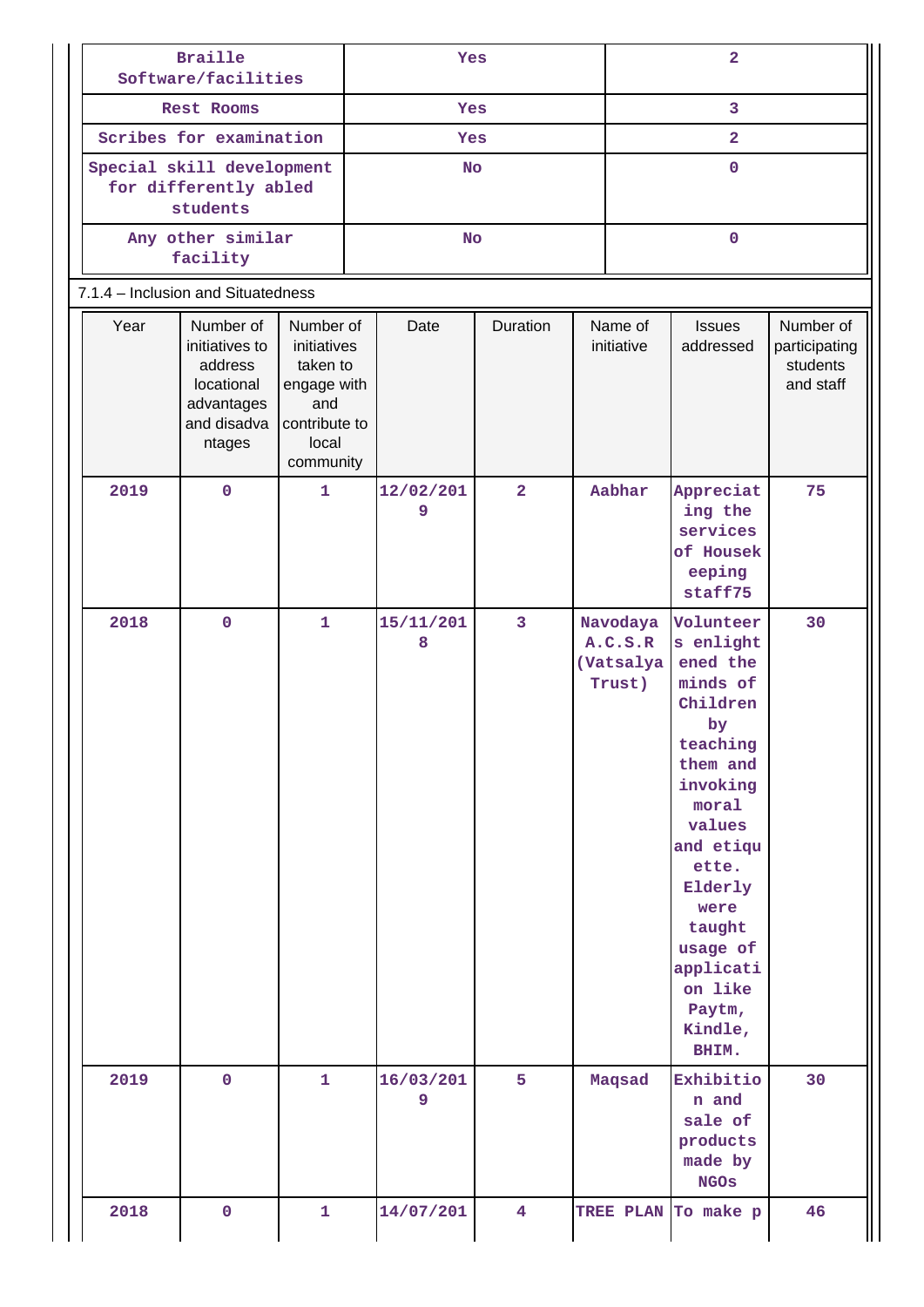|      |              |                | 8              |                         | <b>TATION</b>                                     | articipan<br>ts unders<br>tand the<br>importanc<br>e of tree<br>conservat<br>ion and<br>i11<br>effects<br>of defore<br>station. |     |
|------|--------------|----------------|----------------|-------------------------|---------------------------------------------------|---------------------------------------------------------------------------------------------------------------------------------|-----|
| 2018 | $\mathbf{1}$ | $\mathbf 0$    | 21/08/201<br>8 | $\overline{\mathbf{4}}$ | <b>SWATCH</b><br><b>BHARAT</b><br><b>ABHIYAN</b>  | Cleanline<br>ss and<br>Community<br>hygiene                                                                                     | 64  |
| 2018 | $\mathbf{1}$ | $\mathbf 0$    | 27/08/201<br>8 | 3                       | CLOTH BAG<br><b>MAKING</b>                        | Skill Dev<br>elopment                                                                                                           | 55  |
| 2018 | $\mathbf{1}$ | 0              | 08/09/201<br>8 | 3                       | <b>ANTI</b><br><b>PLASTIC</b><br><b>RALLY</b>     | Environme<br>ntal prot<br>ection                                                                                                | 52  |
| 2018 | $\mathbf{1}$ | $\mathbf 0$    | 08/09/201<br>8 | $\overline{2}$          | <b>DISTRIBUT Environme</b><br>ION OF<br>CLOTH BAG | ntal prot<br>ection                                                                                                             | 52  |
| 2019 | $\mathbf{1}$ | 0              | 11/01/201<br>9 | 3                       | CLOTH BAG<br><b>MAKING</b>                        | Skill Dev<br>elopment                                                                                                           | 38  |
| 2018 | $\mathbf 0$  | $\mathbf{1}$   | 15/09/201<br>8 | $\overline{\mathbf{4}}$ | <b>CLEAN UP</b><br><b>SEVA</b>                    | Cleanline<br>ss and<br>Community<br>hygiene                                                                                     | 25  |
| 2018 | $\pmb{0}$    | 1              | 02/10/201<br>8 | $\overline{\mathbf{4}}$ | <b>CLEANATHO</b><br>$\mathbf N$                   | Cleanline<br>ss and<br>Community<br>hygiene                                                                                     | 100 |
| 2018 | $\mathbf 0$  | 1              | 03/10/201<br>8 | $\mathbf{3}$            | <b>ROAD</b><br><b>SAFETY</b>                      | Traffic<br>rules<br>awareness                                                                                                   | 30  |
| 2018 | $\mathbf 0$  | $\mathbf{1}$   | 06/10/201<br>8 | 7 <sup>7</sup>          | <b>BLOOD</b><br><b>DONATION</b><br><b>DRIVE</b>   | Promoting<br>good<br>societal<br>vues                                                                                           | 27  |
| 2018 | $\mathbf 0$  | 1              | 08/10/201<br>8 | $\overline{2}$          | <b>STREET</b><br><b>PLAY</b>                      | Environme<br>ntal<br>awareness                                                                                                  | 16  |
| 2018 | $\mathbf 0$  | 1              | 16/10/201<br>8 | $\overline{2}$          | <b>FIRE</b><br><b>SAFETY</b><br><b>DRILL</b>      | Fire<br>safety<br>awareness                                                                                                     | 34  |
| 2018 | $\mathbf 0$  | $\mathbf{1}$   | 16/10/201<br>8 | $\overline{2}$          | <b>FIRST AID</b><br><b>SEMINAR</b>                | Health<br>awareness                                                                                                             | 34  |
| 2018 | $\mathbf{1}$ | $\overline{0}$ | 11/12/201<br>8 | 3                       | <b>PAPER BAG</b><br><b>MAKING</b>                 | Skill Dev<br>elopment                                                                                                           | 25  |
| 2018 | $\pmb{0}$    | 1              | 12/12/201<br>8 | 3                       | <b>UNITY</b><br><b>RELATED</b>                    | Communal<br>Harmony                                                                                                             | 14  |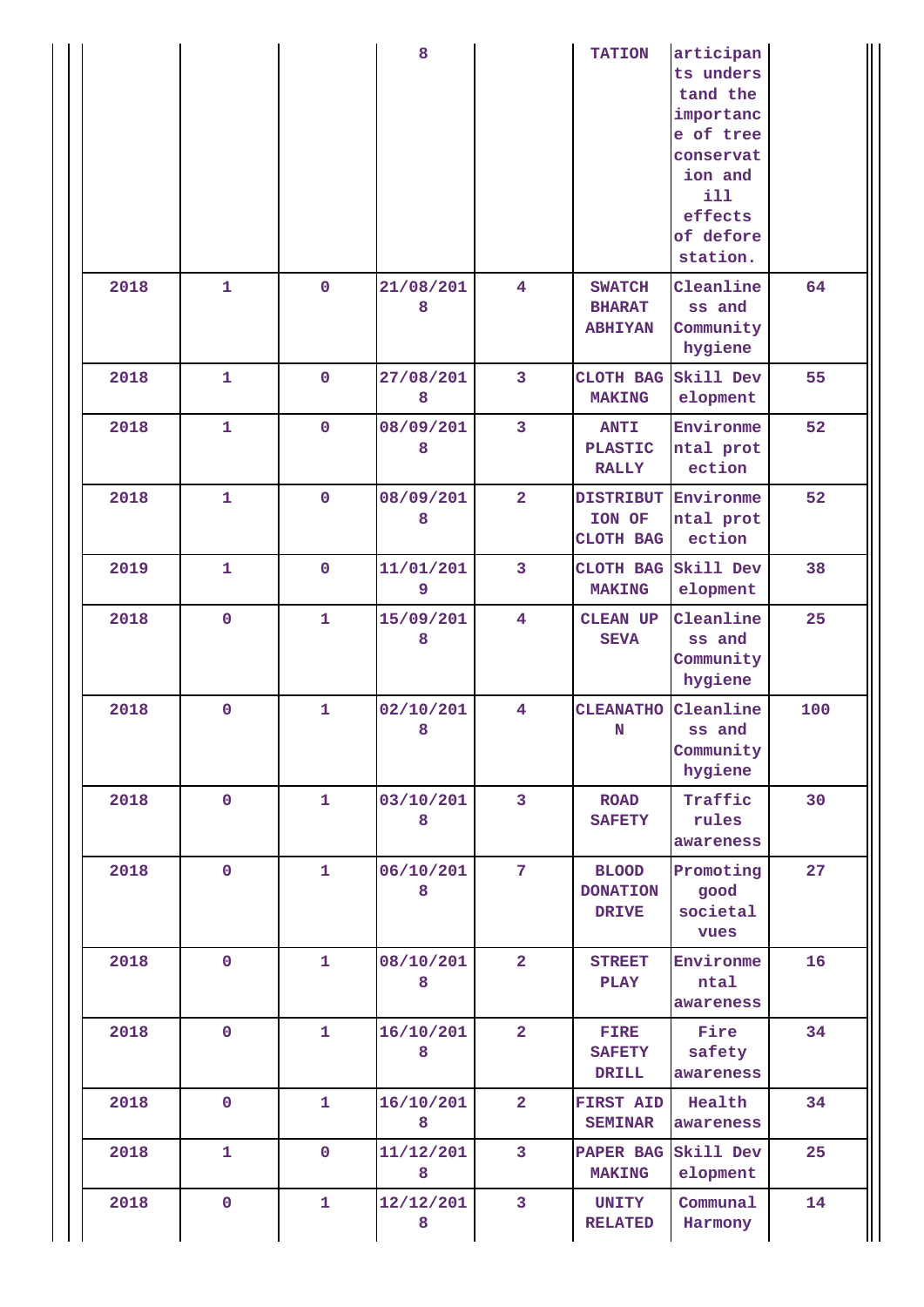|      |             |              |                |                                         | <b>GAMES</b>                                                   |                                                                                                                                                                                |              |
|------|-------------|--------------|----------------|-----------------------------------------|----------------------------------------------------------------|--------------------------------------------------------------------------------------------------------------------------------------------------------------------------------|--------------|
| 2018 | $\mathbf 0$ | 1            | 13/12/201<br>8 | 3<br><b>SKIT PERF</b><br><b>ORMANCE</b> |                                                                | Communal<br>Harmony                                                                                                                                                            | 31           |
| 2018 | $\mathbf 0$ | 1            | 23/12/201<br>8 | 3                                       | <b>TALENT</b><br><b>SHOW</b>                                   | Communal<br>Harmony                                                                                                                                                            | 12           |
| 2018 | $\mathbf 0$ | $\mathbf{1}$ | 23/12/201<br>8 | $\overline{\mathbf{3}}$                 | <b>CANCER</b><br><b>AWARNESS</b><br><b>RALLY</b>               | Health<br>awareness                                                                                                                                                            | 27           |
| 2019 | $\mathbf 0$ | $\mathbf{1}$ | 12/01/201<br>9 | 5                                       | <b>DISTRICT</b><br><b>LEVEL</b><br>YOUTH PAR<br><b>LIAMENT</b> | Leadershi<br>p Skills                                                                                                                                                          | $\mathbf{1}$ |
| 2019 | $\mathbf 0$ | 1            | 14/01/201<br>9 | $\overline{3}$                          | NGO Visit<br>by Women<br>Developme<br>nt Cell                  | To spend<br>time with<br>the<br>children<br>present<br>in the<br>NGO and<br>to<br>conduct<br>games<br>that<br>would be<br>both fun<br>and enter<br>taining<br>for the<br>kids. | 17           |
| 2018 | $\mathbf 0$ | $\mathbf{1}$ | 12/09/201<br>8 | $\overline{2}$                          | Each One<br>Teach One                                          | Teaching<br>Underpriv<br>iledged<br>children<br>in<br>community<br>school                                                                                                      | 40           |
| 2018 | $\mathbf 0$ | 1            | 17/08/201<br>8 | $\overline{4}$                          | School<br>Wall<br>Painting                                     | Beautific<br>ation of<br>community<br>schools                                                                                                                                  | 10           |
| 2019 | $\mathbf 0$ | $\mathbf{1}$ | 07/03/201<br>9 | 3                                       | Unnati<br>Program                                              | Skill<br>training<br>for<br>dropout<br>youth                                                                                                                                   | 40           |
| 2018 | $\mathbf 0$ | $\mathbf{1}$ | 20/09/201<br>8 | $\overline{2}$                          | Class Man<br>agement                                           | Teaching<br>Underpriv<br>iledged<br>children<br>in<br>community<br>school                                                                                                      | 40           |
| 2019 | $\mathbf 0$ | 1            | 21/01/201<br>9 | 3                                       | Nanhi<br>Muskaan                                               | Engaging<br>children                                                                                                                                                           | 24           |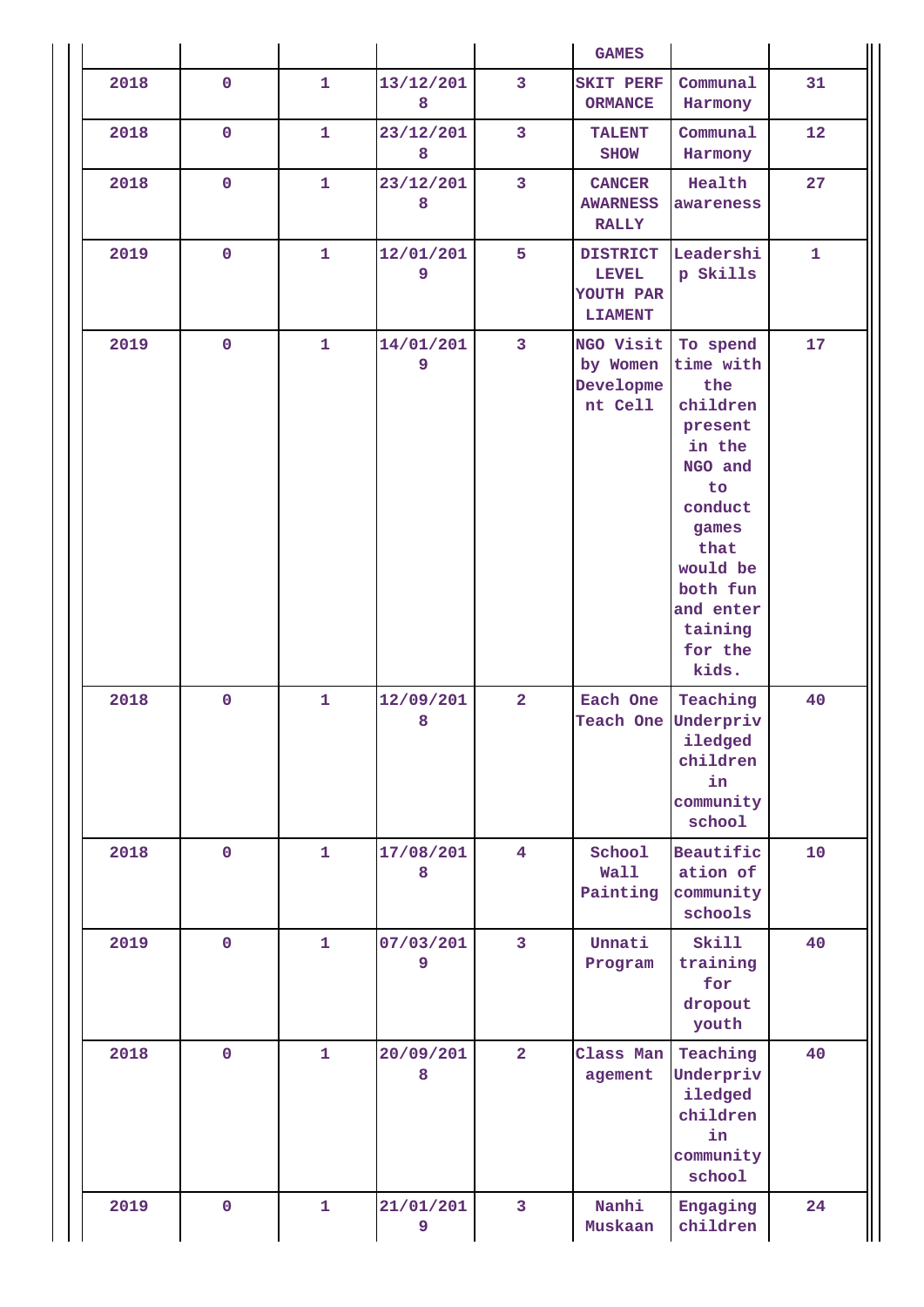|      |                                                      |              |                     |   |        | in activi<br>ties and<br>donation<br>drive too<br>was<br>conducted<br>in which<br>shoes<br>were<br>donated<br>to the<br>kids.                                                                                                                                                                                                                                                                                                                                                                                                                                                                                            |    |
|------|------------------------------------------------------|--------------|---------------------|---|--------|--------------------------------------------------------------------------------------------------------------------------------------------------------------------------------------------------------------------------------------------------------------------------------------------------------------------------------------------------------------------------------------------------------------------------------------------------------------------------------------------------------------------------------------------------------------------------------------------------------------------------|----|
| 2019 | $\mathbf 0$                                          | $\mathbf{1}$ | 12/02/201<br>9      | 3 | Aabhar | Appreciat<br>ing the<br>services<br>of Housek<br>eeping<br>staff                                                                                                                                                                                                                                                                                                                                                                                                                                                                                                                                                         | 75 |
|      |                                                      |              |                     |   |        | 7.1.5 - Human Values and Professional Ethics Code of conduct (handbooks) for various stakeholders                                                                                                                                                                                                                                                                                                                                                                                                                                                                                                                        |    |
|      | Title                                                |              | Date of publication |   |        | Follow up(max 100 words)                                                                                                                                                                                                                                                                                                                                                                                                                                                                                                                                                                                                 |    |
|      | 1) Discipline and Code of<br>Conduct                 |              | 04/04/2018          |   |        | The code of Conduct for<br>students is prominently<br>displayed on notice<br>boards in the college<br>premises and also<br>announced to students in<br>class rooms. The<br>Discipline committee of<br>faculty members is formed<br>which looks into matters<br>of indiscipline and<br>misbehaviour by students.<br>The Committee and other<br>staff members ensure that<br>students follow the<br>college dress code and do<br>not use mobile phones<br>when lectures and<br>academic activities are<br>conducted. A peaceful and<br>vibrant atmosphere<br>conducive to learning is<br>maintained in the<br>institution. |    |
|      | 2) Guidelines For<br>Examination Supervision<br>Duty |              | 06/06/2018          |   |        | The Examination Committee<br>of the college has<br>distributed the<br>guidelines for<br>Supervision Duty to all<br>concerned faculty<br>members. The faculty<br>members strictly adhere<br>to these guidelines. The<br>Faculty members report to<br>Examination Control Room<br>well in time before the                                                                                                                                                                                                                                                                                                                  |    |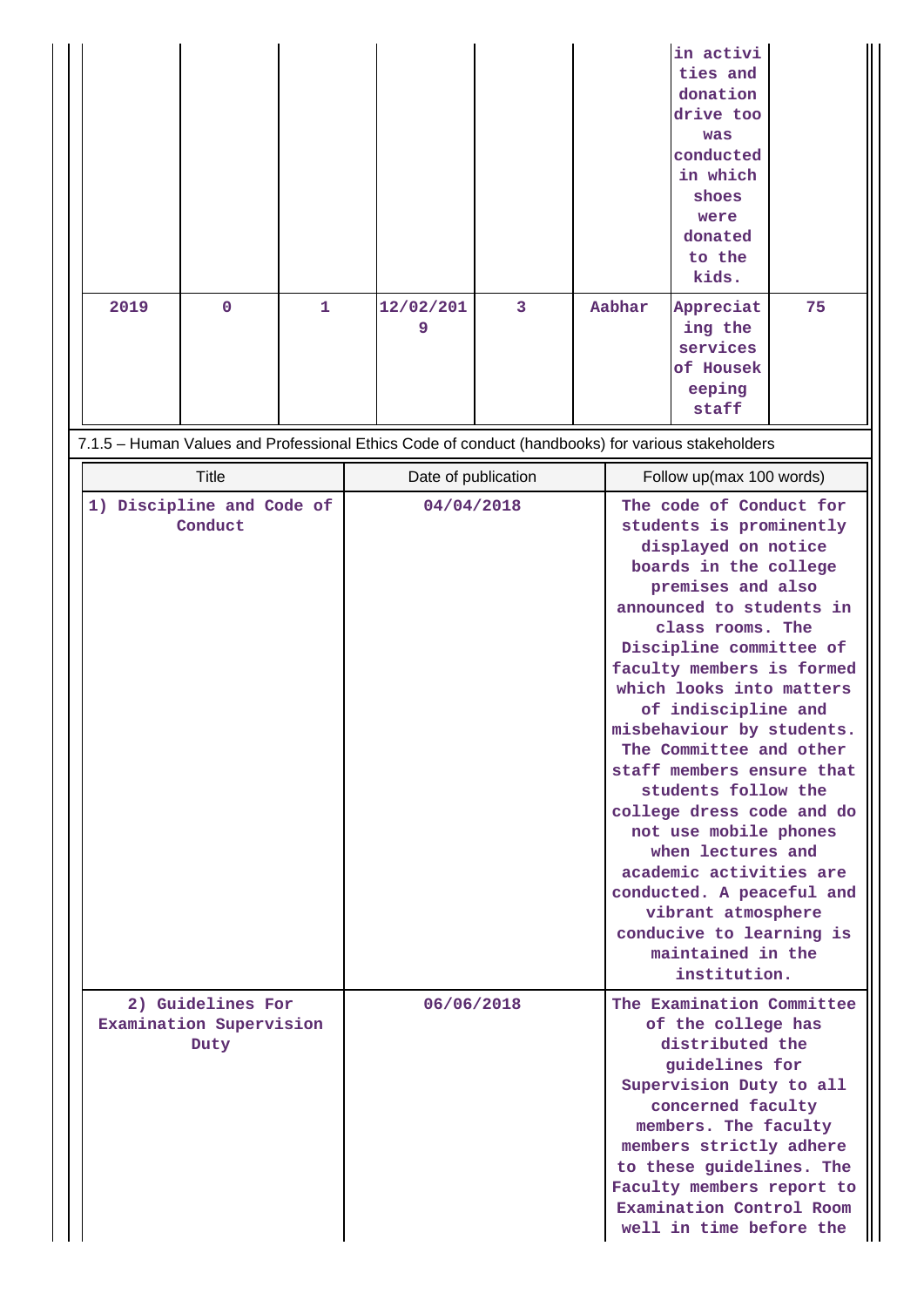|                               |            | commencement of the<br>Examination and follow<br>all instructions given.<br>The Chairperson of the<br>Examination Committee and<br>the senior supervisors<br>take rounds to ensure the<br>smooth conduct of<br>examinations. At the end<br>of the exam Junior<br>Supervisors collect<br>answer sheets and submit<br>them to the senior<br>supervisors where the<br>answer sheets are counted<br>and verified.                                                                                                      |
|-------------------------------|------------|--------------------------------------------------------------------------------------------------------------------------------------------------------------------------------------------------------------------------------------------------------------------------------------------------------------------------------------------------------------------------------------------------------------------------------------------------------------------------------------------------------------------|
| 3) Guidelines to<br>Examiners | 13/06/2018 | Assessment forms an<br>important aspect of<br>evaluation and is an<br>import aspect of<br>examination process which<br>enhances the credibility<br>of the evaluation system.<br>The Examination Committee<br>ensures that the<br>guidelines are strictly<br>adhered to. Committee<br>members verify marks<br>given by examiners. The<br>verification process is<br>carried out to avoid any<br>errors in the entry of<br>mark in mark sheets.<br>Answer sheets are also<br>moderated by senior<br>faculty members. |

|  | 7.1.6 – Activities conducted for promotion of universal Values and Ethics |
|--|---------------------------------------------------------------------------|
|--|---------------------------------------------------------------------------|

| Activity                           | <b>Duration From</b> | Duration To | Number of participants |
|------------------------------------|----------------------|-------------|------------------------|
| Independence Day                   | 15/08/2018           | 15/08/2018  | 115                    |
| Seminar on Human<br><b>Values</b>  | 22/09/2018           | 22/09/2019  | 62                     |
| Workshop on<br>Professional Ethics | 16/03/2019           | 16/03/2019  | 47                     |
| YOGA SESSION                       | 02/07/2018           | 02/07/2018  | 44                     |
| <b>FRIENDSHIP DAY</b>              | 08/08/2018           | 08/08/2018  | 30                     |
| Republic Day                       | 26/01/2019           | 26/01/2019  | 60                     |
| Nanhi Muskaan                      | 21/01/2019           | 21/01/2019  | 24                     |
| Pongal Celebration                 | 31/01/2019           | 31/01/2019  | 42                     |

7.1.7 – Initiatives taken by the institution to make the campus eco-friendly (at least five)

 **1. College has been taking possible initiatives for energy conservation by replacing old tube lights with LED tube lights. Stakeholders are encouraged to switch off the lights, monitors and other equipment when not in use 2. Solar**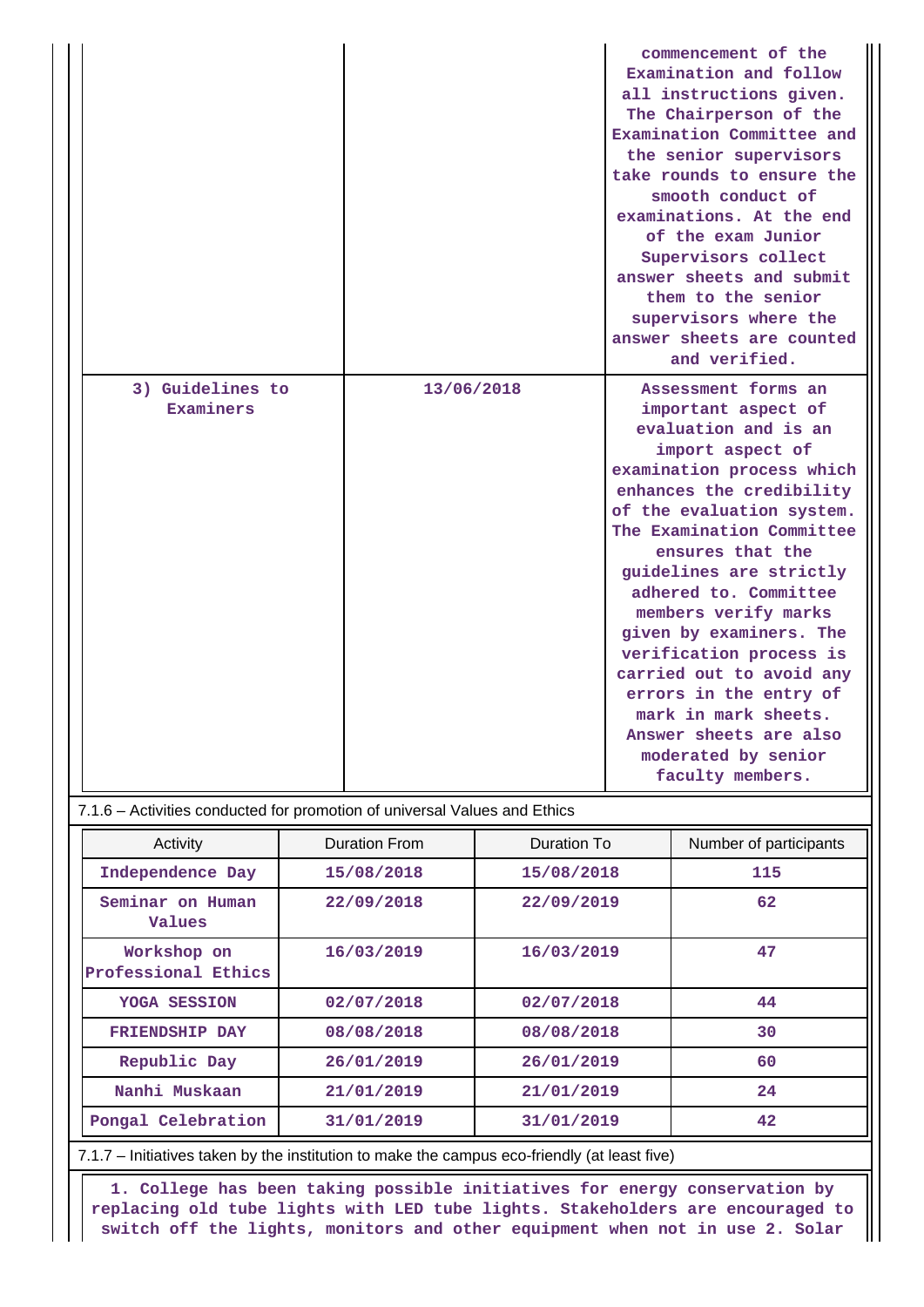**street lamps are installed in the campus as a source of non conventional energy. 3. The college has made provisions for rain water harvesting system by recharging ground water in campus 4. E waste collection drive was organized. E waste collection box was also kept for management of E waste that was generated in the college campus. 5. Biodegradable waste generated in college campus was converted into compost in the Bio composting Pit. Around 120 Kg of bio compost was harvested.**

#### **7.2 – Best Practices**

#### 7.2.1 – Describe at least two institutional best practices

 **1) Meet. Involve. Transform. Retain (M.I.T.R) 1. Goal: As an institution, SIES ASCN aims at inculcating values of social responsibility in its students, in addition to the academic knowledge imparted to them. To achieve the same, the College encourages the students to organize and participate in various social outreach programmes. Accordingly, students and faculty members of each department are encouraged to contribute and involve with the society and works towards its betterment through our institutional social responsibility initiative Meet. Involve. Transform. Retain (M.I.T.R) 2. Context: M.I.T.R was constituted to connect with the society through empathy not sympathy and help the ones who do not have proper support to pursue their goals to grow and evolve as independent individuals. With this aim, SIES ASCN partnered with Kotak Education Foundation to provide various opportunities to students and faculty members to contribute towards a cause. 3. Objectives: (i) To recognize and advocate Institutional Social Responsibility (ii) To challenge the disparities in the society and uphold the spirit of cooperative living in a society (iii) To develop an empathetic attitude in the students and faculty members towards the underprivileged sections of the society. (iv) To experience the joy of learning and growing together by partnering in initiative like each one teaches one social internship 4. The Practice: M.I.T.R an ISR initiative of SIES(Nerul) of Arts, Science and Commerce is partnered with Kotak Education Foundation (KEF), an NGO formed in 2007 by Mr. Uday Kotak (Managing Director and COO) which caters to the education and livelihood needs of the underprivileged section of the society by conducting various activities. The purpose of the initiative is to contribute to the underprivileged class of the society in the field of education and livelihood by engaging our faculty members student volunteers in the below mentioned activities. 1. UNNATI: A shortterm skill development programme for the urban youth (1825 yrs), who have dropped out of formal education and are financially underprivileged and unemployed. The program aims to support these youth so that they become contributing members of the community, thus helping their families rise out of the vicious cycle of poverty. SIESASCN BMS department faculty members Ms. Nisha Telang Ms. Ananya Gon have successfully conducted 3 training sessions on Personality development under the title Personal Branding. Topic: Creating a Personal Brand Concept Content: Self Awareness, identifying strengths and weaknesses, setting a direction for selfdevelopment by an interactive workshop with games and activities. Take away for participant: The session will help participants understand their individual strengths based on Tom Raths Strength Finder, Link strengths to available opportunities and leverage on the same for interviews. 2. Each One Teach One Program: Social Internship program to mentor children in community schools for financially underprivileged society. Social Internship was done by our 40 student volunteers from the period September 2018 to February 2019 across departments were divided into 12 groups who participate in "Each One Teach One" by visiting schools like Noorul Islam School,Shivam School, Dnyansadhna and DNS school in Mumbai Mward comprising of Govandi and Mankhurd a belt majorly comprising financially and socially underprivileged population. This activity not only helped the students in those schools, but also the volunteers themselves, who, upon facing a different side of the**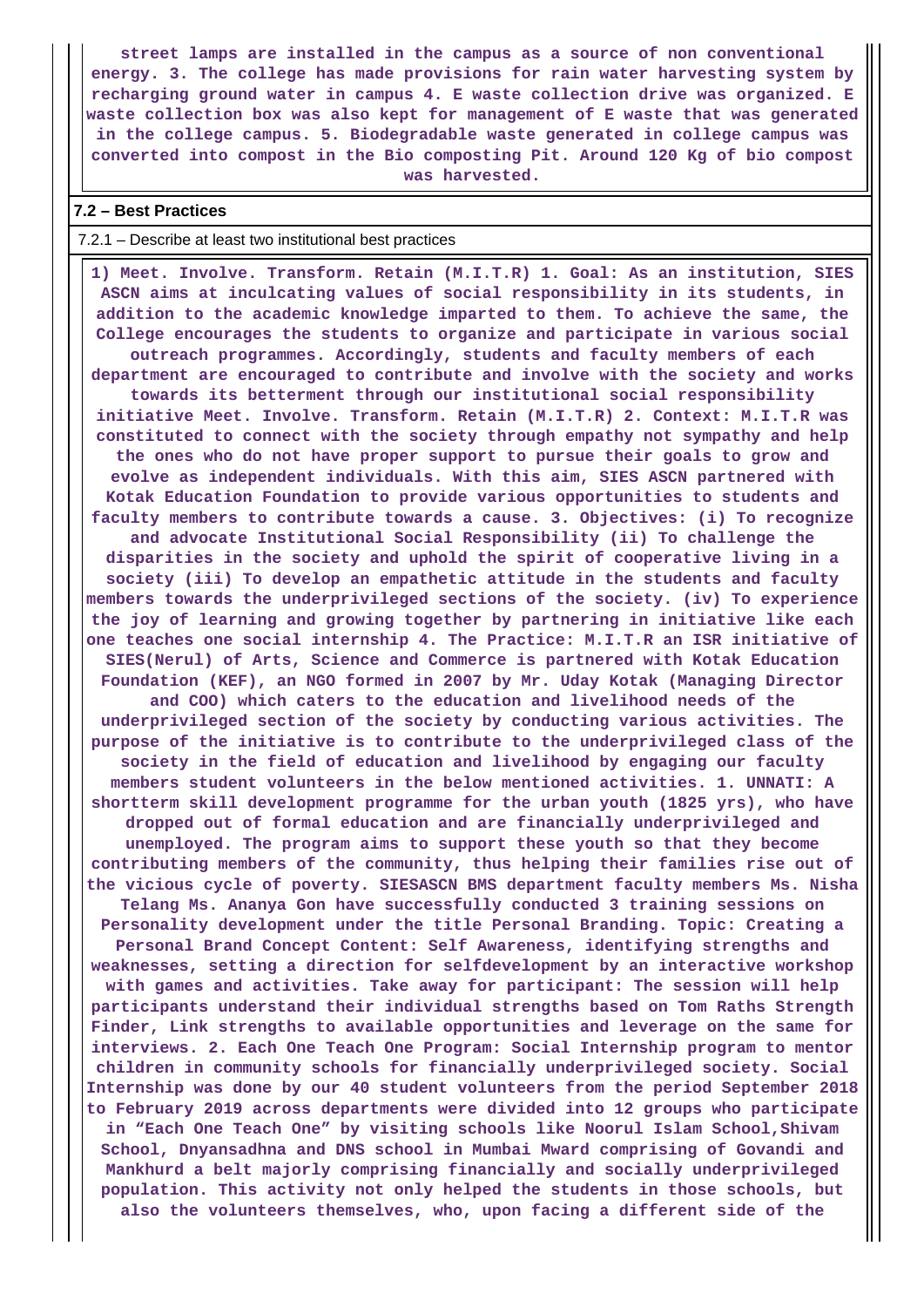**society could view things through a new perspective. They learnt about the joy of providing education and this also enabled them to be more understanding, patient, and thoughtful, which will surely benefit them throughout their lives 3. School wall painting activity: The activity involved spreading message through Initially planned as a onetime affair, the first wall painting activity was launched on 17th August, 2018 with just 5 volunteers in Chembur Welfare School. The solo motive was to fill the walls of the educational institute with bright and colourful figures that often carried a message, so that the students could learn core values at a very young age, and also teach it to everyone around them. The first activity was a complete success, and the hard work and charisma portrayed by those few volunteers proved to be sufficient to take this activity on a higher scale. 15 volunteers who covered six schools across a span of 10 days. Narayanrao Acharya and Matoshree Vidyamandir were some of the other schools wherein these activities took place. The activities helped the volunteers to do something productive, that not only left an impression (literally) on the walls of the schools, but also enabled them to share their profound knowledge about values, which will forever inspire all the students in those schools. 4. Evidence of Success: The partnership with Kotak Education foundation will be conducted as a regular activity at SIESASCN under M.I.T.R. We have plans to continue and expand the training programs by faculty members in personal finance and saving along with personal branding for UNNATI program. Our student volunteer Bharat Iyer has been recognized with BEST LEADER AWARD. M.I.T.R has also initiated and published a mouthpiece for all the social activities conducted under the aegis of SIESASCN in the form of an annual magazine. The first volume of the same was released in the month of February 2019. 2) Best Practice Promotion of Research 1. Goal: As an institution, SIESASCN aims at inculcating research culture among faculties and students so as to broaden the scope of learning. To achieve the same, IQAC and the Research Committee organizes various workshops, seminars, conferences and student research to promote interdisciplinary/multidisciplinary research among faculty members and students. Accordingly a research cell has been constituted consisting of senior faculty members to enhance the research in the college. 2. Context: The college has constituted a Research cell. The cell organizes expert guidance lectures on Research tools / Research Methodology /Research Statistical Package. Research Committee motivates and encourages faculty members to publish Research Publications in Interdisciplinary/Multidisciplinary Peer Reviewed /UGC Journals. The cell conducts sessions on research to motivate students to participate and publish in conferences and journals. The IQAC organizes international /national conferences to provide platform for faculty members and students to present their research work. 3. Objectives: 1) To encourage and motivate faculty to undertake research and development, interdisciplinary research and publications in journals. 2) To support and motivate faculty by conducting workshops, training programs, seminars, conferences and faculty development program. 3) To motivate teachers to publish in recognized national and international journals. 4) To motivate students to present papers in national and international conferences. 4. The practice: The research cell of the College initiates various programs in the College for promoting research among faculties. The Research committee organised a research orientation program on Avishkar on 18th August, 2018. The guest speaker was Dr Seema Somani from Pillai's College of Arts, Science and Commerce. She briefed the students on formats of poster making during research competition. SIES Central training department Organised a Session on 'How to avoid plagiarism in Research' by Dr. Allan Dsouza on 3rd August, 2018. 24 faculty members attended and participated during the workshop. The principal mentored the faculty members for submitting research proposals to minor research under University of Mumbai. Evidence of success The college hosted one international conference and two national conferences during the academic year 201819. 1) 13th National conference on World wet lands Day 2019 on 2nd February, 2019. The department of**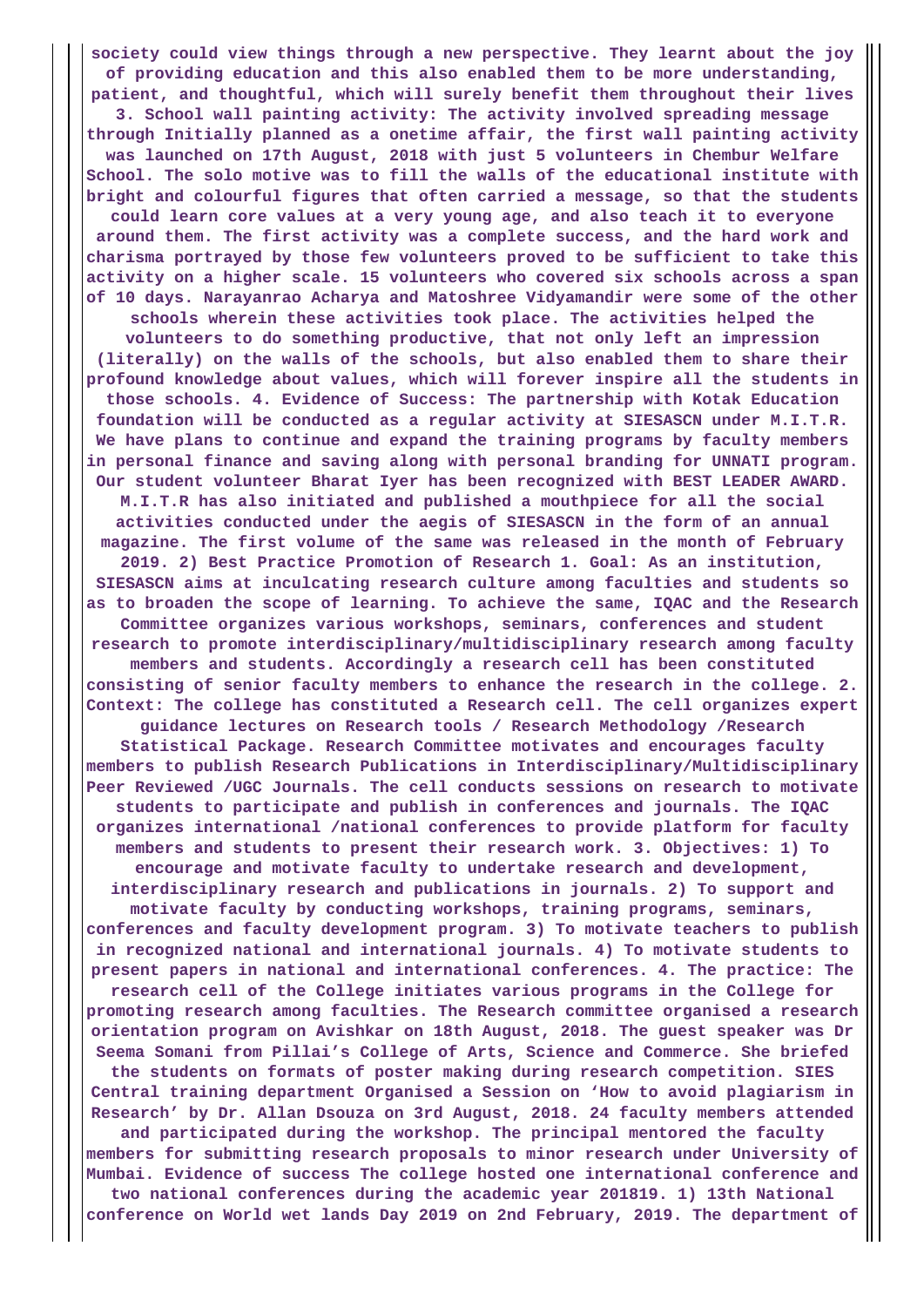**environment science organised national conference in collaboration with Paryavaran Dakshata Mandal and Association of Teachers in Biological sciences. 2) International Conference on Neoteric Trends in Commerce, Management and Extension: Impression 2019 on 9th February, 2019. The conference was organised by IQAC along with BMS, BBI and BFM in collaboration with the University of Mumbai. 50 research papers were published in two volumes in Ajanta publications. 3) National Conference Emisha on 9th March, 2019. The BSC.CS and BSC.IT organised a national research conference on the emerging trends in computer science and Information technology. Together 50 papers were submitted out of which 44 papers were published. 4) Anveshan –Student research conference was organised on 25th March, 2019. The theme was Innovation in Business, Management, Technology and Environment. 5) 6 faculty members were sanctioned minor research project proposal under University of Mumbai. 6) 65 faculty members published their papers in peer reviewed journals and five students presented their paper in Laja Lajpat Rai Intitute of Management. 7) Our students Mr. Shlok Shinde won first prize in paper presentation at Guru Nanak College. Ms Meera Nair won best research paper at Guru Nanak College.**

 Upload details of two best practices successfully implemented by the institution as per NAAC format in your institution website, provide the link

<http://www.siesascn.edu.in/iqac/uploads/BestPractices.pdf>

#### **7.3 – Institutional Distinctiveness**

 7.3.1 – Provide the details of the performance of the institution in one area distinctive to its vision, priority and thrust in not more than 500 words

 **Our College functions with the motto of 'Rise with Education'. The institution believes in creating an environment for holistic development of the students by focussing on the various aspects as follows: 1. Developing the intellectual skills of the student: "There is no wealth like knowledge, no poverty like ignorance." Buddha The College supports acquisition of knowledge by students through emphasis on interactive and participative learning: Interactive: a. As the learner enters the College, a Bridge Course is conducted to bridge the gap between the academically strong and weak students. Similarly, intensive coaching is another approach to address the subject specific issues of the students. Participative: a. Departmental fests are conducted, where the students are the organizers as well as the participants. The events include quiz competition, stock market games and exhibitions. b. The Department of Mass Media holds an International Film Festival – FRAMES, based on film making where the students make short films. c. The Department of Management Studies organises business quiz, known as SHARP SHOOTERS. d. The Department of Commerce organizes ADVAITA, an event based on commerce, finance and insurance. 2. Developing the employable skills of the student: a. Add On courses: Apart from the normal syllabus in the various courses, students are provided with addon courses to enhance their employable skills. The add on courses offered are: Spanish language, GST course, Advance excel, ethical hacking, android programming, Tally, Bank PO, capital market, HRP, TCS (campus to corporate) and digital marketing. b. Skill enhancement programmes like CV writing, soft skills development and mock interviewsare conducted. 3. Developing the sense of social responsibility among students a. The NSS unit of the College is quite active throughout the year organizing various outreach programs like blood donation, cleanliness drives, tree plantation drives. b. An ISR Cell has been constituted for creating awareness about social responsibility. c. M.Sc.IT / CS department conducted a one week basic English speaking session for the class IV employees of the College. d. Different departments conduct programmes on financial literacy, felicitation of housekeeping staff, etc. e. MITR, an annual magazine to highlight the various ISR activities conducted by the College, has been launched. 4. Developing skills needed for Research: a. The Research Cell of the**